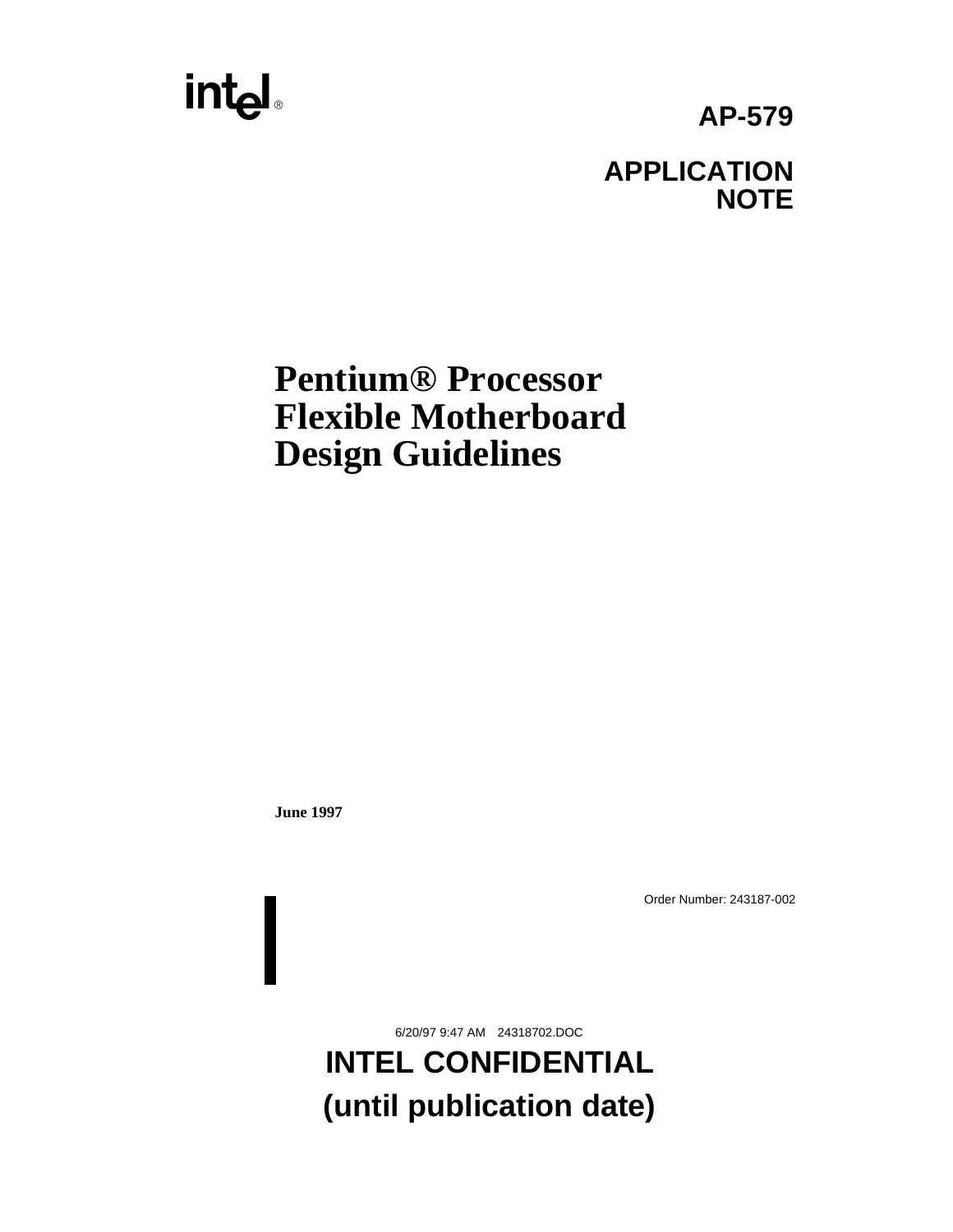Information in this document is provided in connection with Intel products. No license, express or implied, by estoppel or otherwise, to any intellectual property rights is granted by this document. Except as provided in Intel's Terms and Conditions of Sale for such products, Intel assumes no liability whatsoever, and Intel disclaims any express or implied warranty, relating to sale and/or use of Intel products including liability or warranties relating to fitness for a particular purpose, merchantability, or infringement of any patent, copyright or other intellectual property right. Intel products are not intended for use in medical, life saving, or life sustaining applications.

Intel may make changes to specifications and product descriptions at any time, without notice.

Designers must not rely on the absence or characteristics of any features or instructions marked "reserved" or "undefined." Intel reserves these for future definition and shall have no responsibility whatsoever for conflicts or incompatibilities arising from future changes to them.

The Pentium<sup>®</sup> processor may contain design defects or errors known as errata. Current characterized errata are available on request.

Contact your local Intel sales office or your distributor to obtain the latest specifications and before placing your product order.

Copies of documents which have an ordering number and are referenced in this document, or other Intel literature, may be obtained from:

Intel Corporation P.O. Box 7641 Mt. Prospect IL 60056-7641

or call 1-800-879-4683 or visit Intel's website at http:\\www.intel.com

Copyright © Intel Corporation 1996, 1997.

Third-party brands and names are the property of their respective owners.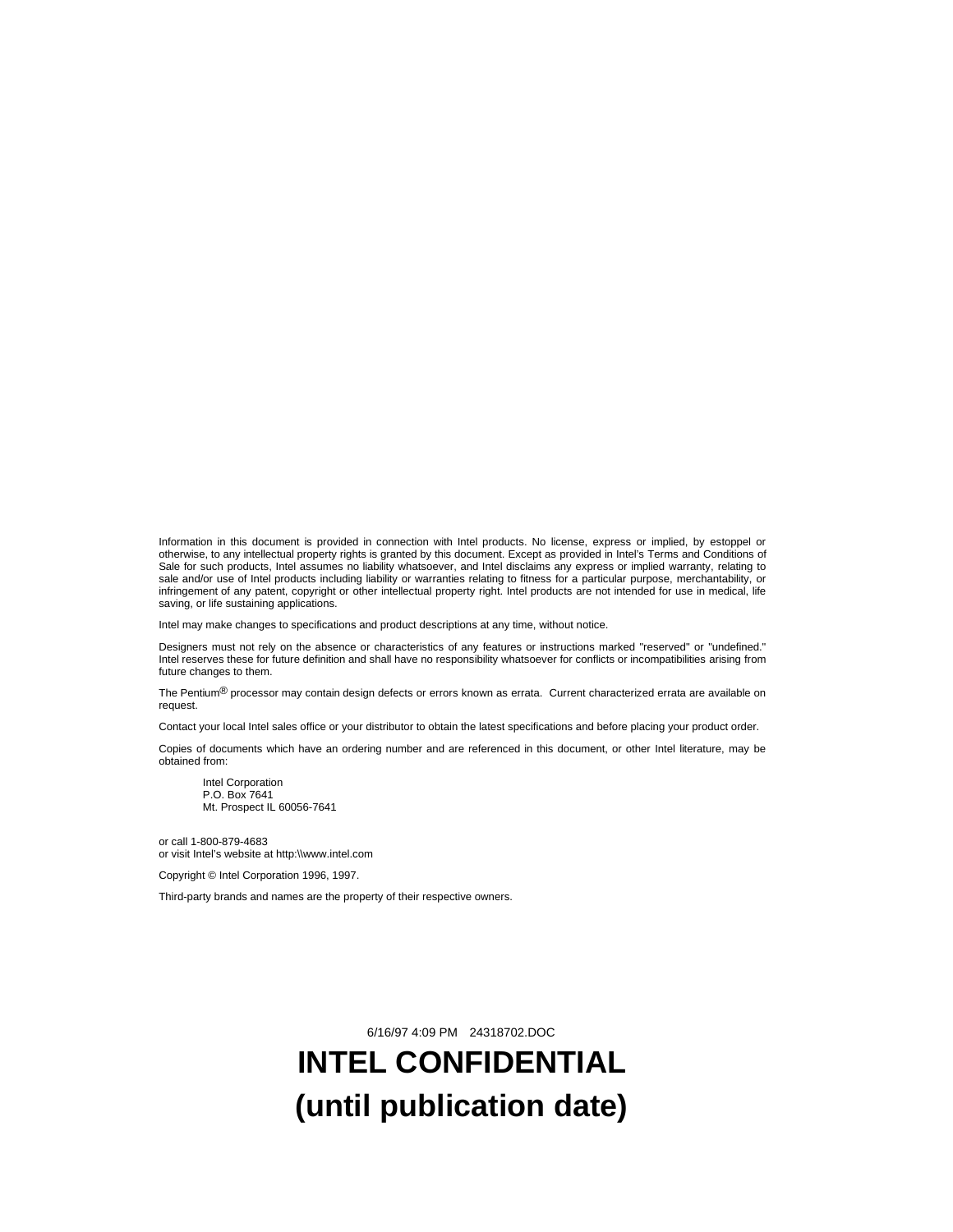### **CONTENTS**

| <b>2.0. PROCESSOR DESIGN CONSIDERATIONS 7</b>                                                   |  |
|-------------------------------------------------------------------------------------------------|--|
| 2.1. Overview of the Pentium <sup>®</sup> Processor                                             |  |
|                                                                                                 |  |
|                                                                                                 |  |
| <b>3.0. FLEXIBLE MOTHERBOARD</b>                                                                |  |
| 3.1. Voltage Supply Implementation Overview11                                                   |  |
| 3.2. The Distinct Power Planes 11                                                               |  |
| 3.3. Split Plane Processor/Unified Plane<br>Processor Design Configurations 13                  |  |
| 3.4. Power Plane Connections and Voltage                                                        |  |
| 3.5. Voltage Supply Implementation Options 18                                                   |  |
| 3.5.1. 2.8V/3.3V AUTO-CONFIGURABLE                                                              |  |
| 3.5.2. 2.8V REGULATOR AS A BUILD                                                                |  |
| 3.5.3. SAFEGUARDING PENTIUM®<br><b>PROCESSOR WITH MMX™</b><br><b>TECHNOLOGY ON THE FLEXIBLE</b> |  |
|                                                                                                 |  |
|                                                                                                 |  |
|                                                                                                 |  |
| 3.7.2. HIGH FREQUENCY DECOUPLING23                                                              |  |
| 3.7.3. DECOUPLING<br>RECOMMENDATIONS23                                                          |  |
| 3.7.4. PLACEMENT OF DECOUPLING                                                                  |  |
| 3.8. Signal Routing Guidelines 26                                                               |  |

| PAGE       | PAGE                                                               |
|------------|--------------------------------------------------------------------|
| . 5        | 3.9. Thermal and Physical Space                                    |
| . 7        | 3.9.1. VOLTAGE REGULATOR THERMAL<br>DESIGN CONSIDERATIONS27        |
| <b>NS7</b> | 3.9.2. DESKTOP SYSTEM THERMAL<br>DESIGN CONSIDERATIONS27           |
| . 8        | 3.10. BIOS/Software Considerations28                               |
| . 9        | 3.11. Dual Processor Design Considerations29                       |
| 10         |                                                                    |
|            | A1.0. VOLTAGE REGULATOR MODULE33                                   |
| 11         |                                                                    |
| w11        | A1.2. Shorting Block or Pass-Through Module35                      |
| 11         | A1.3. VRM for Processors Running at VRE 35                         |
|            | A1.4. VRM for Pentium <sup>®</sup> Processor with MMX <sup>™</sup> |
| 13         |                                                                    |
|            | A1.5. VRM Header Placement35                                       |
| 15         | <b>A2.0. VOLTAGE REGULATOR MODULE</b>                              |
| 18         | <b>HEADER PIN DIAGRAM 32</b>                                       |
| 16         | A3.0. VOLTAGE REGULATOR MODULE QUICK                               |
| 19         | B1.0. SOCKET 7 PIN DIAGRAM39                                       |
| E          | B2.0. SOCKET 7 QUICK PIN REFERENCE41                               |
| 20         | <b>C1.0. LINEAR AND SWITCHING REGULATOR</b>                        |
| 21         |                                                                    |
| 22         | <b>D1.0. REGULATOR VENDOR SOLUTIONS</b>                            |
| 23         |                                                                    |
| 323        | <b>E1.0. LIST OF RELATED TOOLS &amp;</b>                           |
| 23         |                                                                    |
| 24         | E1.2. Collateral Available Under Non-Disclosure                    |
| 26         |                                                                    |
|            |                                                                    |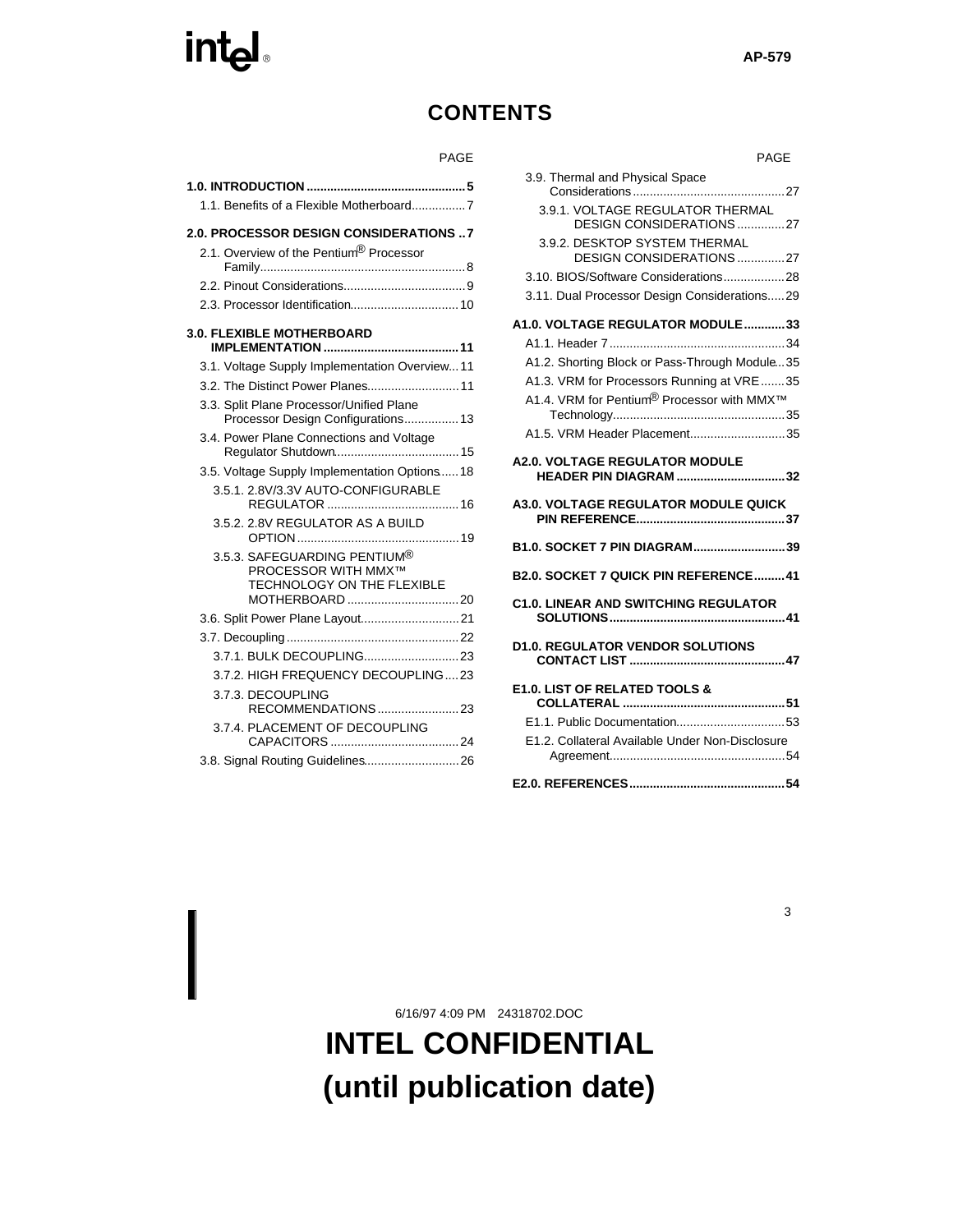### **FIGURES**

| Figure 1. Pentium <sup>®</sup> Processor Flexible                                                                            |
|------------------------------------------------------------------------------------------------------------------------------|
| Figure 2. EAX Bit Assignments for CPUID10                                                                                    |
| Figure 3. The Typical Power Planes in a Desktop<br>Pentium <sup>®</sup> Processor Flexible                                   |
| Pentium <sup>®</sup> Processor Family Power<br>Figure 4.<br>Plane Characteristics14                                          |
| Figure 5. Unified Plane Current Flow vs. Split<br>Plane Current Flow 15                                                      |
| Figure 6. Use of MOSFETs to<br>Connect/Disconnect Power Planes16                                                             |
| Figure 7. Regulator Shutdown Phenomenon17                                                                                    |
| Figure 8. Auto-configurable Voltage Regulator                                                                                |
| Figure 9. 2.8V Voltage Regulator Designed as a                                                                               |
| Figure 10. External Safeguard Circuit to Prevent<br>Processor from Booting21                                                 |
| Figure 11. External Safeguard by Reducing the                                                                                |
| Figure 12. Processor Power Island Layout22                                                                                   |
| Figure 13. Typical Capacitor Characteristics25                                                                               |
| Figure 14. Example of Processor Decoupling<br>Capacitor Placement26                                                          |
| Figure 15. Thermal and Physical Space<br>Requirements for Pentium OverDrive®<br>Processor with MMX <sup>™</sup> Technology28 |
| Figure 16. Layout of a DP Flexible                                                                                           |
| Figure 17. Voltage Regulator Modules33                                                                                       |
| VRM Pinout Top Side View36                                                                                                   |
| Socket 7 Pinout-Top Side View 39                                                                                             |
| Socket 7 Pinout-Pin Side View 40                                                                                             |

### **TABLES**

|                                | Table 1. Pentium <sup>®</sup> Processors and Pentium<br>OverDrive <sup>®</sup> Processors and Their Key |  |  |  |  |  |
|--------------------------------|---------------------------------------------------------------------------------------------------------|--|--|--|--|--|
|                                | Table 2. BF1-0 Core/Bus Ratio Selection Pins10                                                          |  |  |  |  |  |
|                                | Table 3. CPUID Information11                                                                            |  |  |  |  |  |
|                                | Table 4. The Three Types of Pentium <sup>®</sup><br>Processor Power Planes14                            |  |  |  |  |  |
|                                | Table 5. Decoupling Recommendations for<br>Processor Core and I/O Voltage                               |  |  |  |  |  |
|                                | Table 6. Typical Processor Voltage Supply<br>Configuration with VRM34                                   |  |  |  |  |  |
|                                | 2.8V/3.3V/VRE Linear Regulator Solutions43                                                              |  |  |  |  |  |
|                                | 2.8V/3.3V/VRE Switching Regulator Solutions45                                                           |  |  |  |  |  |
|                                |                                                                                                         |  |  |  |  |  |
|                                |                                                                                                         |  |  |  |  |  |
| Socket 748                     |                                                                                                         |  |  |  |  |  |
| Header 749                     |                                                                                                         |  |  |  |  |  |
|                                |                                                                                                         |  |  |  |  |  |
|                                |                                                                                                         |  |  |  |  |  |
|                                |                                                                                                         |  |  |  |  |  |
| 3.3V Clock Driver Suppliers 51 |                                                                                                         |  |  |  |  |  |
|                                |                                                                                                         |  |  |  |  |  |
| System Design Documentation54  |                                                                                                         |  |  |  |  |  |
|                                |                                                                                                         |  |  |  |  |  |
|                                |                                                                                                         |  |  |  |  |  |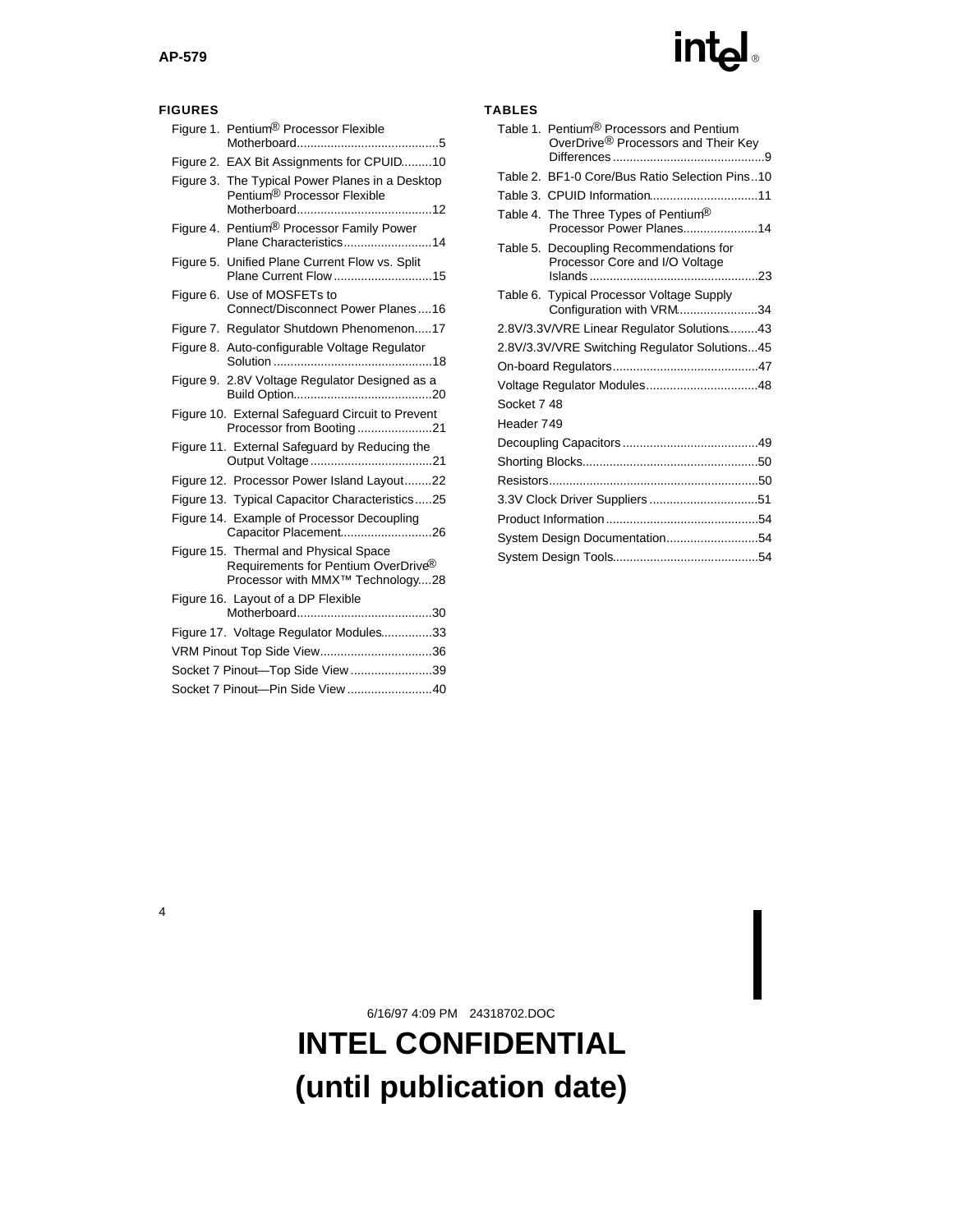### **1.0. INTRODUCTION**

**This document provides guidelines for designing a Pentium processor family flexible motherboard. The Pentium processor family flexible motherboard, as shown in Figure 1, is a single motherboard design that can support the various members of the Pentium** **processor family including Pentium processors 75 / 90 / 100 / 120 / 133 / 150 / 166 / 200, Pentium processors with MMX technology, Pentium OverDrive processors, and future Pentium OverDrive processors with MMX technology.**



**Figure 1. Pentium® Processor Flexible Motherboard**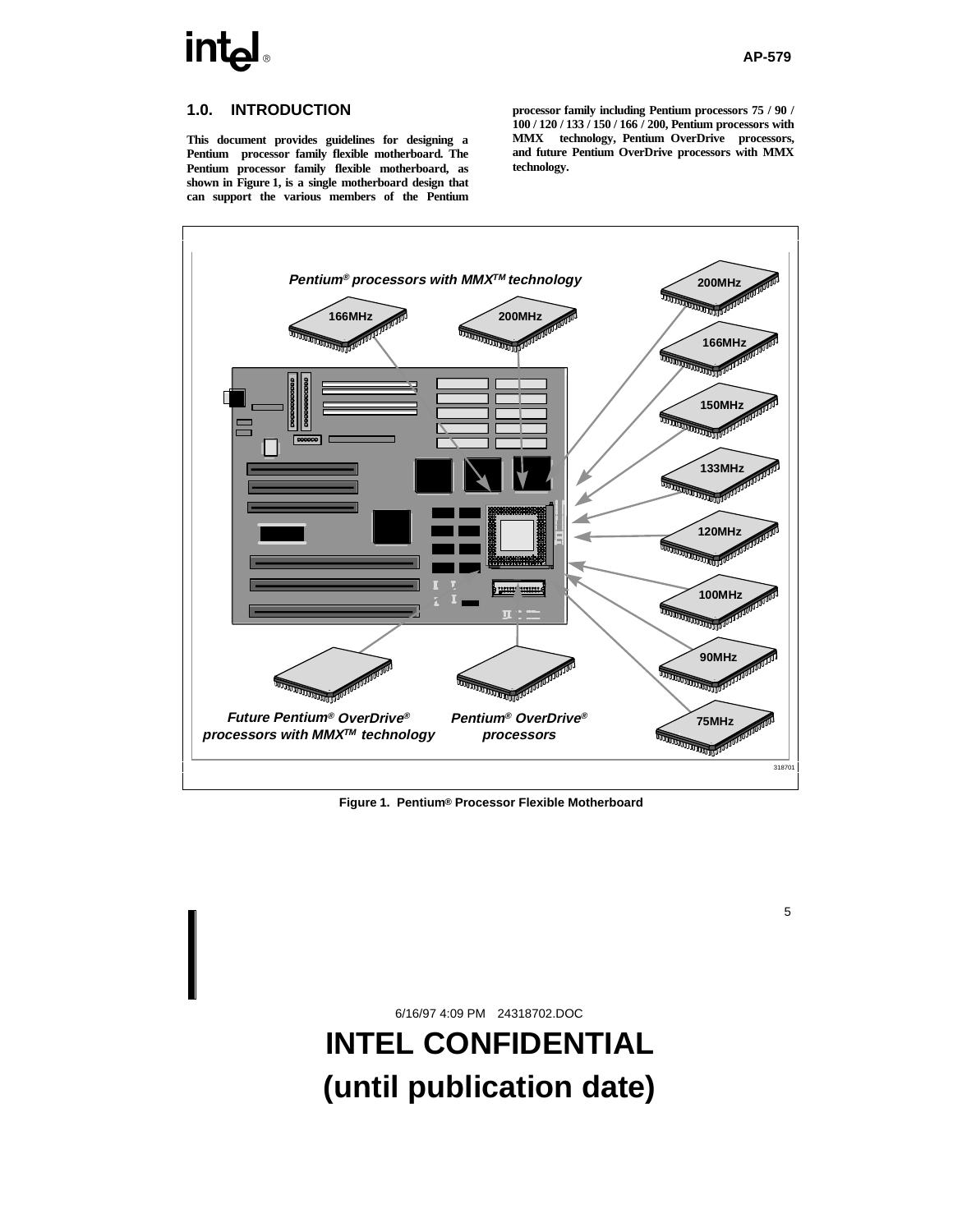**The Pentium processor family flexible motherboard should support the following features:**

- **Split Power Islands: The Pentium processor family flexible motherboard should accommodate split (separate) power islands to accept processors that have split core and I/O voltage planes. The Pentium processor 75 / 90 / 100 / 120 / 133 / 150 / 166 / 200 and Pentium OverDrive processor have a unified core and I/O power plane internal to the processor package. The Pentium processor with MMX technology and the future Pentium OverDrive processor with MMX technology have split power planes internal to the processor package. The two internal power planes of the Pentium processor with MMX technology receive two different voltages (i.e., 2.8V for the Core and 3.3V for the I/O).**
- **3.3V Power Source: Pentium processors 75 / 90 / 100 / 120 / 133 / 150 / 166 / 200, Pentium OverDrive processors and future Pentium OverDrive processor with MMX technology receive 3.3V ( 3.135 – 3.6V) from the processor socket for operation. The Pentium processor family flexible motherboard should provide 3.3V by using a system power supply unit or a voltage regulator.**
- **2.8V Power Source: The Pentium processor with MMX technology receives 2.8V (**±**100 mV) for its core. The Pentium processor family flexible motherboard should provide support for a 2.8V power source through either an on-board 2.8V voltage regulator or a Voltage Regulator Module (see Appendix A).**
- **Socket 7: The Pentium processor family flexible motherboard should implement a Socket 7. Pin assignments vary according to processors, and Socket 7 is a processor socket designed to accept all processors in the Pentium processor family (i.e., Pentium processors 75 / 90 / 100 / 120 / 133 / 150 / 166 / 200, Pentium OverDrive processors, Pentium processors with MMX technology and future Pentium processors with MMX technology) regardless of their differences in pin assignments or power plane implementation. Socket 7 is a 321-pin ZIF socket and is a superset of the older 320-pin Socket 5. Socket 7 provides the option and capability to support both unified-plane processors and split-plane, dual-voltage supply processors and requires that CLK and PICCLK be driven at 3.3V levels. Socket 7 electrical specifications list the maximum current for the future Pentium processors with MMX**

**technology upgradability as 5.0A at 3.3V; however, the Pentium processor with MMX technology has a core current draw of 5.7A at 2.8V.**

### **NOTE**

**The current draw is processor dependent and any processor belonging to the Pentium processor family may be utilized in a Socket 7 provided the system design provides adequate current.**

- **Local Decoupling: Pentium processors 75 / 90 / 100 / 120 / 133 / 150 / 166 / 200, Pentium OverDrive processors, Pentium processors with MMX technology and future Pentium OverDrive processors with MMX technology may cause rapid fluctuation of current during transitions between "low-power" states and "active" states. The Pentium processor family flexible motherboard provides accurate and adequate decoupling capacitors near the processor socket to prevent violation of the voltage supply range specification.**
- **Multiple Bus Frequencies: Pentium processors 75 / 90 / 100 / 120 / 133 / 150 / 166 / 200, Pentium OverDrive processors, and future Pentium OverDrive processors with MMX technology support external bus frequencies of 50 MHz, 60 MHz and 66 MHz. The Pentium processor with MMX technology supports external bus frequencies of 60 MHz and 66 MHz. The Pentium processor family flexible motherboard is implemented with system logic compatible with the AC timing parameters at these bus frequencies.**
- **Bus-to-Core Ratio: The Pentium processor family flexible motherboard should provide jumpers for bus fraction pin strapping options to allow for flexibility in configuring the external bus frequency to internal core frequency ratio. The bus-to-core ratios can be either 1/3, 2/5, 1/2 or 2/3. In order to support all Pentium processors 75 / 90 / 100 / 120 / 133 / 150 / 166 / 200 and Pentium processors with MMX technology, selection jumpers should allow a high or low logic setting for both bus fraction pins (BF1 and BF0).**

### **NOTE**

**Not all Pentium OverDrive processors and future Pentium OverDrive processors with MMX technology internally configure the bus fraction, and jumper changes are not**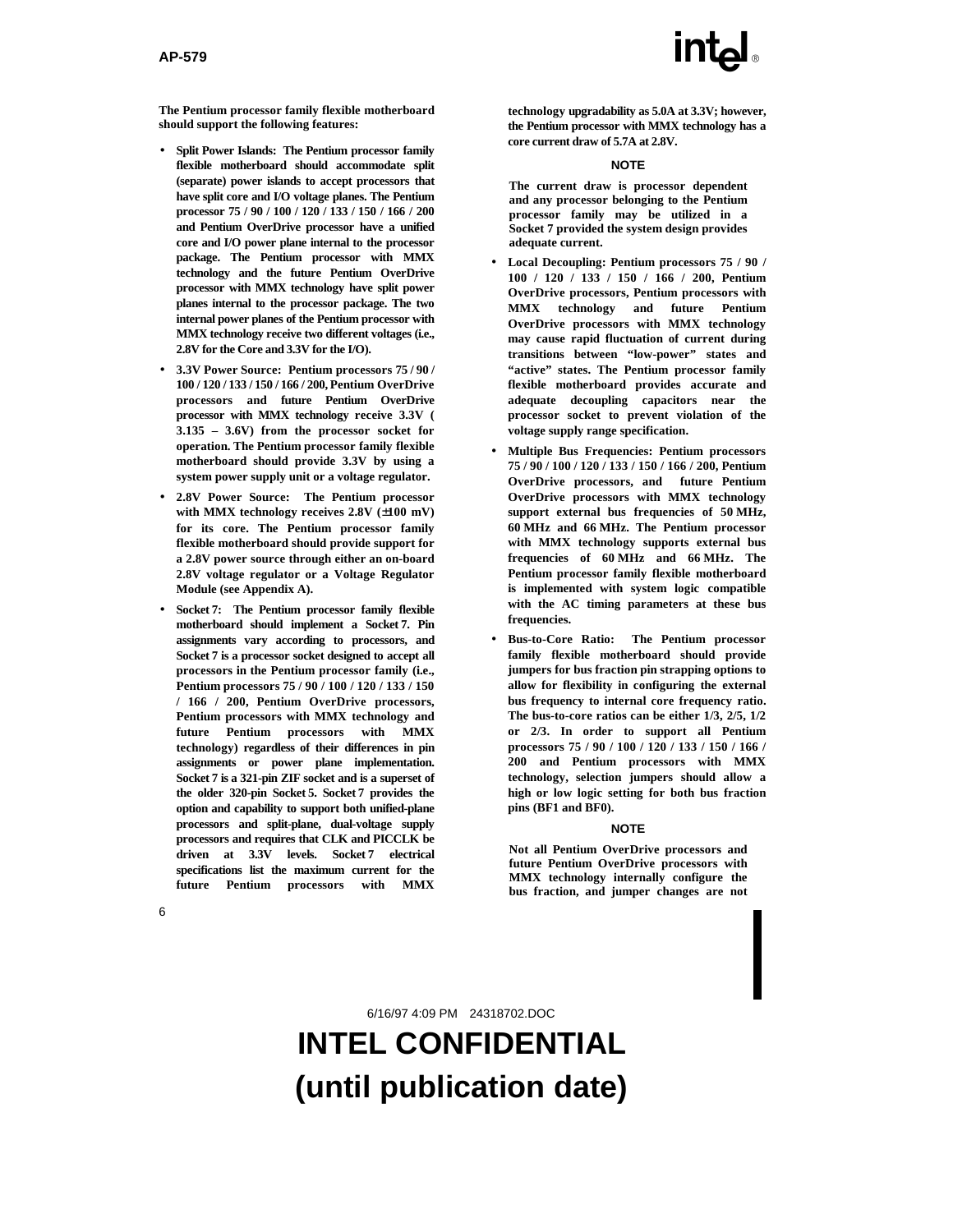**required when a Pentium OverDrive processor or a future Pentium OverDrive processor with MMX technology is installed in a Socket 7 system.**

- **Thermal and Mechanical Specifications: The Pentium processor family flexible motherboard should be designed to meet the thermal and mechanical specifications of the Socket 7 Specification, Rev. 3.0.**
- **BIOS Support: Each processor stepping is assigned a unique identification and feature signature. The execution of the CPUID instruction will retrieve these signatures for identification. The Pentium processor family flexible motherboard provides a system BIOS capable of supporting all Pentium processor 75 / 90 / 100 / 120 / 133 / 150 / 166 / 200, Pentium OverDrive processors, Pentium processors with MMX technology and future Pentium processors with MMX technology steppings. Through the use of the CPUID instruction, the BIOS can determine whether the processor supports certain features like APIC or MMX technology. (For more details, refer to application note AP-485,** *Intel Processor Identification with the CPUID Instruction***. See Appendix E.)**
- **3.3V Clock Drivers: Clock inputs on Pentium processors 75 / 90 / 100 / 120 / 133 / 150 / 166 / 200, Pentium OverDrive processors, Pentium processors with MMX technology and future Pentium OverDrive processors with MMX technology can accept 3.3V clock drivers but not all are 5V tolerant. The Pentium processor family flexible motherboard provides a 3.3V clock driver (for CLK and PICCLK) to ensure compatibility with all Pentium processors 75 / 90 / 100 / 120 / 133 / 150 / 166 / 200, Pentium OverDrive processors, Pentium processors with MMX technology and future Pentium OverDrive processors with MMX technology.**

### **1.1. Benefits of a Flexible Motherboard**

**Producing a flexible motherboard design for the Pentium processor family offers several benefits:**

- **Offers various price/performance options: One flexible design, when populated by different members of the Pentium processor family, can provide a wide range of price/performance options. Flexibility can also be achieved through assembly time options for other components on the motherboard. For example, external caches may use asynchronous SRAM for cost effectiveness or pipelined burst SRAM for higher performance. Synchronous burst DRAM may replace extended data out (EDO) DRAM as main memory to maintain performance in costeffective platforms with optional external cache memory.**
- **Reduces design and validation effort associated with multiple designs: The board does not have to be revised for every proliferation of the processor thus reducing design and validation efforts. Instead, one board is designed to accept various processors that can be populated at build-time.**
- **Reduces inventory and manufacturing costs: Only one motherboard design has to be manufactured and has to be maintained in inventory. This reduces the overall inventory management and manufacturing costs. For a varying product demand, the board can be populated with the appropriate processor to meet the current market demand.**
- **Reduces debug and technical support costs: Instead of several, only one motherboard has to be debugged. The field engineers and other support personnel need only to be trained on one base motherboard design thus reducing overall technical support efforts.**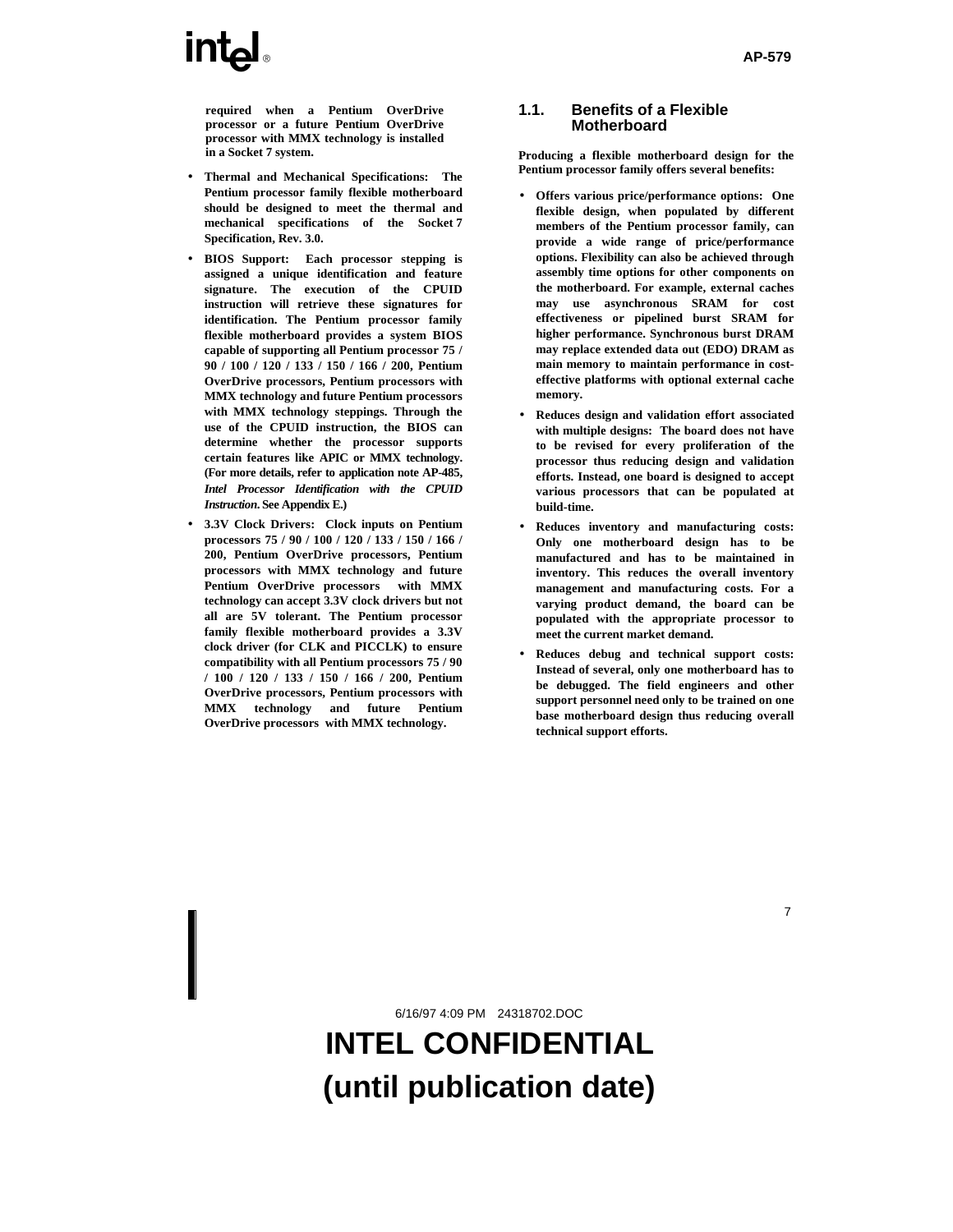### **2.0. PROCESSOR DESIGN CONSIDERATIONS**

**This chapter describes the differences between the various processors that need to be considered when designing a Pentium processor family flexible motherboard.**

### **2.1. Overview of the Pentium® Processor Family**

**Table 1 shows the members of the Pentium processor family that are supported on the flexible motherboard and highlights their respective electrical/thermal specifications. The following is a brief description of the Pentium processors 75 / 90 / 100 / 120 / 133 / 150 / 166 / 200, Pentium OverDrive processors, Pentium processors with MMX technology and future Pentium OverDrive processors with MMX technology processors that are supported on the flexible motherboard. Please refer to Appendix E in order to obtain specifications for each processor.**

**The Pentium processor 75 / 90 / 100 / 120 / 133 / 150 / 166 / 200 is a 3.3V processor that operates at 75, 90, 100, 120, 133, 150, 166 and 200 MHz core speeds (50, 60, and 66 MHz external bus speeds). This is a unified plane processor that uses 3.3V [Standard (3.135V –**  $3.6V$ ) or VRE  $(3.4V - 3.6V)$  voltage] for all V<sub>CC</sub> pins.

**The Pentium processor with MMX technology 166/200 is the newest addition to the Pentium** family. Several architectural **enhancements have been made: the internal data and code cache sizes have each been doubled from 8 Kbytes to 16 Kbytes, the branch prediction has been improved, and support for Intel MMX technology has been added. MMX technology is an extension to the Intel Architecture (IA) instruction set which adds 57 new opcodes and a new MMX register set. The Pentium processor with MMX technology operates at core frequencies of 166 and 200 MHz (60 and 66 MHz external bus speeds). The Pentium processor with MMX technology uses 2.8V for its internal core while its I/O operates at 3.3V (to provide full compatibility with existing chipset and SRAM). It is pin, package, and functionally compatible with the Pentium processor 75 / 90 / 100 / 120 / 133 / 150 / 166 / 200 and is operating system transparent. The Pentium processor with MMX technology's CLK and PICCLK buffers are not 5V tolerant and should only use 3.3V clock inputs.**

**The Pentium OverDrive processor 125/150/166 is the upgrade processor for the Pentium processor 75/90/100-based systems. It plugs into either Socket 5 or Socket 7 based designs. Pentium OverDrive processors are end-user, single-chip processor upgrade products for Pentium processor systems that speed up nearly all software applications and are binary compatible with the Pentium processor.**

**The future Pentium OverDrive processor with MMX technology 125/150/166/180/200 is the end-user, single chip, processor upgrade for the Pentium processor 75/90/100/120/133-based Socket 5 or Socket 7 designs. The future Pentium OverDrive processor with MMX technology 180/200 can also upgrade Pentium processor 150/166/180/200-based designs to MMX technology, but with a lower overall performance increase. The 200 MHz future Pentium OverDrive processor with MMX technology will only be supported by Socket 7-based designs.**

### **2.2. Pinout Considerations**

**For the processors that are supported on the flexible motherboard, most of the signals are compatible to each other. The differences are noted below:**

- $V_{CC2}$ ,  $V_{CC3}$ : On the Pentium processor with **MMX technology, the internal bus logic is isolated from the core logic so that the core can run at a lower voltage (2.8V) in order to obtain faster core frequencies and reduce overall power consumption. The bus logic remains at 3.3V to remain compatible with existing chipsets and cache SRAM. The voltage for the core logic is** supplied through the  $V_{CC2}$  pins and the voltage for the bus logic is supplied through the  $V_{CC3}$ **pins. The motherboard design therefore splits the processor power plane into a separate 2.8V core voltage island and a 3.3V I/O voltage island.**
- **VCC2DET#: This is a new signal defined on the Pentium processor with MMX technology to indicate to the system that the processor installed in the processor socket uses an isolated**  $2.8V$  core supply on the  $V_{CC2}$  pins. This pin is **internally connected to ground on the Pentium processor with MMX technology. On Pentium processors 75 / 90 / 100 / 120 / 133 / 150 / 166 / 200, Pentium OverDrive processors, and future Pentium OverDrive processors with MMX**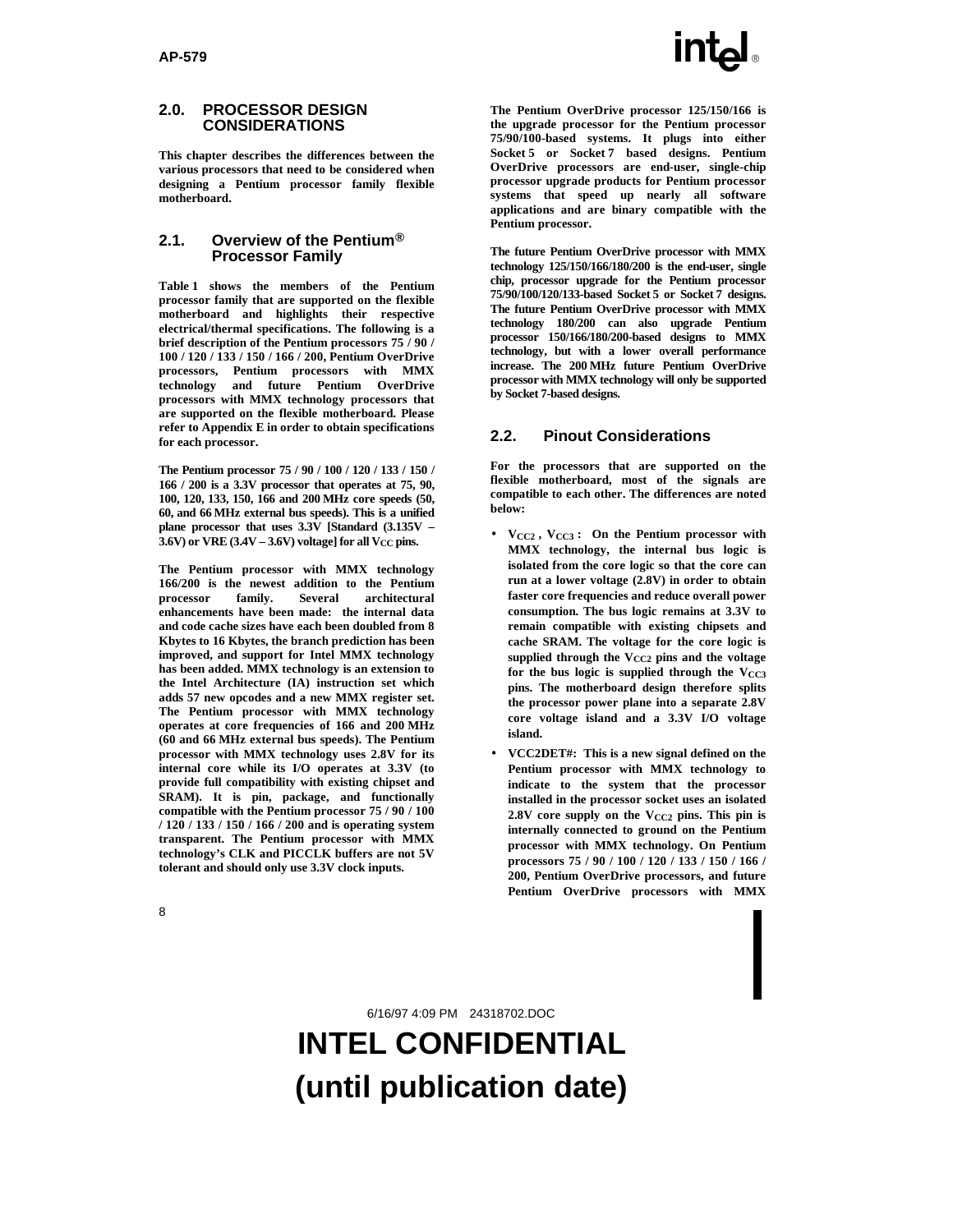|  |  | technology, this pin is defined as INC (Internal |  |  |
|--|--|--------------------------------------------------|--|--|
|  |  | No Connect). This signal is pulled high          |  |  |

**externally on the flexible motherboard or left as a no connect otherwise.**

|                                      | Pentium <sup>®</sup> Processor                   | <b>Pentium Processor</b><br>with MMX™<br><b>Technology</b> | <b>Pentium</b><br>OverDrive®<br><b>Processor</b> | <b>Future Pentium</b><br><b>OverDrive Processor</b><br>with MMX Technology |
|--------------------------------------|--------------------------------------------------|------------------------------------------------------------|--------------------------------------------------|----------------------------------------------------------------------------|
| Core Frequency                       | 75, 90, 100, 120, 133,<br>150, 166, 200          | 166, 200                                                   | 125, 150, 166                                    | 125, 150, 166, 180, 200 $^{(7)}$                                           |
| <b>Bus Frequency</b>                 | 50, 60, 66                                       | 60,66                                                      | 50, 60, 66                                       | 50, 60, 66                                                                 |
| <b>Frequency Ratio</b>               | 1/2, 2/3, 2/5, 1/3                               | 2/5, 1/3                                                   | $2/5$ <sup>(4)</sup>                             | $2/5, 1/3^{(4)}$                                                           |
| Clock Level                          | 3.3V or 5V                                       | 3.3V                                                       | 3.3V or 5V                                       | 3.3V or 5V $^{(7)}$                                                        |
| Core Supply                          | $3.135V - 3.60V$ (STD);<br>$3.40V - 3.60V$ (VRE) | $2.7V - 2.9V$                                              | $3.135 - 3.6V$                                   |                                                                            |
| I/O Supply                           | $3.135V - 3.60V$ (STD);<br>$3.40V - 3.60V$ (VRE) | $3.135V - 3.60V$                                           | $3.135 - 3.6V$                                   |                                                                            |
| $I_{CC2}$ $^{(1, 5)}$                | Connected to Icc <sub>3</sub>                    | 5700mA (200 MHz)<br>4750mA (166 MHz)                       | Connected to<br>$_{\rm lCG3}$                    | Note <sup>(6)</sup>                                                        |
| $I_{CC3}$ <sup>(2, 5)</sup>          | 4600mA (200 MHz)<br>2650mA (75 MHz)              | 650mA (200 MHz)<br>540mA (166 MHz)                         | 4330mA                                           | 5000mA (200 MHz) <sup>(6)</sup><br>4330mA(125-180 MHz)                     |
| $I_{CC5}$ $^{(3, 5)}$                | Not Applicable                                   | 200 <sub>m</sub> A                                         | 200 <sub>m</sub> A                               |                                                                            |
| Max. Power <sup>(5)</sup>            | 15.5W (200 MHz)                                  | 15.7 W (200 MHz)                                           | 15.0 W                                           | 17.0W (200 MHz)<br>15.0W (125-180 MHz)                                     |
| No. of V <sub>CC2</sub> Pins         | None                                             | 25                                                         | None                                             | 28                                                                         |
| No. of V <sub>CC3</sub> Pins         | 53                                               | 28                                                         | 60                                               | 32                                                                         |
| No. of V <sub>CC5</sub> Pins         | None                                             | $\overline{2}$                                             | 2                                                |                                                                            |
| <b>External Plane</b><br><b>Type</b> | Unified                                          | Split                                                      | Unified                                          | Unified or Split                                                           |
| <b>Internal Plane</b><br><b>Type</b> | Unified                                          | Split                                                      | Unified                                          | Split                                                                      |
| Package Type                         | 296-pin PPGA or<br><b>CPGA</b>                   | 296-pin PPGA or<br><b>CPGA</b>                             | 320-pin CPGA                                     | 320-pin CPGA                                                               |

|  | Table 1. Pentium® Processors and Pentium OverDrive® Processors and Their Key Differences |  |  |  |  |
|--|------------------------------------------------------------------------------------------|--|--|--|--|
|--|------------------------------------------------------------------------------------------|--|--|--|--|

### **NOTES:**

1.  $I_{CC3}$  refers to  $V_{CC3}$  (I/O) supply current.

- 2.  $I_{CC2}$  refers to  $V_{CC2}$  (Core) supply current.
- 3. I  $_{CC5}$  refers to 5V supply current. This is used to power the fan/heatsink on the Pentium<sup>®</sup> OverDrive<sup>®</sup> processors.
- 4. Pentium OverDrive processors and future Pentium OverDrive processors with MMX™ technology do not require the bus frequency ratio to be changed when upgraded.
- 5. The number shown represents worst case or maximum current/power at highest available frequency.
- 6. When the future Pentium OverDrive processor with MMX technology is installed in split plane designs, 4600mA at 3.3V is drawn through  $V_{CC2}$  pins and 400 mA from  $V_{CC3}$  pins.
- 7. The 200 MHz future Pentium OverDrive processor with MMX technology will only be supported in Socket 7 designs.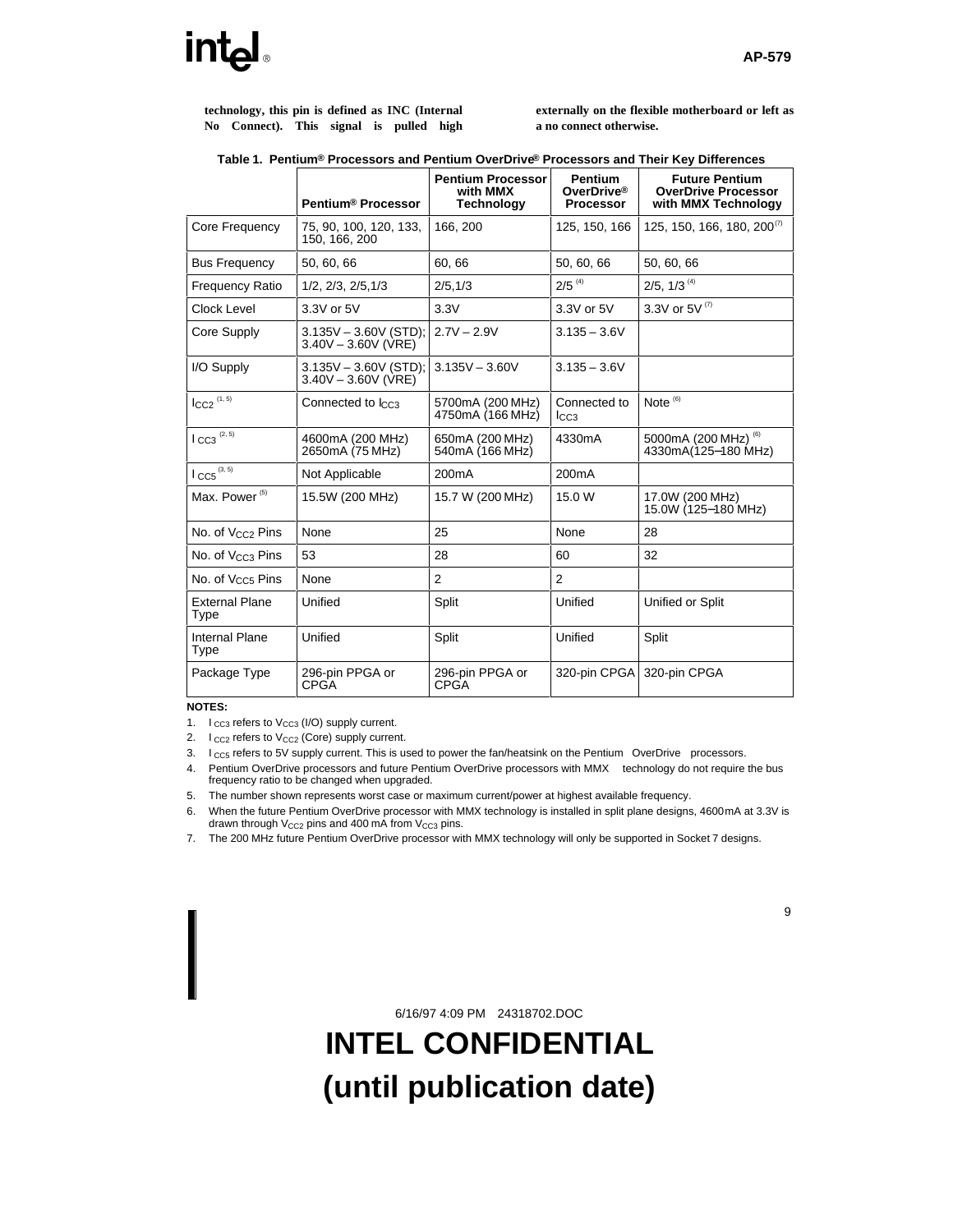- **BF1-0: The bus fraction selection pins determine the bus to core frequency ratio. The BF pins are sampled by the processor at RESET, and will not be sampled by the processor again until another cold-boot (1ms) assertion of RESET. The signal on the BF pins is not an indication of the bus speed, only the ratio of the processor core with respect to the bus. The Pentium OverDrive processor and future Pentium OverDrive processor with MMX technology do not require the BF pins to be changed when upgraded and will operate properly with the bus fraction ratio selected for the processor being replaced. Table 2 summarizes the operation of the BF pins on Pentium processors 75 / 90 / 100 / 120 / 133 / 150 / 166 / 200 and Pentium processors with MMX technology.**
- **CLK, PICCLK: The clock inputs on the Pentium processor with MMX technology are not 5V tolerant. The clock inputs to the processor on the flexible motherboard are driven by an appropriate 3.3V clock driver. Driving the clock at 3.3 volts is also compatible with the Pentium processor 75 / 90 / 100 / 120 / 133 / 150 / 166 / 200, the Pentium OverDrive processor, and the future Pentium OverDrive processor with MMX technology.**

### **2.3. Processor Identification**

**The CPUID instruction is used to provide information to the BIOS and other software about the vendor, family, model, and stepping of the processor. An input value of 1 loaded into the EAX register prior to executing the CPUID instruction will return the identification signature in the EAX register. Figure 2 shows the EAX bit assignment for the CPUID instruction. (For more details, refer to application note AP-485,** *Intel Processor Identification with the CPUID Instruction***. See Appendix E.)**

| 31           | 14 13 12 11 8 7 4 3 |  |  |                           |
|--------------|---------------------|--|--|---------------------------|
| 0 (reserved) | type                |  |  | family   model   stepping |
|              |                     |  |  | 318702                    |

### **Figure 2. EAX Bit Assignments for CPUID**

**Table 3 provides the CPUID information for the different processors that are supported on the flexible motherboard.**

| BF1 Value <sup>(5)</sup> | BF0 Value <sup>(5)</sup> | Pentium <sup>®</sup> Processor<br>75 / 90 / 100 / 120 / 133 / 150 / 166<br>200<br><b>Frequency Ratio</b> | Pentium Processor with MMX™<br><b>Technology Frequency Ratio</b> |
|--------------------------|--------------------------|----------------------------------------------------------------------------------------------------------|------------------------------------------------------------------|
|                          | 0                        | $2/5^{(2)}$                                                                                              | $2/5^{(2)}$                                                      |
|                          |                          | 1/3                                                                                                      | 1/3                                                              |
|                          | 0                        | $1/2^{(3)}$                                                                                              | $1/2^{(3)}$ (Default)                                            |
|                          |                          | $2/3$ <sup>(4)</sup> (Default)                                                                           | Reserved                                                         |

| Table 2. BF1-0 Core/Bus Ratio Selection Pins(1) |  |  |  |
|-------------------------------------------------|--|--|--|
|-------------------------------------------------|--|--|--|

### **NOTES:**

1. The Pentium processors with a maximum rated core frequency of less than 75 MHz have only one bus fraction ratio defined  $-$  (1:1).

2. The 2/5 ratio is defined on the Pentium<sup>®</sup> processor with MMX<sup>™</sup> technology and Pentium processor 75 / 90 / 100 / 120 / 133 / 150 / 166 / 200.

3. Defaults to 1/2 ratio if BF1 and BF0 are left unconnected on the Pentium processor with MMX technology. On the Pentium processor with MMX technology, the BF1 pin has an internal pull-up resistor, and the BF0 pin has an internal pull-down resistor.

4. Defaults to 2/3 ratio if BF1 and BF0 are left unconnected on Pentium processor 75 / 90 / 100 / 120 / 133 / 150 / 166 / 200. On the Pentium processor 75 / 90 / 100 / 120 / 133 / 150 / 166 / 200, the BF1 and BF0 pins have internal pull-up resistors.

5. The value of external pull-down resistors used on the BF0/BF1 pins should be 500 ohms or less. The value of external pull-up resistors used on the BF0/BF1 pins should be 2.2 Kohms or less.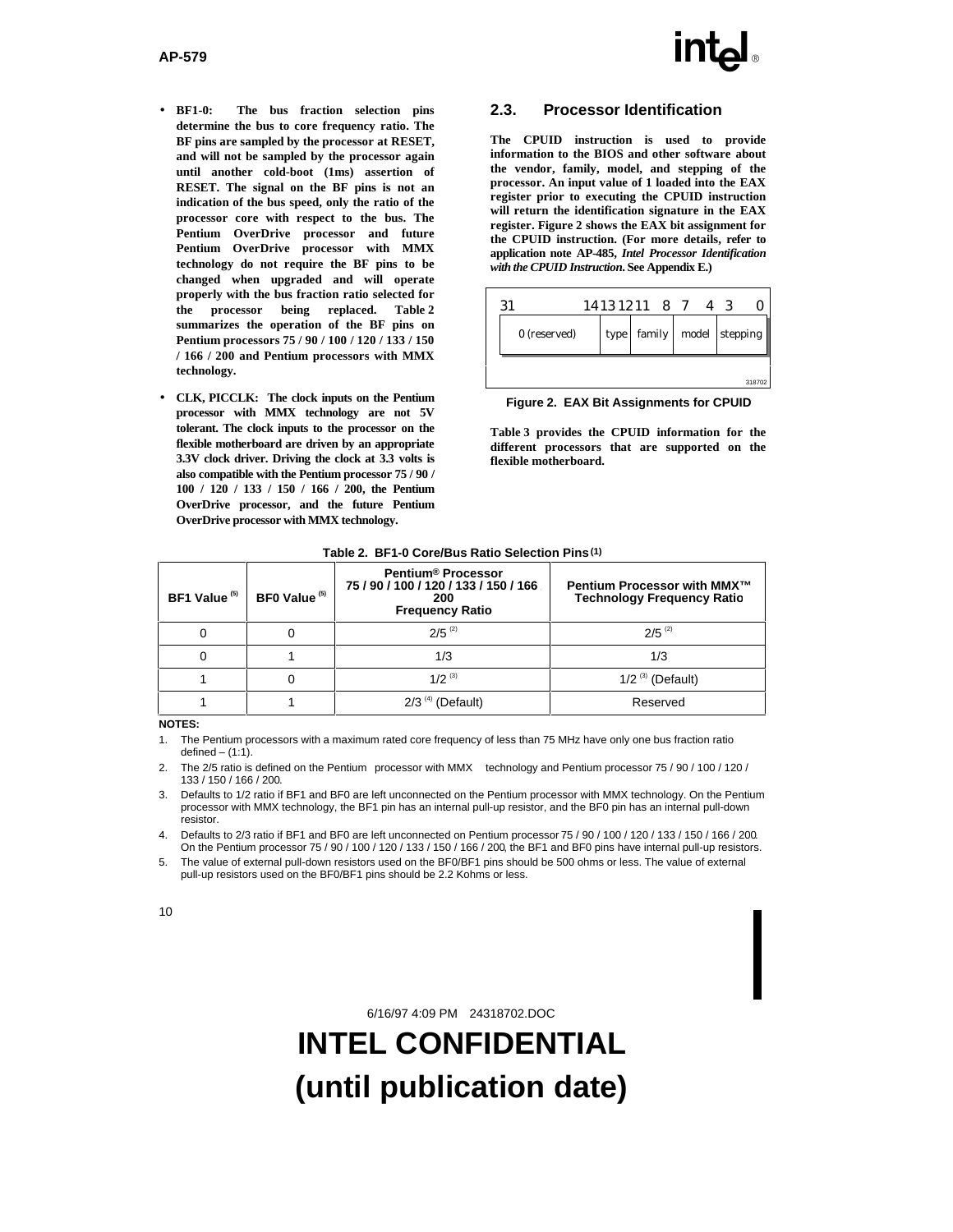| Type<br>Bits(13:12) | Family<br>Bits(11:8) | Model<br>Bits(7:4) | <b>Stepping</b><br>Bits(3:0) | <b>Description</b>                                                                                                    |
|---------------------|----------------------|--------------------|------------------------------|-----------------------------------------------------------------------------------------------------------------------|
| 00                  | 0101                 | 0010               | <b>XXXX</b>                  | Pentium <sup>®</sup> processors (75, 90, 100, 120, 133,<br>150, 166, 200)                                             |
| 00                  | 0101                 | 0100               | <b>XXXX</b>                  | Pentium processor with MMX™ technology<br>(166, 200)                                                                  |
| $00^{(1)}$          | 0101                 | 0010               | <b>XXXX</b>                  | Pentium OverDrive® processor for Pentium<br>processor (75, 90, 100)                                                   |
| 01                  | 0101                 | 0100               | <b>XXXX</b>                  | Future Pentium OverDrive processor with<br>MMX technology for Pentium processor (75, 90, 100, 120, 133, 150, 166, 200 |

**Table 3. CPUID Information**

### **NOTES:**

1. The definition of the type field for the OverDrive® processor is 01. An errata on the Pentium® OverDrive processor will always return 00 as the type.

### **3.0. FLEXIBLE MOTHERBOARD IMPLEMENTATION**

**This chapter describes the implementation of a split plane flexible motherboard using Socket 7.**

### **3.1. Voltage Supply Implementation Overview**

**In order to support the various members of the Pentium processor family with different voltage requirements, the flexible motherboard should include provisions for both 2.8V and 3.3V supply voltages for the processor.**

**The power supply pins on the Pentium processor** with MMX technology are split into separate  $V_{CC2}$ and  $V_{CC3}$  pins. Socket 7 definition splits the 60  $V_{CC}$ pins on Socket 5 into 28 V<sub>CC2</sub> pins and 32 V<sub>CC3</sub> pins. **These pins are connected appropriately to the processor core voltage island and processor I/O voltage island. The Pentium processor with MMX technology uses 5.7A at 2.8V (200 MHz) for its core from the supply voltage solution. The 3.3V I/O voltage for the Pentium processor with MMX technology is supplied by the system (either through the 3.3V power supply or through a 3.3V voltage regulator on the motherboard).**

**The voltage provided to the core of the future Pentium OverDrive processor with MMX technology is supplied by a voltage regulator, internal to the OverDrive processor package,** powered by 3.3V on the V<sub>CC2</sub> pins. The I/O is powered directly from the 3.3V V<sub>CC3</sub> pins. The **voltage supply solution on the flexible motherboard** supplies a minimum of  $0.4A$  at  $3.3V$  on  $V_{CC3}$  and **4.6A at 3.3V on V<sub>CC2</sub> to support the 200 MHz future Pentium OverDrive processor with MMX technology. It is not required that both power planes be supplied by the same source. In addition, the Pentium OverDrive processor and future Pentium OverDrive processor with MMX technology also use a +5V supply to power the fan/heatsink.**

**In a typical single processor system, the 3.3V power supply uses approximately 7A to power all the 3.3V components (i.e. processor, cache and chipset). In the 200 MHz Pentium processor with MMX technology, the 2.8V regulator draws up to approximately 5.7A at 2.8V for the processor core while the 3.3V power supply should require approximately 2A at 3.3V for the cache and chipset. Additional 3.3V devices such as 3.3V DRAM may require additional power. Actual power requirements should be calculated for the specific design.**

### **3.2. The Distinct Power Planes**

**A typical desktop flexible motherboard contains a maximum of four different power planes. Any Pentium processor will directly plug into two of** these planes  $(V_{CC2}, V_{CC3})$  and may be indirectly connected to the 3.3V power supply (3VPOWER  $SUPPLY$ ) through the  $V_{I/O}$  ( $V_{CC3}$ ) power plane. See **Figure 3. For the most economically flexible motherboard design, it is recommended that the VI/O plane simply be connected to the**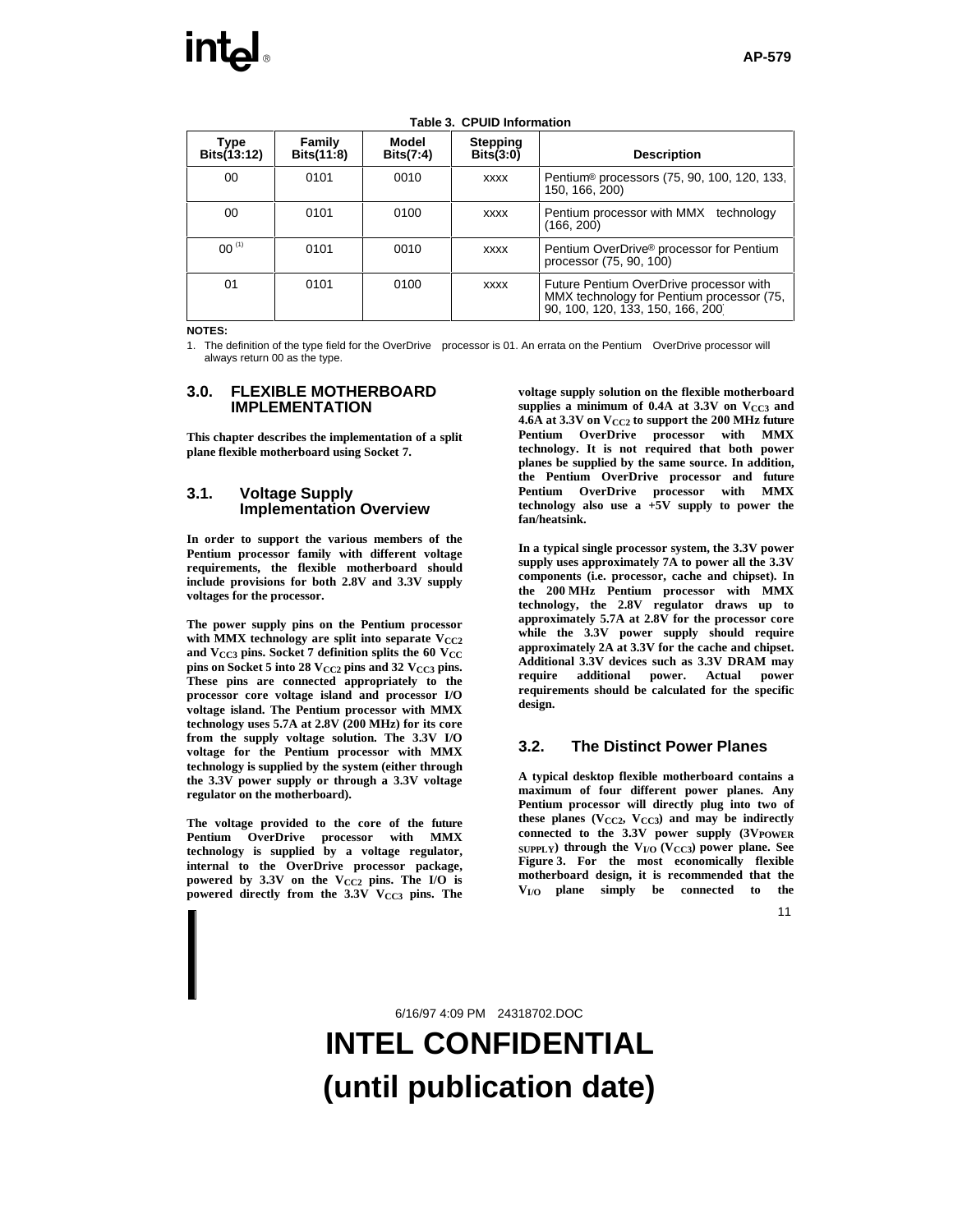motherboard's 3V<sub>POWER</sub> SUPPLY by jumpers or 0Ω **resistors. Therefore, excluding the main 5V power plane, the Pentium processor family flexible motherboard may have a minimum of two distinct** motherboard power planes:  $V_{CORE}$  and  $V_{I/O}$  + **3VPOWER SUPPLY. However, some board designers may power the VI/O plane with VRE voltage instead** and keep it isolated from the 3VPOWER SUPPLY. This **will then maintain the total possibility of four separate power planes.**





**The power plane distinctions are described below.**

**VCORE — This power plane is connected to the V<sub>CC2</sub>** power pins on the Pentium processor family's **Socket 7 connector (see Figure 3). When a Pentium processor 75 / 90 / 100 / 120 / 133 / 150 / 166 / 200 is installed in the system, this plane will typically be connected to the VI/O plane through 0**Ω **resistors, jumpers, or the internal power plane of the Pentium processor. However, in the case of the Pentium** processor with MMX technology, the V<sub>CC2</sub> and V<sub>CC3</sub> planes remain completely electrically **separate. Also, the future Pentium OverDrive processor with MMX technology will not connect** V<sub>CC2</sub> and V<sub>CC3</sub> through its internal power planes. **Depending upon which processor is being** supported, the  $V_{CC2}$  plane may require either a **discrete 2.8V voltage regulator, or a configurable 2.8V/3.3V/VRE voltage regulator. The VCC2DET# signal can be used to select between 2.8V and 3.3V/VRE** on the configurable VCORE voltage regulator. The V<sub>CORE</sub> power plane uses a voltage **regulator that can supply at least 5.0A at 3.3V for a Pentium processor 75 / 90 / 100 / 120 / 133 / 150 /**

**166 / 200 and at least 5.7A at 2.8V for a Pentium processor with MMX technology.**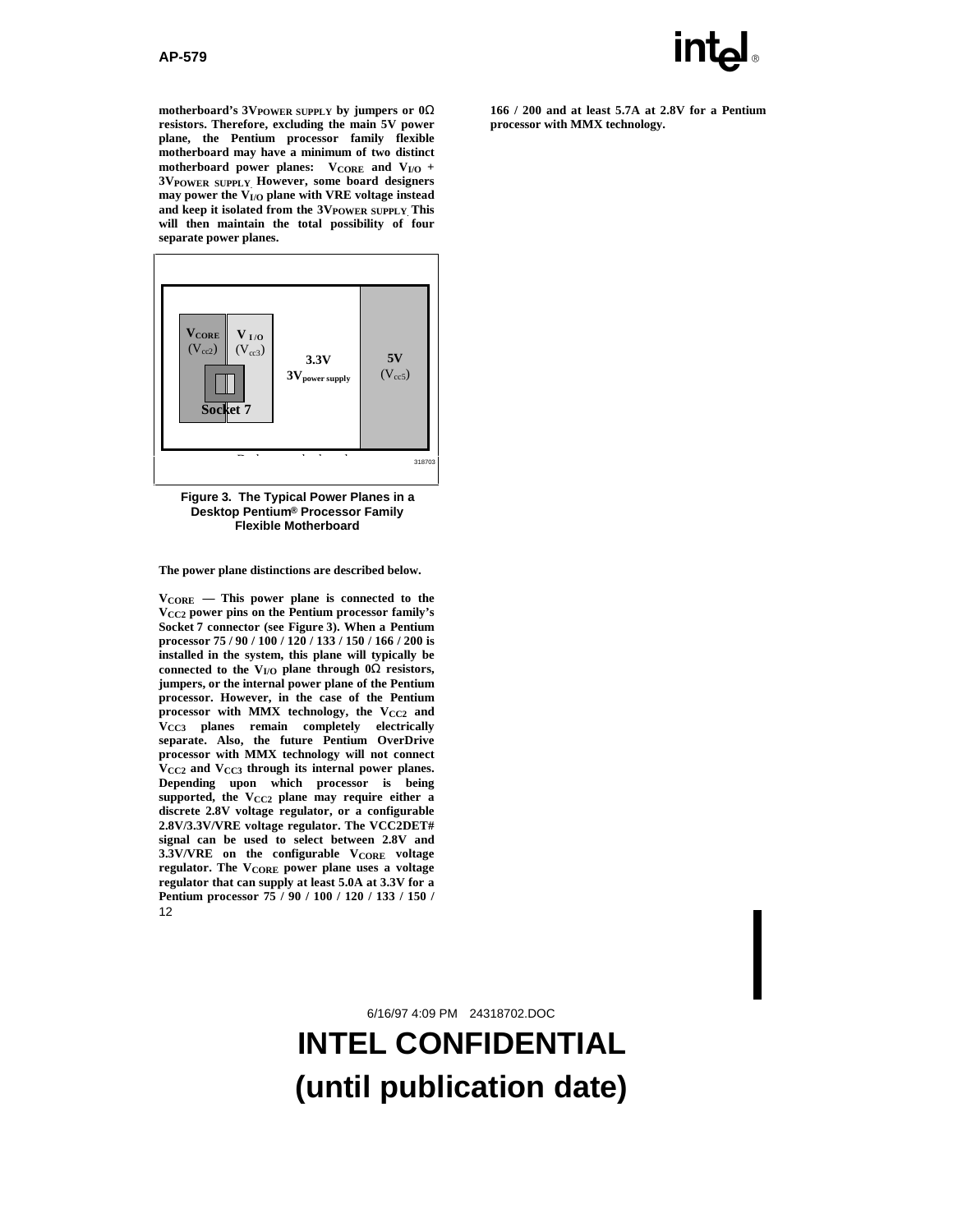$V_{I/O}$  — This power plane is connected to the  $V_{CC3}$ **power pins on the Pentium processor family's** Socket 7 connector. The V<sub>I/O</sub> plane may also be connected to the motherboard's 3VPOWER SUPPLY **plane (if the motherboard power supply is used instead of a 3.3V/VRE voltage regulator). Therefore, the VI/O plane may require either an electrical connection to the motherboard's 3VPOWER SUPPLY, or its own discrete 3.3V/VRE** voltage regulator. When isolated from the 3VPOWER  $SUPPLY$ , the processor's  $V_{CC3}$  pins may only require **as little as 0.65A (at 200 MHz) as is the case in the Pentium processor with MMX technology. However, in order to minimize the number of discrete 3.3V voltage regulators in a flexible motherboard, it is recommended that the VI/O plane** connect the processor's V<sub>CC3</sub> pins with the **motherboard's L2 cache, chipset and any 3.3V DRAM. Since the Pentium processor 75 / 90 / 100 / 120 / 133 / 150 / 166 / 200 (a unified-plane** processor) has its  $V_{CORE} + V_{I/O}$  plane supplied with **VRE voltage, the VCORE + V<sub>I/O</sub> plane may need to** be isolated from the 3.3V components and 3VPOWER **SUPPLY. See Figure 5. An auto-configurable flexible motherboard should make provisions for connecting/disconnecting the VI/O and 3VPOWER SUPPLY in order to accommodate processors running on VRE voltage or 3.3V voltage (see next section).**

**3VPOWER SUPPLY — This power plane is the motherboard's 3.3V power plane (not to be confused with the motherboard's 5V power plane). This typically powers the 3.3V cache, chipset and DRAM components on the Pentium processor family flexible motherboard. In cost effective** motherboards, the 3V<sub>POWER</sub> SUPPLY is typically **connected to the VI/O power plane; however, if the processor is a unified-plane processor, this plane** will then be connected to both the  $V_{I/O}$  and  $V_{CORE}$ **power planes as well (see next section). In a split plane, dual voltage processor, like the Pentium** processor with MMX technology, the 3VPOWER SUPPLY plane will be separated from the VCORE **power plane.**

### **NOTE**

**The future Pentium OverDrive aprocessor with MMX technology will not internally** connect V<sub>CORE</sub> to V<sub>I/O</sub>.

**5VPOWER SUPPLY— This is the motherboard's 5V power plane. This plane will power the 5V components such as DRAM, keyboard controller, mouse, FLASH BIOS memory, TTL Logic, and**

### **some I/O bus components and connectors.**<br>**3.3. Split Plane Processor/I 3.3. Split Plane Processor/Unified Plane Processor Design Configurations**

**Currently, the Pentium processor family line may be divided into three power plane categories (***see Figure 4 and Table 4***):**

**The Pentium processor 75 / 90 / 100 / 120 / 133 / 150 / 166 / 200 and Pentium OverDrive processor have an internal unified power plane. This means that the** V<sub>CC2</sub> and V<sub>CC3</sub> power pins are connected to a single **power plane internal to the processor package. The processor may be operated by applying 3.3V/VRE** to both the V<sub>CC2</sub> power pins and V<sub>CC3</sub> power pins **simultaneously, or by applying 3.3V/VRE power to** either the  $V_{CC2}$  pins or the  $V_{CC3}$  pins separately. **Since the internal power plane is unified, the power** from the  $V_{CC2}$  pins will flow to the  $V_{CC3}$  pins and **vice-versa.**

**In designing flexible motherboard options, the V<sub>CORE</sub>** and **V**<sub>I/O</sub> power planes may be electrically **isolated or they may be shorted together by jumpers or 0Ω** resistors. In the case where the V<sub>CORE</sub> and **VI/O power planes are isolated (and there are no jumpers or 0**Ω **resistors to combine the two motherboard power planes), the Pentium processor 75 / 90 / 100 / 120 / 133 / 150 / 166 / 200 and Pentium OverDrive processor will serve as the means of conduction that shorts the two power planes together provided the current flow through the processor does not exceed 8A. See Figure 5. This scenario would never occur with a Pentium processor with MMX technology, nor with a future Pentium OverDrive processor with MMX technology, because of their internal split power plane design.**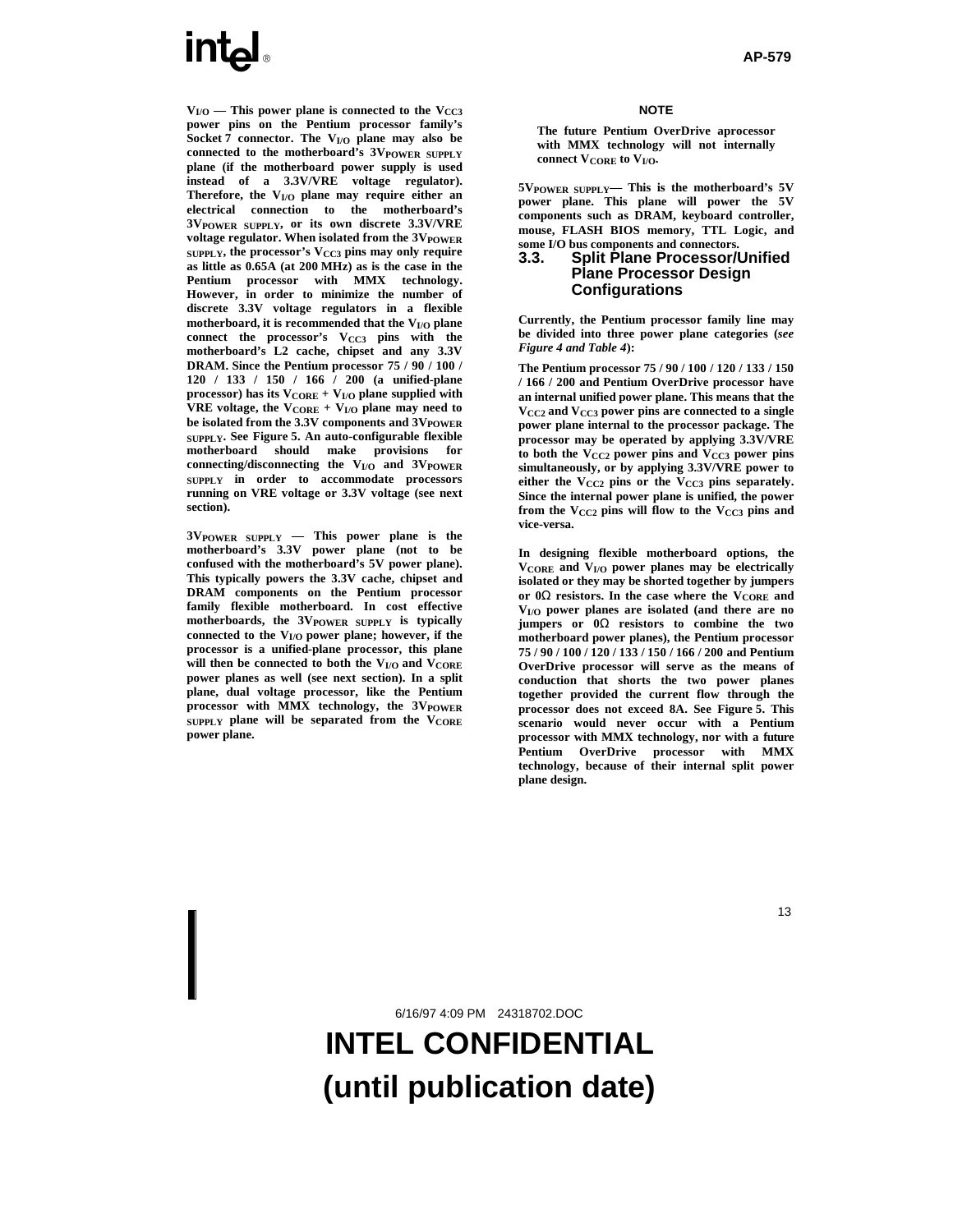

**Figure 4. Pentium® Processor Family Power Plane Characteristics**

| Category                                                                                       | <b>Processor</b>                                                                                                                |
|------------------------------------------------------------------------------------------------|---------------------------------------------------------------------------------------------------------------------------------|
| Unified Plane processors with Single<br>Voltage Input $(V_{CC} = 3.3V/VER)$                    | Pentium <sup>®</sup> processors 75 / 90 / 100 / 120 / 133 / 150 / 166<br>200 MHz, Pentium OverDrive® processors 125/150/166 MHz |
| Split-Plane processors with Dual Voltage<br>Input ( $V_{CC2} = 2.8V$ & $V_{CC3} = 3.3V/ VRE$ ) | Pentium processors with MMX™ technology (166, 200 MHz)                                                                          |
| Split-Plane processors with Single Voltage<br>Input $(V_{CC} = 3.3V/ VRE)$                     | Future Pentium OverDrive processors with MMX technology<br>125/150/166/180/200 MHz                                              |

### **Table 4. The Three Types of Pentium® Processor Power Planes**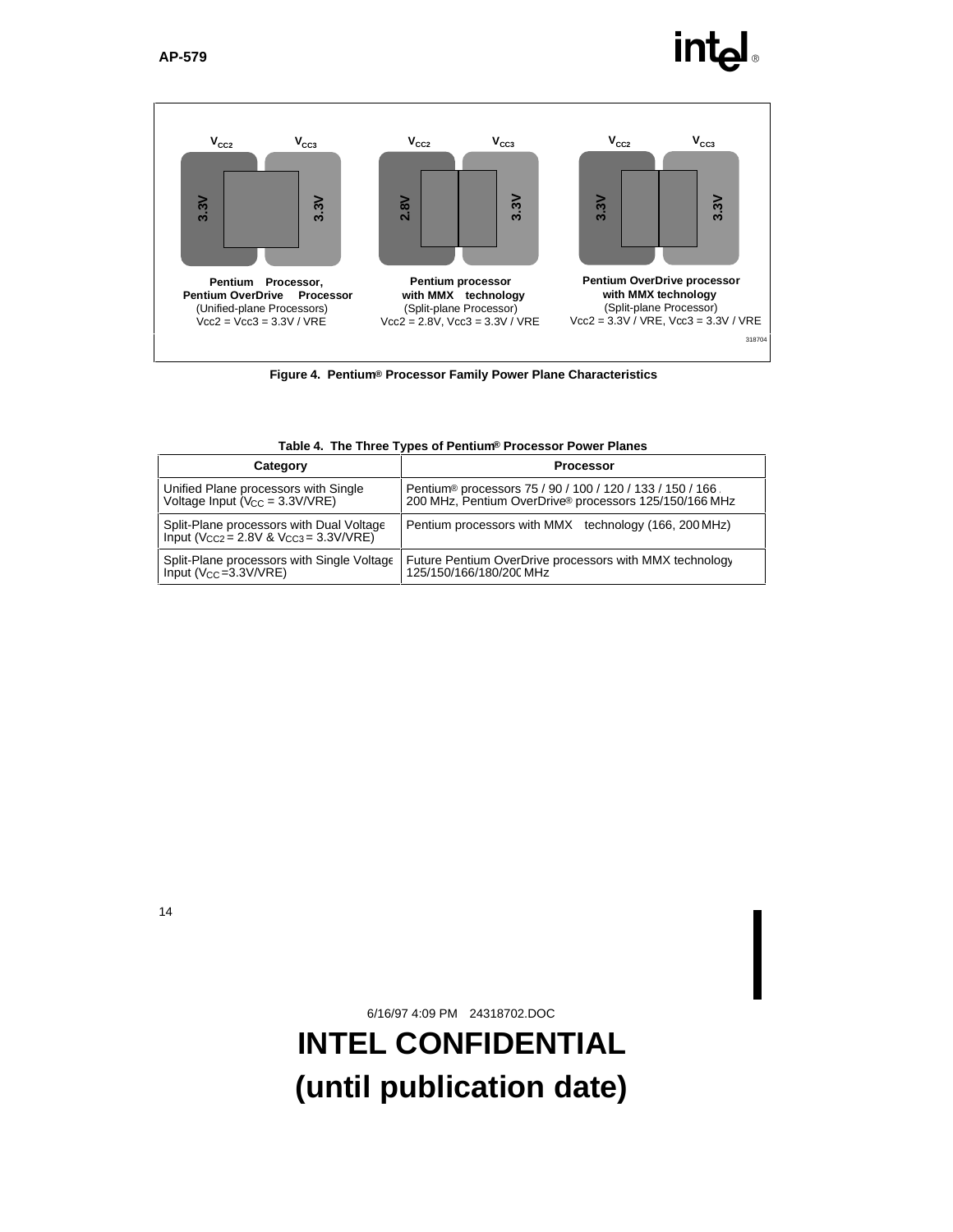

**Figure 5. Unified Plane Current Flow vs. Split Plane Current Flow**

**The Pentium processor with MMX technology has an internal split power plane which means that the VCORE and VI/O power planes, which are internal to the processor package, are electrically isolated. For** proper processor operation, the V<sub>CC2</sub> pins have to be supplied with 2.8V while the V<sub>CC3</sub> pins have to be **supplied simultaneously with 3.3V/VRE.**

**The future Pentium OverDrive processor with MMX technology also has an internal split power** plane which means that the  $V_{\text{CORE}}$  and  $V_{I/O}$  power **planes, internal to the processor package, are also electrically isolated. In order to properly operate** this OverDrive processor, the  $V_{CC2}$  pins and  $V_{CC3}$ **pins must always be powered simultaneously with 3.3V/VRE.**

### **NOTE**

**The two power planes do not have to be powered by the same voltage source.**

### **3.4. Power Plane Connections and Voltage Regulator Shutdown**

As a flexible motherboard option, the two VCORE **and VI/O power planes have the option of being connected via 0**Ω **resistors, jumpers, a Pentium processor 75 / 90 / 100 / 120 / 133 / 150 / 166 / 200 or Pentium OverDrive processor, shorting blocks, or even MOSFETs (see Figure 6). MOSFETs are typically implemented in flexible motherboards with an auto-detect circuit and are an ideal solution for designing in an "automatic" power plane selection device using VCC2DET# as an input.**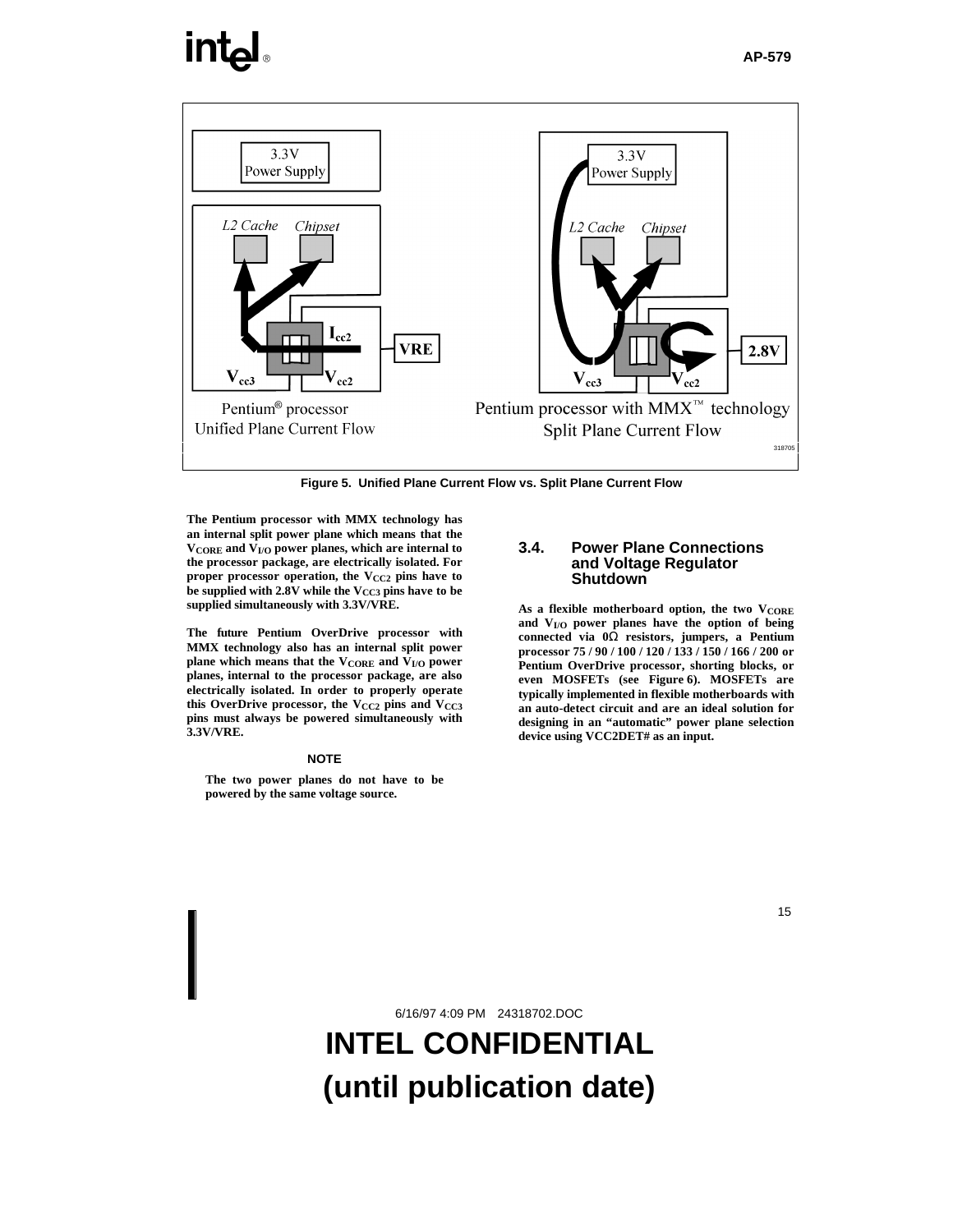



**If a unified-plane processor is plugged into a flexible motherboard with two voltage regulators, one of the voltage regulators may "shut down". The voltage** regulator attached to the  $V_{CC2}$  power pins will **always have a much higher current rating than the** voltage regulator attached to the V<sub>CC3</sub> power pins because the V<sub>CC2</sub> plane directly powers the **processor core. When a Pentium processor 75 / 90 / 100 / 120 / 133 / 150 / 166 / 200 or Pentium OverDrive processor is plugged into the system, the** current will flow from the  $V_{CC2}$  plane to the  $V_{CC3}$ **power plane and shut down the weaker voltage regulator (the weaker voltage regulator will detect the increased current and shut itself down). This is acceptable provided the 8A maximum specification for current flow across a unified plane processor is maintained (see Figure 7). However, when a split plane processor, like the Pentium processor with MMX technology or the future Pentium OverDrive processor with MMX technology, is inserted in the socket, the two regulators are electrically isolated and each continues to function. Also, the designer may design the motherboard such that the two**

**voltage regulators current share; however, this is an implementation specific option and up to the designer's discretion.**

### **3.5. Voltage Supply Implementation Options**

**There are several voltage supply implementation options to support all the different Pentium family processors on the flexible motherboard. The following options will be discussed in this section:**

- **1. Using a 2.8V/3.3V auto-configurable voltage regulator.**
- **2. Using an on-board 2.8V regulator as a build option.**
- **3. Using the Voltage Regulator Module (VRM). Refer to Appendix A.**

### **3.5.1. 2.8V/3.3V AUTO-CONFIGURABLE REGULATOR**

**An auto-configurable regulator circuit is an option for supply voltage implementation on the flexible motherboard. This approach allows all Pentium processors 75 / 90 / 100 / 120 / 133 / 150 / 166 / 200, Pentium OverDrive processors, Pentium processors with MMX technology, and future Pentium OverDrive processors with MMX technology to be easily supported without the need for any jumper/resistor configuration. Figure 8 shows two regulators that work together to form an autoconfigurable voltage solution.**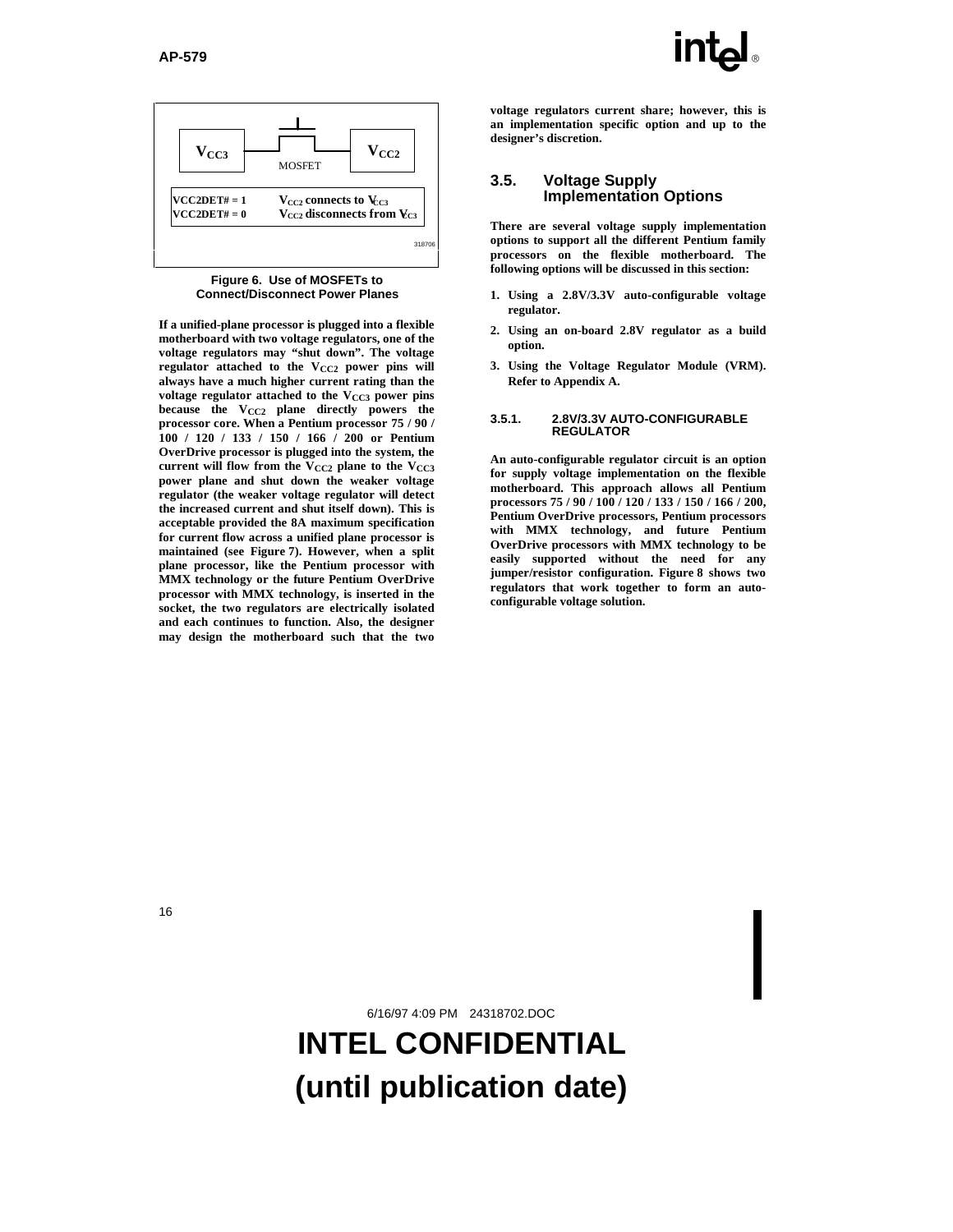

**Figure 7. Regulator Shutdown Phenomenon**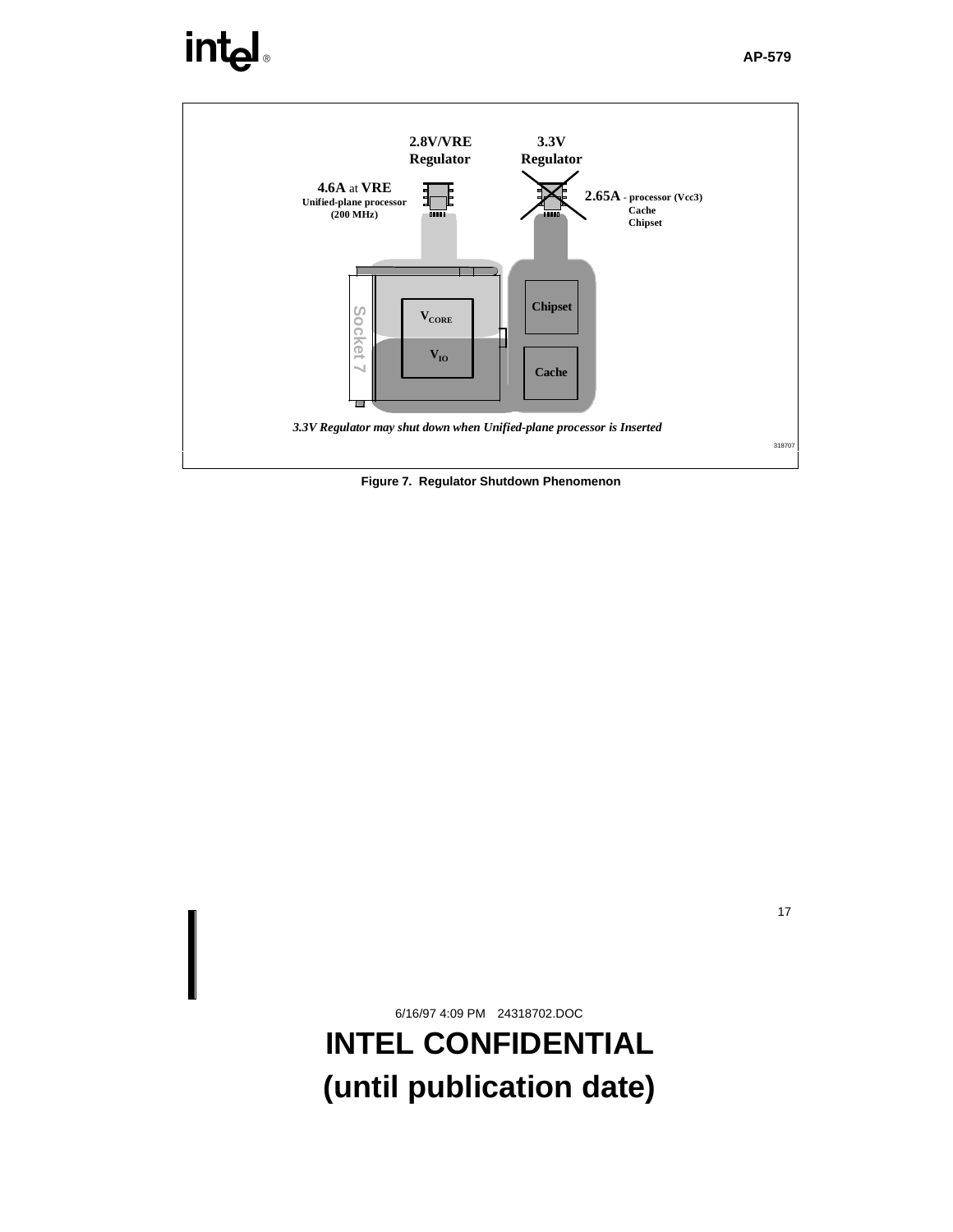

**Figure 8. Auto-Configurable Voltage Regulator Solution**

**The VCC2DET# pin, defined on the Pentium processor with MMX technology and Socket 7, is used to steer the voltage regulator supplying the processor core to the correct voltage depending on which processor is in the socket. On the Pentium processor with MMX technology, the VCC2DET# pin is always driven low (or grounded). On the Pentium processor 75 / 90 / 100 / 120 / 133 / 150 / 166 / 200, Pentium OverDrive processor and future Pentium OverDrive processor with MMX technology, this pin is an internal no connect; therefore, the VCC2DET# signal trace needs an external pull-up resistor so that the autoconfigurable regulator circuit does not confuse a Pentium processor 75 / 90 / 100 / 120 / 133 / 150 / 166 / 200 with a Pentium processor with MMX technology and apply the incorrect input voltages.**

**When a unified-plane processor (Pentium processor 75 / 90 / 100 / 120 / 133 / 150 / 166 / 200 or Pentium OverDrive processor) is plugged into a Socket 7 in the auto-configurable system, the following events take place:**

- **1. The VCC2DET# signal is not asserted and the 2.8V/3.3V/VRE voltage regulator toggles to either 3.3V or VRE voltage.**
- 2. The V<sub>CORE</sub> and V<sub>I/O</sub> power planes automatically **become electrically shorted**  $(V_{CORE} + V_{I/O})$ **because the processor unifies these two planes internal to the package. This is within processor specification provided that the total sum of electrical current flowing through the processor does not exceed 8A. The 2.8V/3.3V/VRE voltage regulator would have to be sized to accommodate the current draw of any other** components attached to the  $V_{CORE} + V_{I/O}$  plane. **The 8A of current should be adequate to power the processor, cache and chipset.**
- **3. The 3.3/VRE voltage regulator will then shut itself down as it detects the power flow of the much larger 2.8/3.3V/VRE voltage regulator.**

**When a split-plane, dual voltage processor (Pentium processor with MMX technology) is plugged into a**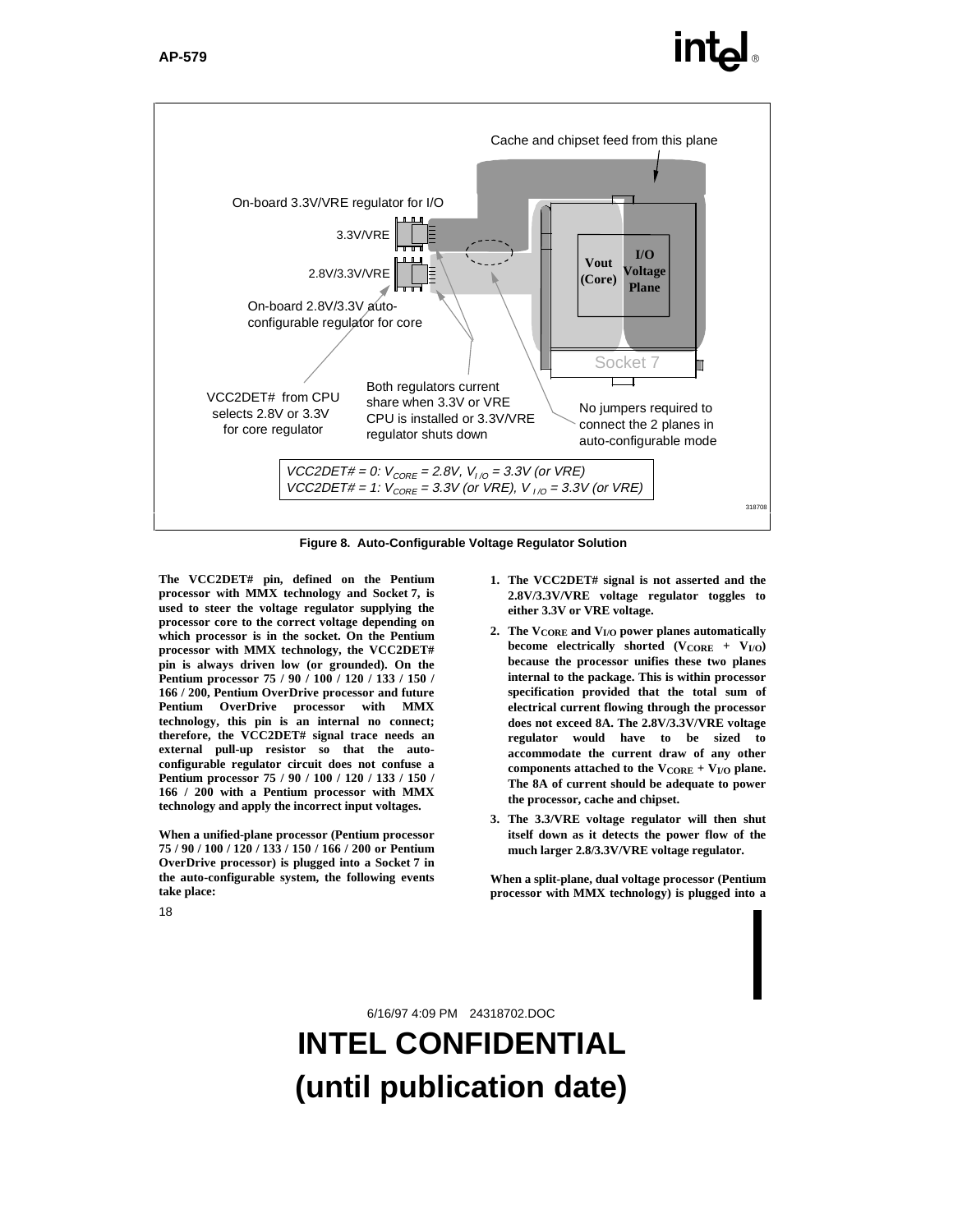**Socket 7 in the auto-configurable system, the following events take place:**

- **1. The VCC2DET# signal is asserted and the 2.8V/3.3V/VRE voltage regulator toggles to 2.8V voltage.**
- 2. The  $V_{CORE}$  and  $V_{I/O}$  power planes remain **electrically isolated because the processor splits these two planes internal to the package.**
- **3. The 3.3V/VRE voltage regulator continues to** function and supply the  $V_{I/O}$  power plane which may include both the processor's V<sub>CC3</sub> pins and **any cache and chipset on the VI/O plane.**

**When a split-plane, single voltage processor (future Pentium OverDrive processor with MMX technology) is plugged into a Socket 7 in the autoconfigurable system, the following events take place:**

- **1. The VCC2DET# signal is not asserted and the 2.8V/3.3V/VRE voltage regulator toggles to either 3.3V or VRE voltage.**
- 2. The  $V_{CORE}$  and  $V_{I/O}$  power planes remain **electrically isolated because the processor splits these two planes internal to the package.**
- **3. The 3.3V/VRE voltage regulator continues to** function and supply the  $V_{I/O}$  power plane which may include both the processor's V<sub>CC3</sub> pins and **any cache and chipset on the VI/O plane.**

**An auto-configurable voltage regulator solution may also be designed-in as a manufacturing stuffing option. In this case, both regulators are designed-in but only one regulator is populated on the board. This regulator needs to provide enough current capability to drive both the core and the I/O voltage planes. With only one regulator in the system, 4**−**6 0**Ω **resistors or external jumpers are also needed to connect both the core and I/O planes at manufacturing time (for split-plane, single voltage processors). When the second regulator and**

**associated circuitry is populated on the board, these jumpers are removed or left out to provide the full auto-configurable capability.**

### **3.5.2. 2.8V REGULATOR AS A BUILD OPTION**

**In this implementation option, the flexible motherboard is configured at manufacturing build or assembly time for either the Pentium processor, 75 / 90 / 100 / 120 / 133 / 150 / 166 / 200 (unifiedplane, single-voltage processor) or the Pentium processor with MMX technology (split-plane, dual voltage processor) .**

### **NOTE**

**All Pentium OverDrive processors and future Pentium OverDrive processors with MMX technology are intended as a consumer upgrade product for unified-plane, single-voltage processors.**

**As shown in Figure 9, a 2.8V voltage regulator is designed-in and populated when the board is configured to support the Pentium processor with MMX technology.**

**When the 2.8V voltage regulator is not installed on the board, a Motherboard build option of 4**−**6 jumpers or 0**Ω **resistors (i.e. , #1206, 1/8 watt, surface mount resistors) is recommended to connect the core and I/O voltage planes (in split-plane, single voltage processors and, optionally, unifiedplane, single voltage processors as well) for an approximate current carrying capability of approximately 5**−**8 amps (dependent upon the quantity of components). However, a unified-plane processor will conduct current between the core and I/O voltage planes without a need for jumpers/resistors. Conversely, when the 2.8V voltage regulator is assembled on the motherboard, the jumper/resistor build option should not be added in order to isolate the two voltage planes.**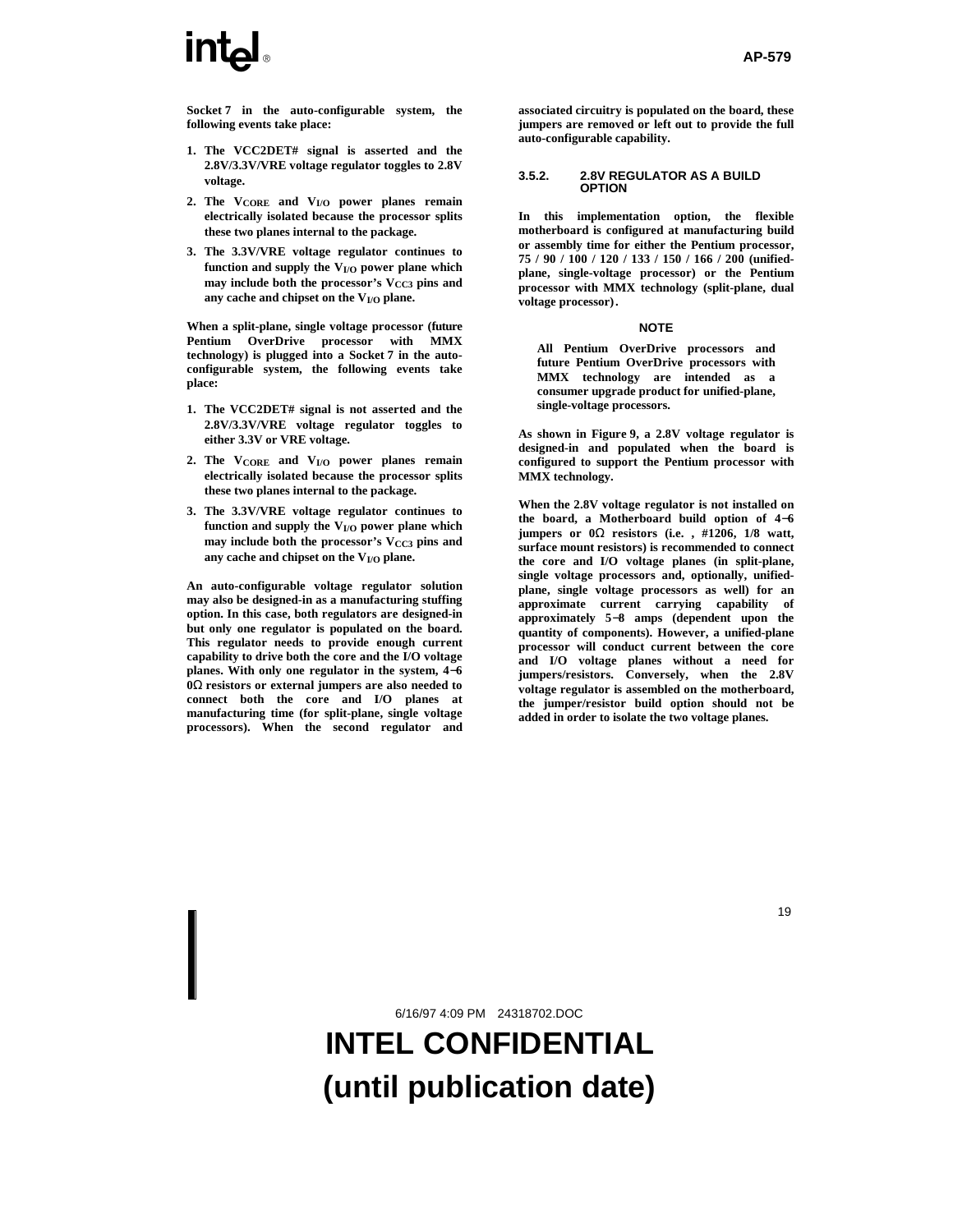

**Figure 9. 2.8V Voltage Regulator Designed as a Build Option**

### **3.5.3. SAFEGUARDING THE PENTIUM® PROCESSOR WITH MMX™ TECHNOLOGY ON THE FLEXIBLE MOTHERBOARD**

**The Pentium processor with MMX technology core operates at 2.8V. A Socket 7 based flexible motherboard design that is not configured for 2.8V should implement some type of safeguarding mechanism to protect the Pentium processor with MMX technology from getting the wrong voltage. Operating the Pentium processor with MMX technology's core at 3.3V could potentially cause damage to the processor.**

**The VCC2DET# pin defined on the Pentium processor with MMX technology and Socket 7 may be used to implement some type of protection circuitry that can be used to either disable the voltage source or prevent the processor from booting if the wrong voltage is detected.**

**The example circuit shown in Figure 10 may be used to prevent RESET from being generated to the processor if the wrong core voltage is detected. This circuit uses a comparator to compare the core** **voltage to a reference voltage (~2.8V). If VCC2DET# is grounded (for the Pentium processor with MMX technology) and the core voltage is greater than the reference voltage, the output of the exclusive OR gate will be low which would signal the chipset to not assert RESET. Similarly if VCC2DET# is high (for 3.3V processor), and the core voltage is lower than the reference voltage, the chipset should not be allowed to assert RESET.**

**Another example of safeguard implementation is shown in Figure 11. The approach here is to reduce the output voltage of the core regulator (3.3V or VRE) if a low level on VCC2DET# pin is detected. This would be a simpler and cheaper implementation for designs that are using an adjustable voltage regulator, where the output voltage level can be adjusted using a resistor divider. As shown in Figure 9, the value of the resistor divider is altered appropriately (bottom resistor is shorted to ground) when VCC2DET# indicates a zero. This effectively can reduce the output voltage to an appropriate level for the Pentium processor with MMX technology.**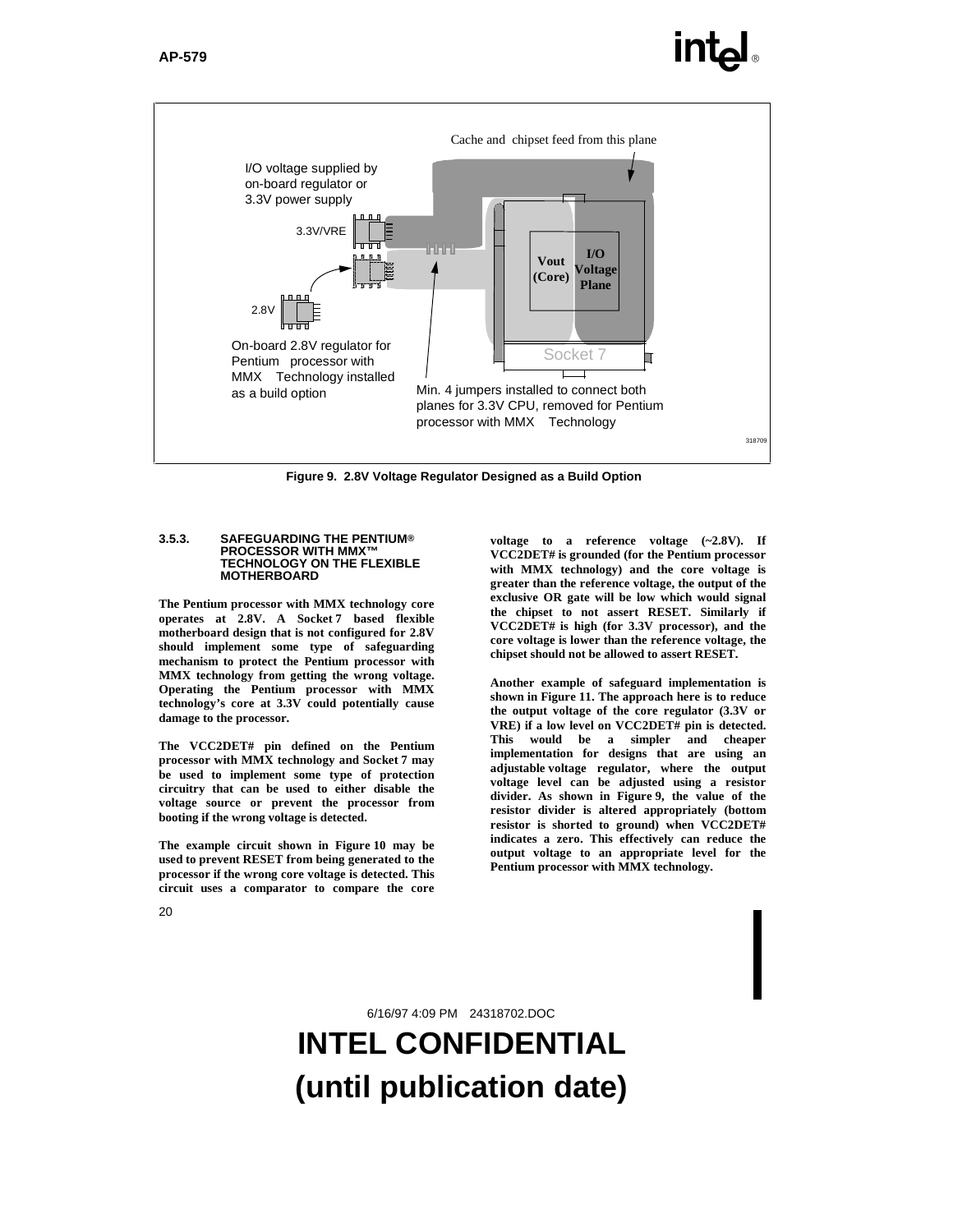

**Figure 10. External Safeguard Circuit to Prevent Processor from Booting**



**Figure 11. External Safeguard by Reducing the Output Voltage**

### **3.6. Split Power Plane Layout**

**Implementing a power island on an existing power layer instead of assigning a separate power layer** for core V<sub>CC</sub> can be a more economical solution. **The separate voltage island can be isolated from the other section of the power plane using an air gap. The size of the air gap is determined by analysis of the noise effects and board manufacturing capabilities (typically 10**−**20 mils).**

**Figure 12 shows a typical layout of the separate voltage islands in the processor area. It shows the** core  $V_{CC}$  pins  $(V_{CC2})$  clustered on one side of the **processor to allow easy layout of the core voltage** island. The remaining  $V_{CC}$  pins for the periphery **(VCC3) are located on the other side and are part of the I/O voltage island (refer to Socket 7 pinout, see Appendix B).**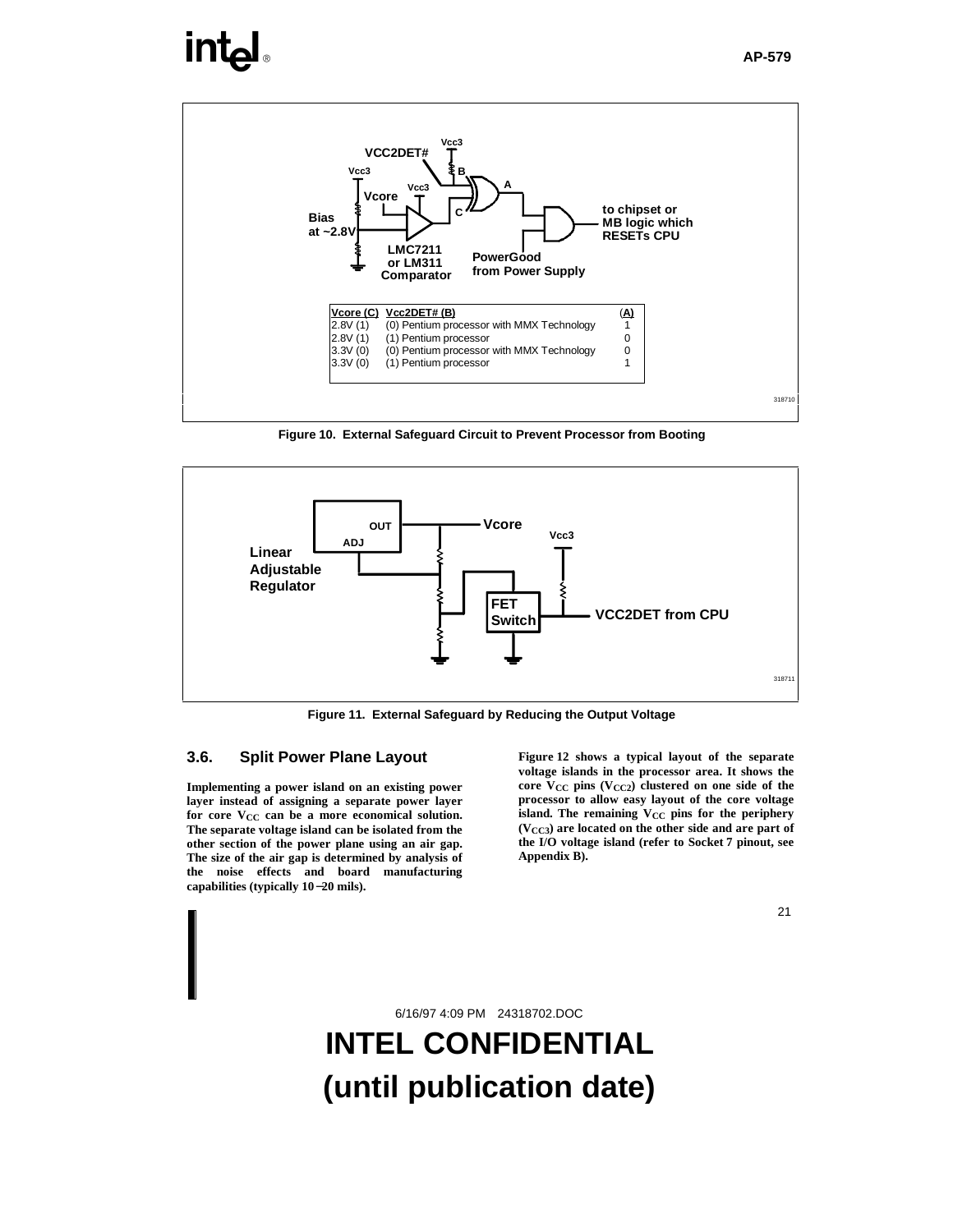

**Figure 12. Processor Power Island Layout**

The I/O V<sub>CC</sub> island should also include other 3.3V **components that interface with the processor. A typical configuration would include 3.3V cache SRAM, 3.3V chipset I/O, and processor I/O on the same 3.3V I/O voltage island. This ensures that signals interfacing between the processor and other 3.3V components operate at the same voltage levels. This is also to avoid split plane crossovers for these signals which is recommended for better signal quality and reduced EMI/RFI effects.**

**When using jumpers or 0**Ω **resistors to connect the two power planes (in the case of single voltage processors), the number of jumpers should be chosen so as to provide enough current carrying capability. Insufficient number of jumpers will result in excessive voltage drop and other reliability problems. For the flexible motherboard, a minimum of four (six recommended) zero-ohm, #1206, 1/8 watt, surface mount resistors should be used.**

**Routing of the power source to the voltage islands should also be carefully done to avoid significant voltage drop at the processor and an increase in thermal dissipation in the voltage islands. It is recommended that wide traces be used to prevent excessive voltage drop across the power plane. Also vias and through-holes cutting through the power plane at critical widths should be avoided.**

### **3.7. Decoupling**

**The small size of the processor core voltage island, its isolation from the motherboard power plane, and support of varied voltage requirements make proper decoupling of the island power plane voltage and ground plane essential. Appropriate decoupling capacitors are implemented on the voltage island near the processor to ensure that the processor voltage stays within specified limits during normal and transient conditions. There are two types of decoupling that need to be considered: bulk decoupling and high frequency decoupling.**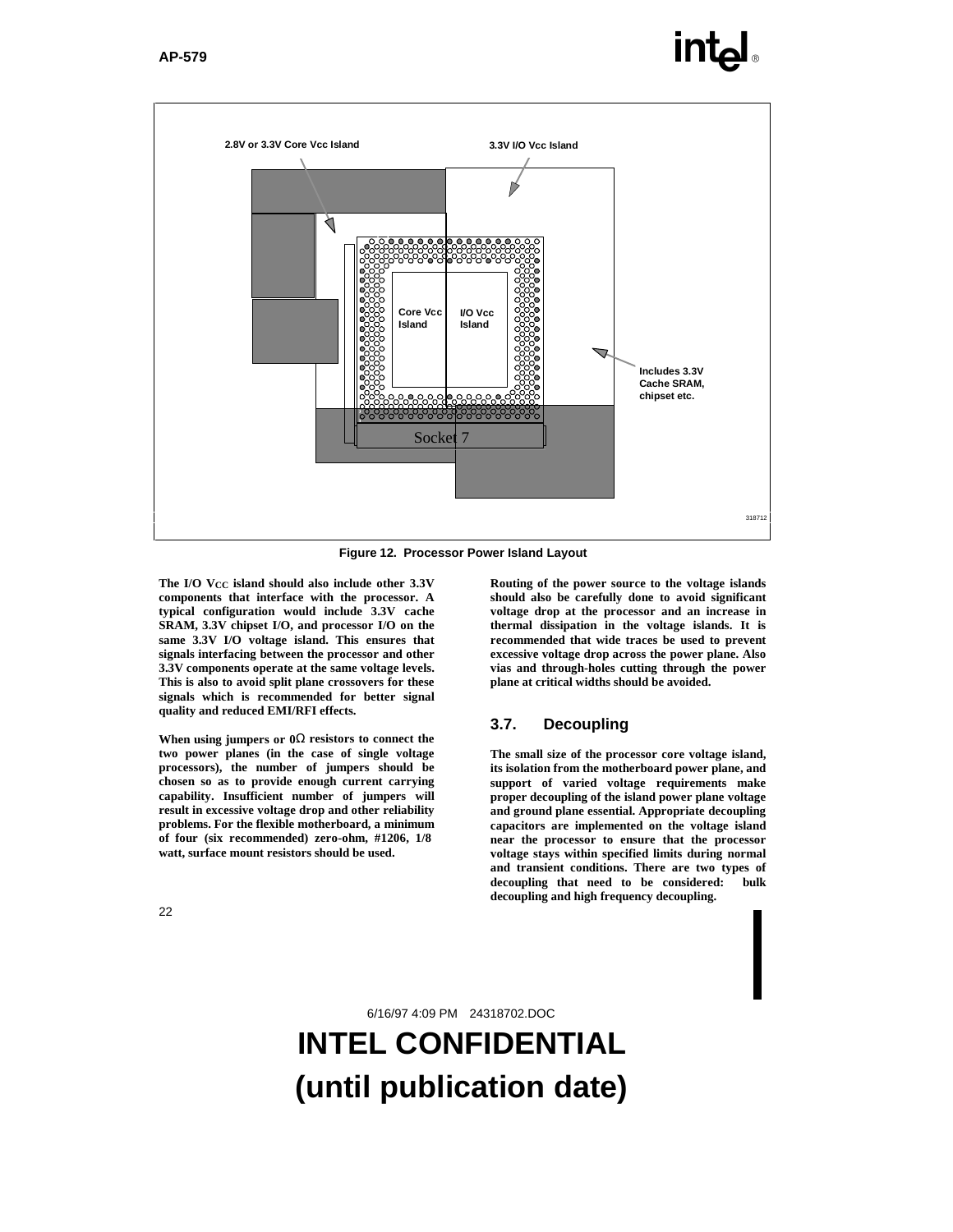### **3.7.1. BULK DECOUPLING**

**For the processors supported on the flexible motherboard, the power consumption can transition from a low level to a much higher level (or vice versa) very rapidly. This can happen during normal program execution; however, a higher surge of current typically occurs when entering or exiting the Stop Grant state. Another example is when executing a HALT instruction which causes the processor to enter the Auto-HALT Power Down state, or transition from HALT back to the Normal state.**

### **NOTE**

**The Auto-HALT Power Down feature is always enabled even when other power management features are not implemented.**

**All of these examples may cause abrupt changes in the power consumed by the processor.**

**As the voltage supply (regulator) cannot respond to a sudden load change instantaneously, bulk storage capacitors with low ESR (Effective Series Resistance) are used to maintain the regulated supply voltage during the interval that falls between the time the current load changes and the point that the regulated power supply output can react to the change in load. In order to reduce the ESR, it may be necessary to place several bulk storage capacitors in parallel.**

### **3.7.2. HIGH FREQUENCY DECOUPLING**

**High frequency decoupling may be required to provide a short, low impedance path to high frequency components such as high current spikes**

**in order to minimize noise. The processor driving its large address and data buses at high frequencies can cause transient power surges, particularly when driving large capacitive loads.**

**For high frequency decoupling, low inductance capacitors and interconnects are recommended for best high speed electrical performance. Inductance can be reduced by shortening circuit board traces between the processor and decoupling capacitors as much as possible. Surface mount capacitors are preferable, as capacitors with long leads add inductance to the circuit. The capacitors should be of RF grade, with low ESR and low inductance to reduce spikes.**

### **3.7.3. DECOUPLING RECOMMENDATIONS**

**Table 5 shows the processor decoupling recommendations for the flexible motherboard for both the processor core and I/O voltage islands. This is based on simulation and testing of the voltage transients from the processor and the effects of motherboard decoupling.**

**Spice modeling (modeling worst case current transients including the processor package inductance, capacitance, routing, decoupling, voltage regulator output inductance, etc.) should be used to estimate the amount of decoupling capacitance for the processor voltage island.**

**It is highly recommended that before committing to any change from the decoupling capacitor recommendation, the solution be simulated for the variety of variables in components, temperature and lifetime degradation.**

|                                                | Quantity | Value       | <b>ESR</b>                              | <b>ESL</b>         | Type                    |
|------------------------------------------------|----------|-------------|-----------------------------------------|--------------------|-------------------------|
| <b>Processor Core</b><br>Voltage Island        |          | 100 µF      | $25$ mOhms <sup><math>(1)</math></sup>  | $0.45$ nH $^{(3)}$ | Tantalum                |
|                                                | 25       | 1 uF        | $0.6$ mOhms <sup><math>(2)</math></sup> | 0.084 nH $^{(4)}$  | X7R dielectric, ceramic |
| Processor I/O<br>Voltage Island <sup>(5)</sup> | 12       | $0.1 \mu F$ |                                         |                    | 603 Type                |

**Table 5. Decoupling Recommendations for Processor Core and I/O Voltage Islands**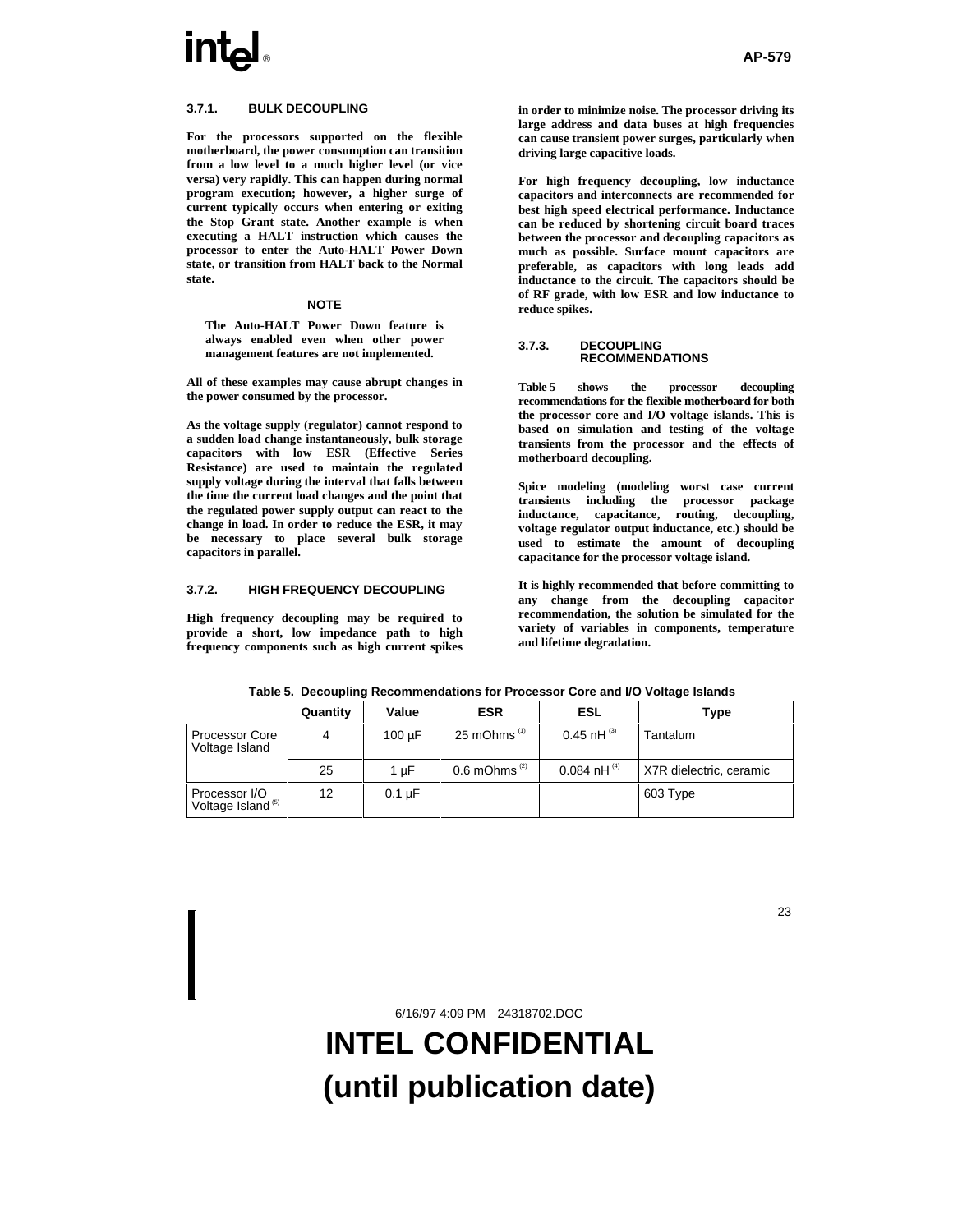### **NOTES:**

- 1. ESR per capacitor should be less than 100 mOhms.
- 2. ESR per capacitor should be less than 15 mOhms.
- 3. ESL per capacitor (including 0.7 nH Via inductance per capacitor) should be less than 2.7 nH.
- 4. ESL per capacitor (including 0.7 nH Via inductance per capacitor) should be less than 2.1 nH.
- 5. This does not include decoupling for components other than the processor in the 3.3V I/O voltage island.

**For bulk decoupling, tantalum capacitors are recommended over electrolytic capacitors. In general, electrolytic capacitors degrade at a much faster rate, are not as accurate, and are not as stable over temperature as tantalum capacitors.**

**For high speed decoupling in the processor core voltage island, low inductance, 1µF capacitors of X7R dielectric are recommended. These capacitors not only decouple the processor core for high frequency noise but also control the voltage during very fast transients (less than 100 ns.) Figure 13 shows that ceramic capacitors of X7R (or X7S) dielectric exhibit relatively stable capacitor characteristics over temperature compared to capacitors of Z5U or Y5V type dielectric. For example, at a typical operating temperature of 45°C, the Y5V dielectric can lose 45% of the initial rated capacitance.**

**Measurement techniques to ensure that** motherboard designs are within V<sub>CC</sub> noise and **transients specification are discussed in the following application notes (see Appendix E for order information).**

- **Voltage Guidelines for Pentium Processors with MMX Technology Processors**
- *Implementation Guidelines for Pentium Processors with VRE Specifications*

### **3.7.4. PLACEMENT OF DECOUPLING CAPACITORS**

**Figure 14 shows an example of how the recommended processor decoupling capacitors (Table 5) should be placed inside the respective voltage islands on the flexible motherboard. The bulk capacitors should be placed near the processor inside the voltage island to ensure that the supply voltage stays within specified limits during changes in the supply current during operation. The 1 µF, X7R capacitors should be evenly distributed inside the processor core voltage island inside and around the processor footprint. Figure 12 also shows the twelve 0.1 µF capacitors evenly placed around the** processor, close to the processor V<sub>CC3</sub> pins inside **the processor I/O voltage island.**

**In this example, all the capacitors were placed on one side of the board. If components are assembled on both sides of the board then these capacitors can be distributed between the top and bottom sides. If done this way, vias connecting the capacitor pads to the power and ground layer can be shared between the capacitors on the top and bottom sides. This can help reduce the total overall capacitor inductance.**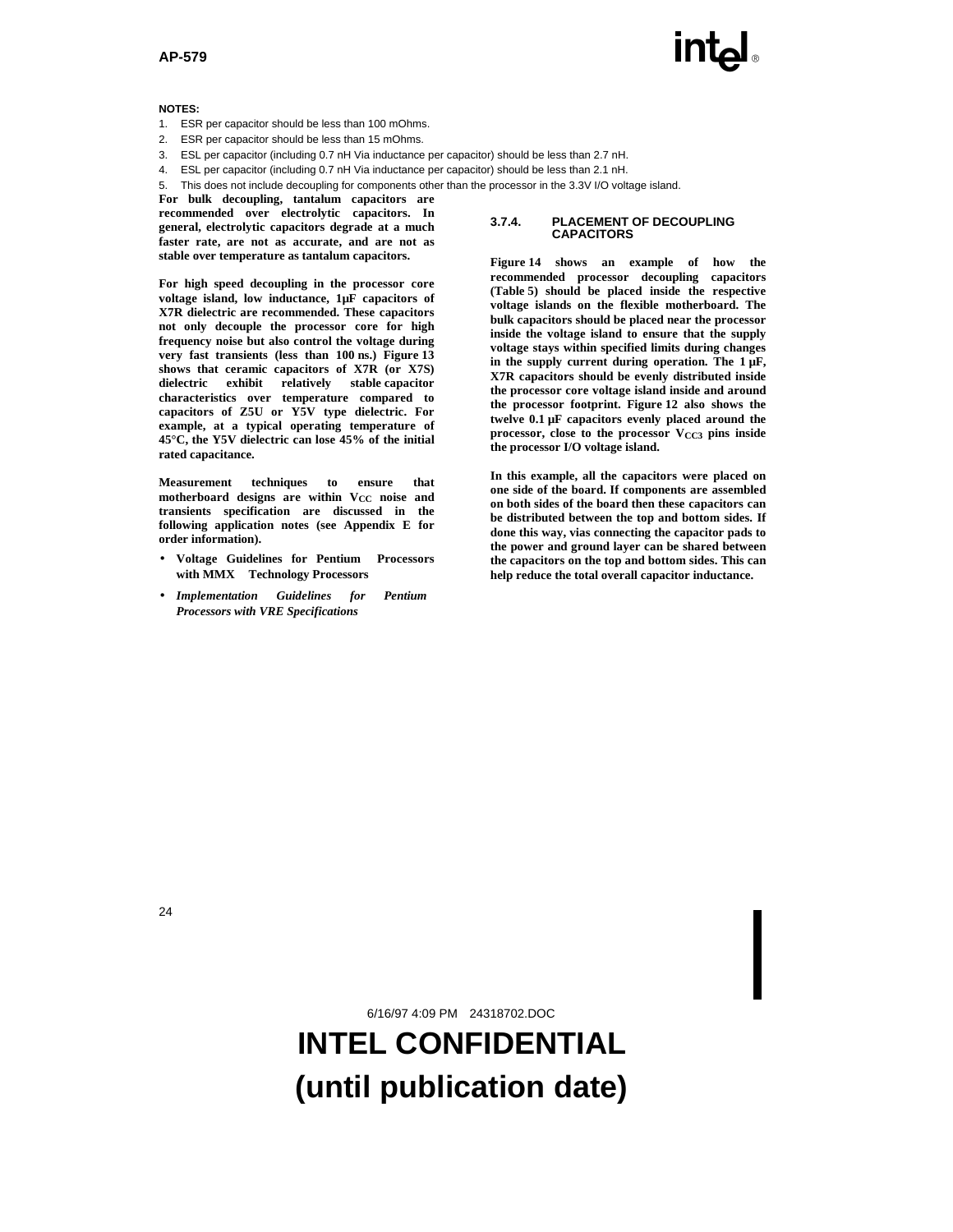

**Figure 13. Typical Capacitor Characteristics**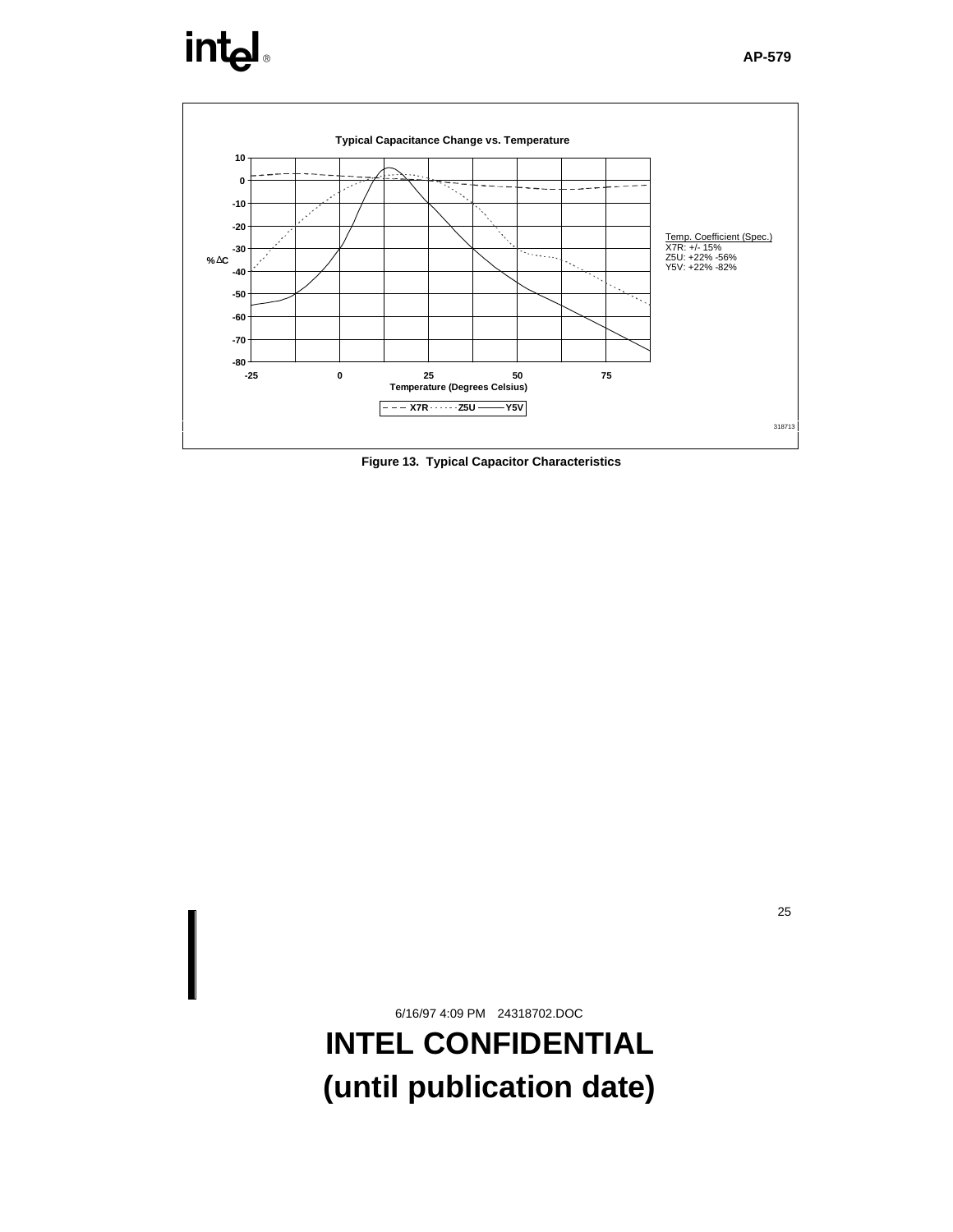



**Figure 14. Example of Processor Decoupling Capacitor Placement**

**The traces connecting the vias to the capacitor pads should be kept as short as possible. In cases where it is difficult to reduce the length of the circuit board trace, the trace should be made wider so as to reduce the trace inductance.**

### **3.8. Signal Routing Guidelines**

**As the power plane on the flexible motherboard is split into separate voltage islands, signal routing should be done in such a way so as to minimize crossovers between voltage islands for high speed signals. Signal routing between the voltage islands and the system power plane should be limited to only those signals that absolutely need to cross the gap between the island and the power plane. This is to avoid possible signal degradation from impedance discontinuity effects. Significant levels of EMI could be generated by electromagnetic radiation from high speed traces (such as clocks,**

**strobes, data lines, and low address lines) when their return path is interrupted. On a multi-layer board this return path is on the power or ground plane that is adjacent to the signal layer directly under the signal trace. If this trace is routed over a break in the return path, the return current has to find another longer path in order to maintain current continuity. The increased area generated by the signal trace and the length of this extended return path can lead to increased radiation levels from this signal trace.**

**The following guidelines should be followed when routing high speed signals on the flexible motherboard:**

**Clocks and Strobes:****These signals should not be routed over breaks in the reference plane return path. Use of vias to connect between signal planes should be minimized, and the signal planes should be within 8 mils of the reference plane. Clock**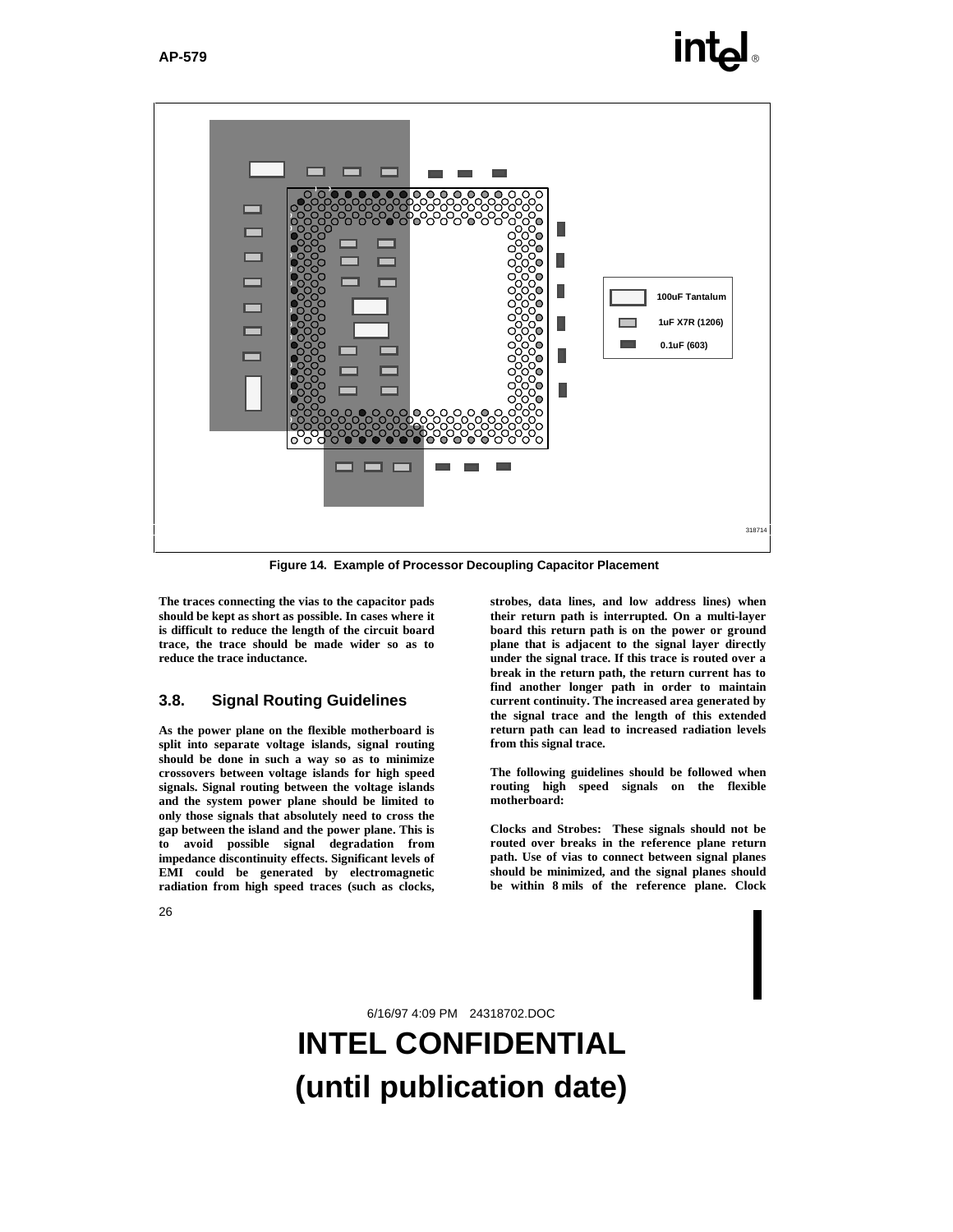**signals should be routed on the layer that is adjacent to the ground layer.**

**Data Bus and Low Address Lines:****These signals can be routed on any signal layer. However, it is desired that the number of traces crossing over splits in the return path plane be minimized and ideally kept to zero. Among this group, signals that do need to cross the gap should be routed on the signal layer near the ground plane to minimize radiated emissions (using a via, a trace may be taken down to the layer that is referenced to the ground plane). On a four layer board, the signal layer with the least potential for signal crossovers should be placed adjacent to the power plane. Capacitive decoupling across the split planes can also be used near signal crossovers (for those which cannot be avoided) to help reduce the magnitude of EMI radiation. Within an inch of the signal crossover violation, a 0.1** µ**F ceramic capacitor should be placed across the power plane gap, using one capacitor for every three trace violations (provided they are all within the one inch limit).**

### **3.9. Thermal and Physical Space Considerations**

**The thermal design of a system using the flexible motherboard should be based on the worst case power dissipation and related thermal requirements for the processors that are supported.**

**The Pentium processor 75 / 90 / 100 / 120 / 133 / 150 / 166 / 200 and Pentium processor with MMX technology use OEM specified heatsinks which are dependent upon the entire system cooling solution. The maximum case temperature for these processors should not exceed 70°C to ensure proper operation. Heatsinks also may need a certain airflow in order to maintain their specified temperature. For detailed information refer to the respective datasheet for these processors (see Appendix E). In addition, detailed discussion of thermal design issues for the Pentium processor is covered in** *Pentium® Processor Thermal Design Guidelines* **(see Appendix E).**

**The Pentium OverDrive processors and future Pentium OverDrive processors with MMX technology are shipped with integrated fan/heatsink cooling solutions. Although these fan/heatsinks remove the heat from the package, the system should be able to dissipate the added heat to the system. From Table 1, the future Pentium OverDrive processor with MMX technology**

**dissipates the most power at 200 MHz. The system provides sufficient airflow to dissipate this power from the system and prevent the temperature of the air entering the fan/heatsink from exceeding 45**°**C.** When the  $T_A$  (max)  $\leq 45^{\circ}$ C specification is met ( $T_A$ ) **= ambient temperature), the Pentium OverDrive processor and future Pentium OverDrive processor** with MMX technology fan/heatsink will keep  $T<sub>C</sub>$ **(case temperature) within the specified range, provided airflow through the fan/heatsink is unimpeded. The ambient temperature should be measured approximately 0.3" above the top of the fan/heatsink.**

**Figure 15 illustrates the thermal and physical space specifications for the Pentium OverDrive processor and the future Pentium OverDrive processor with MMX technology.**

**Physical space specifications for the future Pentium OverDrive processor with MMX technology are summarized as follows:**

- **1.75" vertical clearance above the surface (opposite pin side) of Socket 7 when installed.**
- **0.2" clearance around all four sides of the package.**
- **Space greater than specified above for end-user installation.**

### **3.9.1. VOLTAGE REGULATOR THERMAL DESIGN CONSIDERATIONS**

**Voltage regulators are typically shipped with passive heatsinks for heat dissipation and may require adequate airflow. For a 45 to 50**°**C ambient temperature, voltage regulators typically call for an airflow of 200 LFM to ensure proper cooling. The airflow is parallel to the surface of the voltage regulator to ensure that the heatsink receives adequate airflow. Refer to your voltage regulator datasheet for actual specifications.**

### **3.9.2. DESKTOP SYSTEM THERMAL DESIGN CONSIDERATIONS**

**To avoid localized heating at the processor, a clear air path and adequate venting is provided to prevent hot spots from occurring. A typical solution to this thermal problem is to add an auxiliary fan to the front vents of the chassis, directing airflow across the processor. While this solution would appear to be fairly simple, the addition of a second fan can actually cause the problem to intensify.**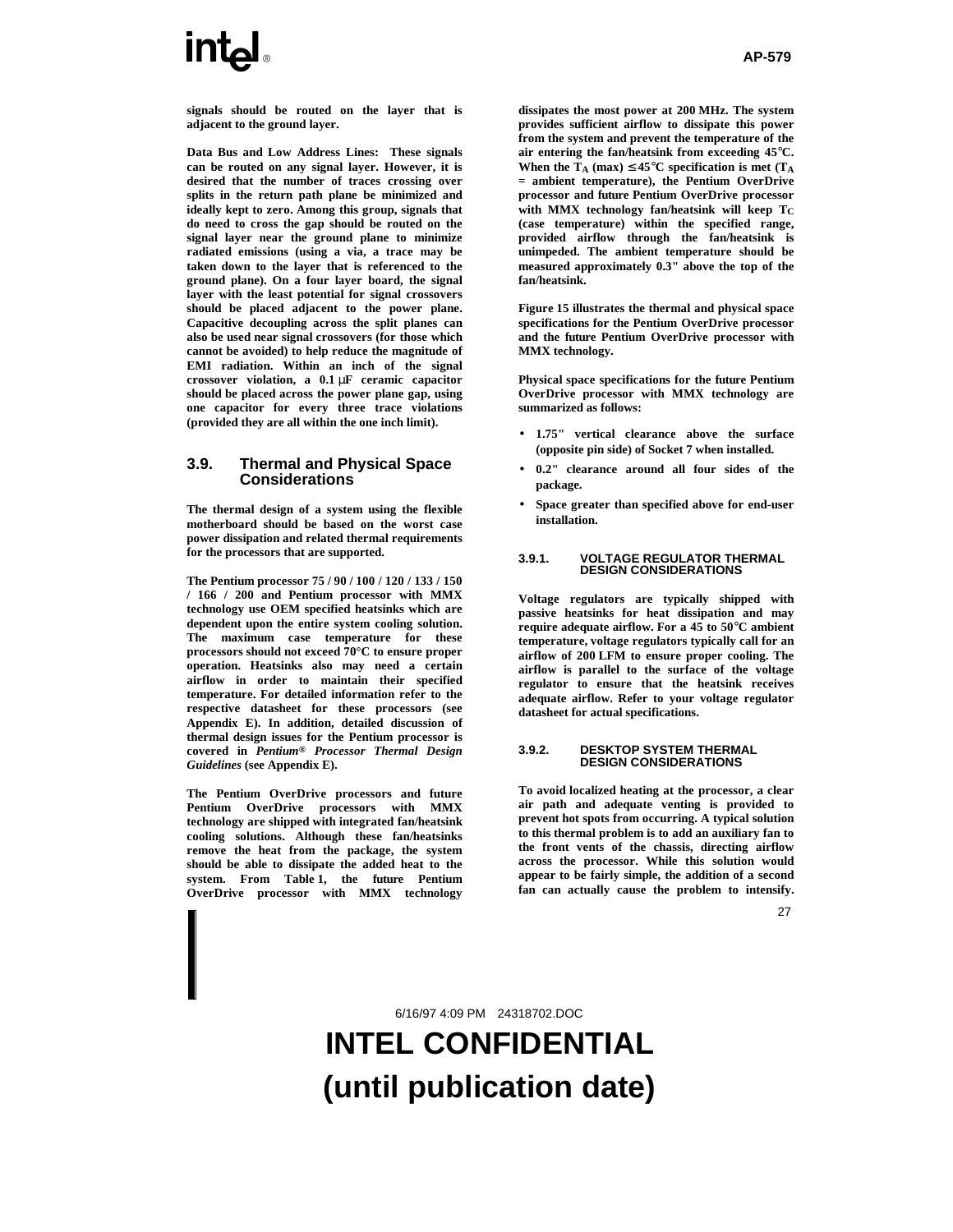**Unless the front vents are of sufficient size, and placement of the fan is carefully considered, the auxiliary fan can actually cause the air heated by the processor and other components to be recirculated within the system rather than expelled**

**out the back of the chassis. This heated air can easily raise the temperature around the processor beyond the temperature specifications for the components in the system.**



**Figure 15. Thermal and Physical Space Requirements for the Pentium® OverDrive® Processor with MMX™ Technology**

**When adding an auxiliary fan to the system, the size of the chassis vents deserves special consideration. The fan is most effective when all of the air pushed through the fan blades comes from outside the chassis. If the vents are too small or inadequate for the fan velocity, gaps between the fan and chassis will cause air from inside the system to be drawn through the fan, causing re-circulation of heated air. The position of the fan is also critical. The highest air flow is from the blades and not from the center of the fan. Care should be taken not to block the blades with frame supports.**

**For details on Baby AT style chassis design suggestions, refer to the application note,** *Pentium Processor Chassis Design Suggestions* **available on CD-ROM (See Appendix E).**

### **3.10. BIOS/Software Considerations**

**As the flexible motherboard can accommodate a variety of processors, the BIOS is designed such**

**that it can support all the different processors on the flexible motherboard. The BIOS code should use the CPUID instruction to identify the processor's CPUID signature (see Section 2.3.).**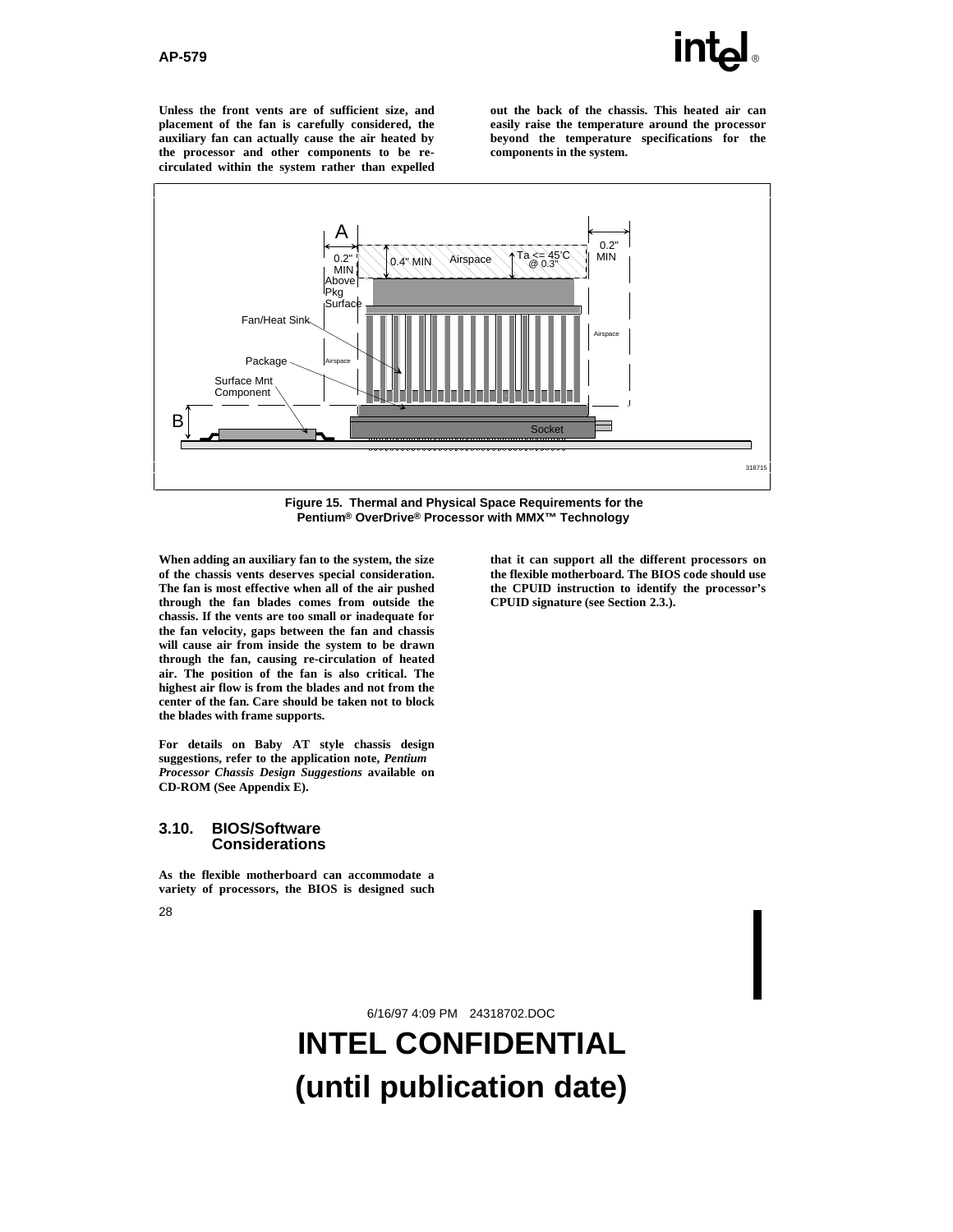**Other considerations for BIOS/software on the flexible motherboard include the following:**

- **Processor test code should be independent of model specific registers (MSR). Various processors have different caches, test registers, and core architecture; e.g. the Pentium processor with MMX technology's cache size and associativity is different from the Pentium processor 75 / 90 / 100 / 120 / 133 / 150 / 166 / 200 resulting in differences in cache test registers.**
- **Since processors of various core frequencies are supported on the flexible motherboard, BIOS code should not contain any software timing**

**loops and should be independent of the prefetch algorithm.**

### **3.11. Dual Processor Design Considerations**

**The Pentium processor family flexible motherboard may also be designed as one planar board to support uni-processor (UP) and dual-processor (DP) modes. This provides the flexibility of using the same motherboard populated with either one socket (for UP system) or two sockets (for DP system.) Figure 16 shows the layout for a split plane flexible motherboard designed with two sockets.**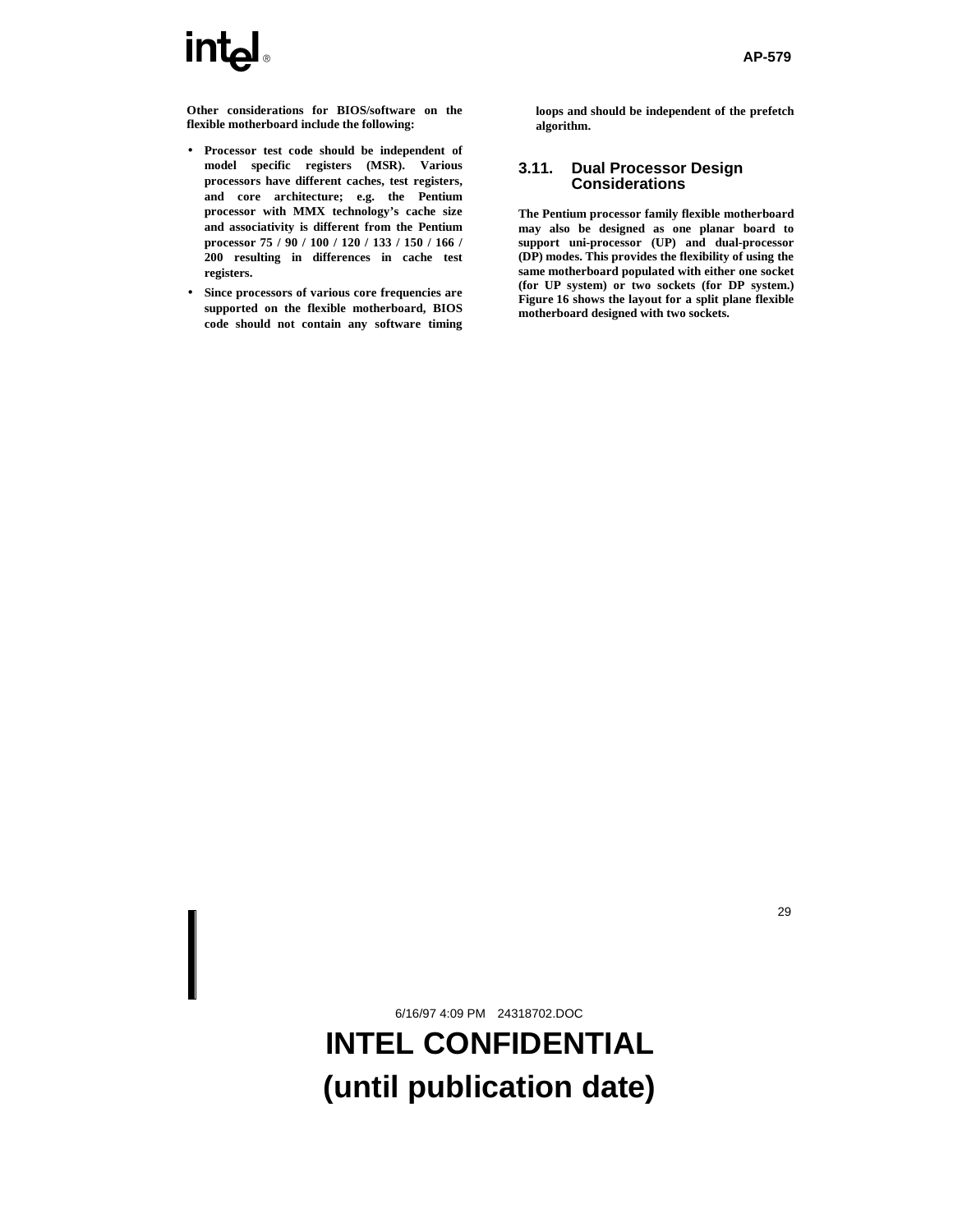

**Figure 16. Layout of a DP Flexible Motherboard**

**The following needs to be considered when designing a split plane flexible motherboard with two sockets:**

- **The power islands should be laid out such that the processor cores share one common island and the I/O share another island. This minimizes the number of islands resulting in better signal quality and reduced EMI effects.**
- **Socket 7 should only be used at the primary socket location. The secondary socket footprint**

**should not be designed with the Socket 7 footprint.**

### **NOTE**

**Pentium OverDrive processors and future Pentium OverDrive processor with MMX technology do not support dual processor operation. The 296-pin LIF or ZIF socket should be used at the secondary socket location.**

• **The primary socket location should always be populated. The nets should be balanced for**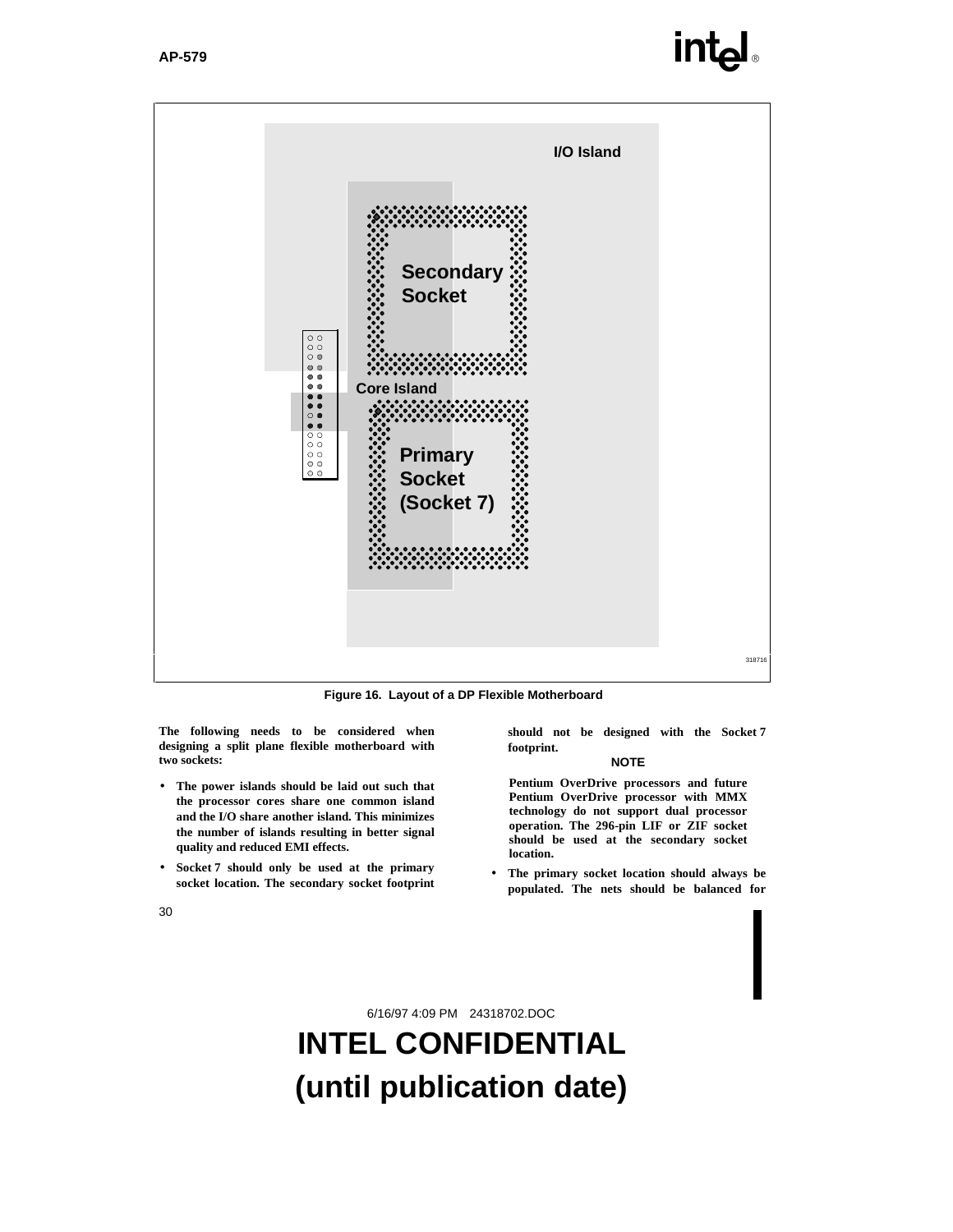**worst case timing when the primary processor is driving the bus.**

- **A single on-board voltage regulator (or VRM) should be used to support one or two processor cores. The on-board voltage regulator is located close to the processor such that the resistance and inductance is minimized.**
- **The recommended decoupling capacitors (Section 3.3.) should be used for each processor location to ensure that the voltage for each processor stays within specified limits during normal and transient conditions.**
- **The on-board voltage regulator (or VRM) needs to provide sufficient current in DP mode to support two processors unified on a single**

**motherboard power plane and other 3.3V I/O current requirements in the I/O voltage island. For a 200 MHz, split-plane, dual-voltage input, DP Pentium processor with the MMX technology system, this amounts to approximately 11.4A at 2.8V and approximately 3**−**4A at 3.3V of typical current requirement. This assumes 5.7A at 2.8V for each of the processors, 1A for each of the dedicated 512K cache, and approximately 1.0A for the chipset. Actual current requirements will vary based on the devices used. In particular, current requirements should be carefully analyzed if implementing 3.3V DRAM powered from the I/O voltage island.**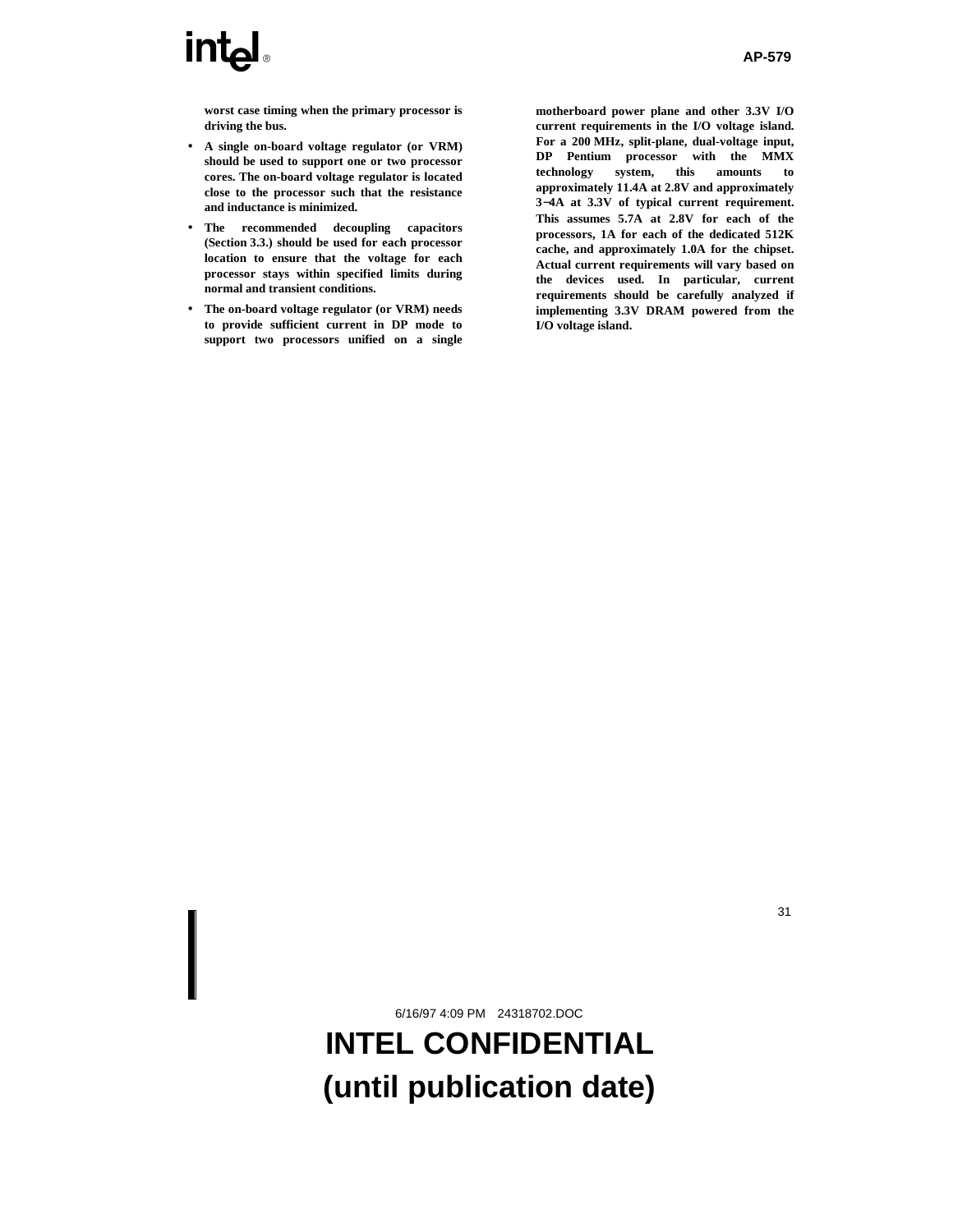I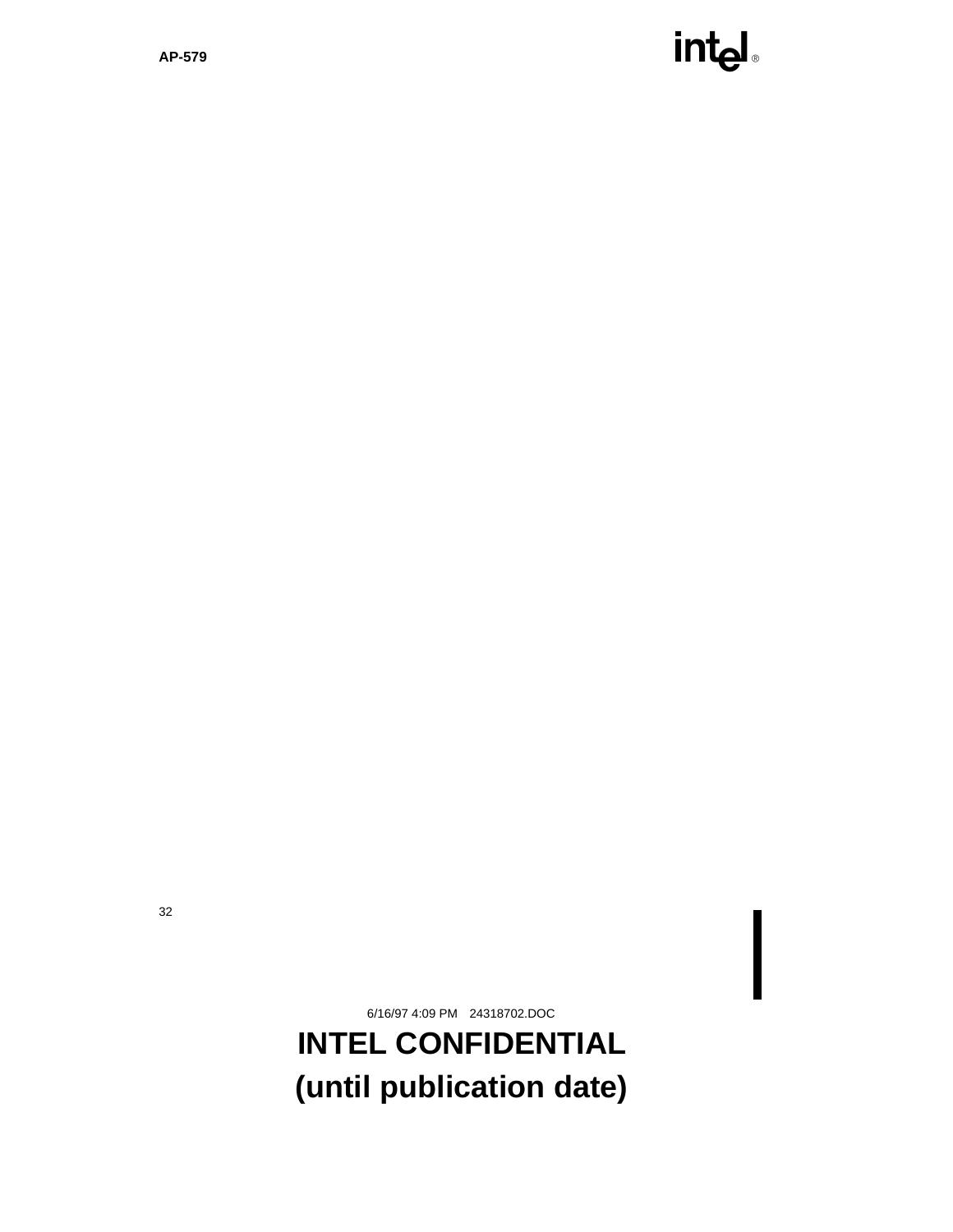### **APPENDIX A**

### **A1.0. VOLTAGE REGULATOR MODULE**

**The Voltage Regulator Module (VRM) offers flexibility in that it allows processors with different voltage and current requirements to be easily supported on the flexible motherboard. The VRM is a voltage converter with a pinout capable of converting a system power supply voltage to the voltage necessary for the processor core. The only difference between the VRM and a voltage regulator on the**

**motherboard is the pinout and ease in changing the processor supply voltage after assembly. By following a common pinout specification, a variety of VRMs may be developed by the OEM and third party vendors to support the Pentium processor family.**

**Figure 17 shows how the Voltage Regulator Module allows processors with different voltage and current requirements to be supported on the flexible motherboard using interchangeable VRMs.**



**Figure 17. Voltage Regulator Modules**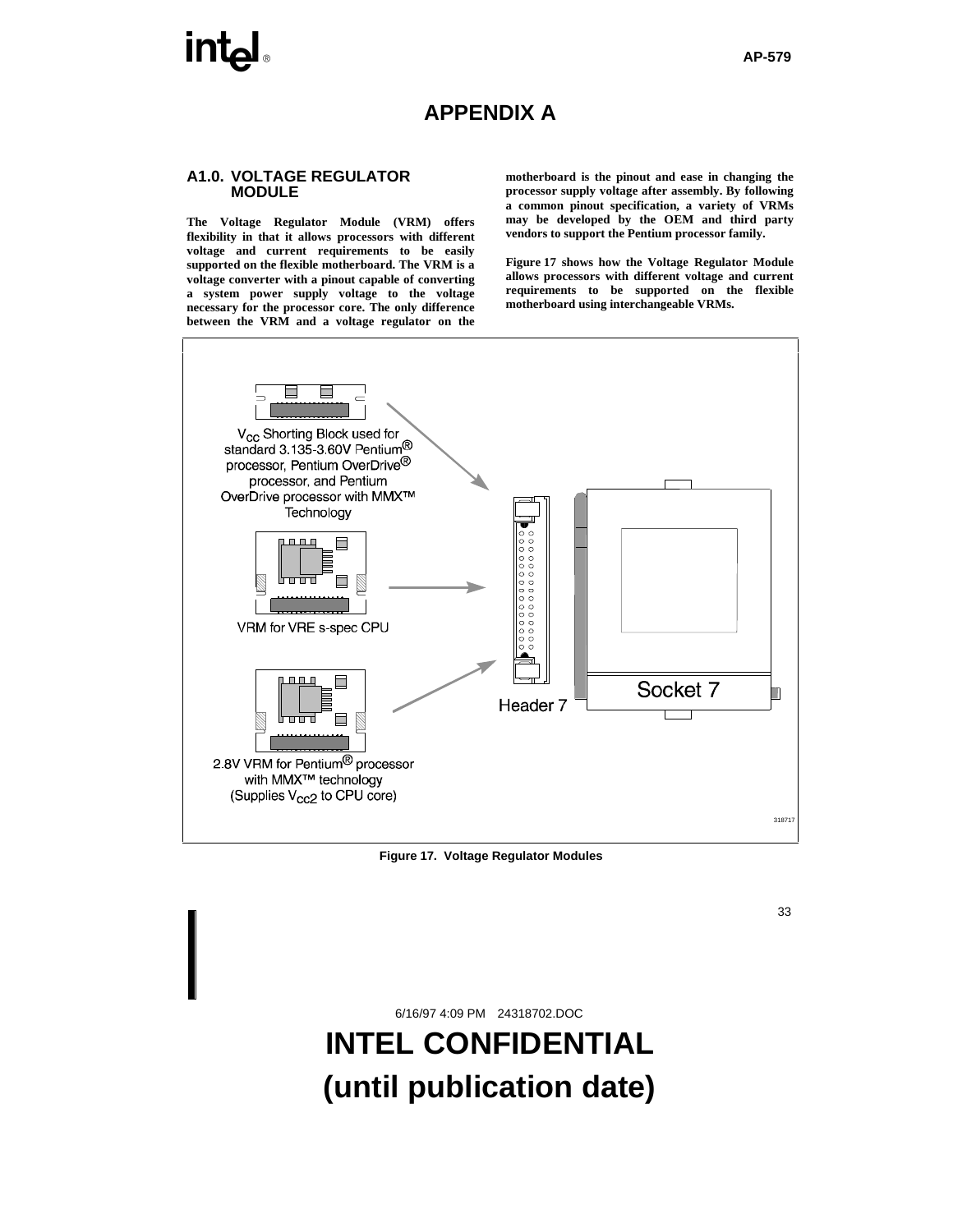**When the processor socket is populated with either the Pentium processor 75 / 90 / 100 / 120 / 133 / 150 / 166 / 200, the Pentium OverDrive processor, the Pentium processor with MMX technology or the future Pentium OverDrive processor with MMX technology, an OEM shorting block (pass-through module) can be installed in the VRM socket which allows 3.3V from the power supply (or on-board 3.3V regulator) to pass through to the processor core and I/O voltage islands.**

**When the processor socket is populated with a Pentium processor 75 / 90 / 100 / 120 / 133 / 150 / 166 / 200, a Pentium OverDrive processor, or a future Pentium OverDrive processor with MMX technology running on VRE voltage, a VRM designed for the specific operating voltage is used to supply the proper voltage to the core and I/O voltage islands.**

### **NOTE**

**The VRM in this case needs to supply sufficient current to support higher frequency upgrade processors (Pentium OverDrive processor or future Pentium OverDrive processor with MMX technology) when installed.**

**When the processor socket is populated with the Pentium processor with MMX technology, a 2.8V VRM is installed in the VRM socket to supply 2.8V to** the processor core's V<sub>CC2</sub> pins. The 3.3V supplied to **the processor I/O is not provided by the VRM in this** case. The VRM only supplies  $2.8V$  to the core  $V_{CC2}$ **pins. The Pentium processor with MMX technology VRM, however, will have provisions to allow 3.3V from the power supply to pass through to the processor I/O voltage island.**

**Table 6 summarizes the** *typical* **processor voltage supply configuration with the VRM.**

### **A1.1. Header 7**

**The VRM header (Header 7) is a 30-pin shrouded header with retaining clips. The retaining clips in the header hold the VRM in place when installed properly. The pins are set as 2 x 15 matrix. The power pins are capable of carrying up to 2A each.**

**The definition of Header 7 connections include: eight input voltage pins (four pins for +3.3V input, four pins** for  $+5V$  input); ten output voltage pins (seven  $V_{\text{CORE}}$ **pins that supply voltage to the processor core and three VI/O pins that connect to the voltage island** supplying the processor V<sub>CC3</sub> pins); three control **signal pins (Disable input, Power Good output, Sense** input); seven V<sub>SS</sub> pins (Ground reference); one +12V **pin (+12V or NC); and one RES pin (reserved for future use). Refer to the end of Appendix A for the VRM pinout and quick pin reference.**

**The 5V input pins on Header 7 are intended for regulation to 3.3V or 2.8V or any other voltage necessary for the processor. The 3.3V inputs can also be used for regulation (e.g. 2.8V) or as a source to connect to the processor 3.3V I/O plane through the VI/O pins. The +12V reference is used on some of the VRM's targeting VRE specifications. It is recommended to route +12V to this pin.**

| Table 6. Typical Processor Voltage Supply Configuration with VRM |  |  |
|------------------------------------------------------------------|--|--|

|                                                                                                 | Core V <sub>CC</sub>              | $VQ$ V <sub>CC</sub>                         |
|-------------------------------------------------------------------------------------------------|-----------------------------------|----------------------------------------------|
| Pentium <sup>®</sup> processor STD voltage<br>$(3.135V - 3.60V)$                                | <b>Shorting Block</b>             | Same as Core $V_{CC}$ <sup>(1)</sup>         |
| $VRE$ (3.40V $-$ 3.60V)                                                                         | 3.40V to 3.60V VRM <sup>(2)</sup> | Same as Core V <sub>CC</sub>                 |
| Pentium processor with<br>MMX <sup>™</sup> technology                                           | 2.8V VRM                          | 3.3V Power Supply or on-board 3.3V regulator |
| Pentium OverDrive® processor and  <br>future Pentium OverDrive<br>processor with MMX technology | <b>Shorting Block</b>             | Same as Core V <sub>CC</sub>                 |

### **NOTES:**

1. Core and I/O voltages are supplied by the 3.3V power supply or an on-board 3.3V voltage regulator through the VRM header.

2. 3.40V to 3.60V VRM supplies voltage to the processor core, I/O and other 3.3V components on the motherboard that interface with the processor. The VRM is able to supply enough current (7A typical) to the processor, 3.3V cache and chipset in the processor I/O voltage island.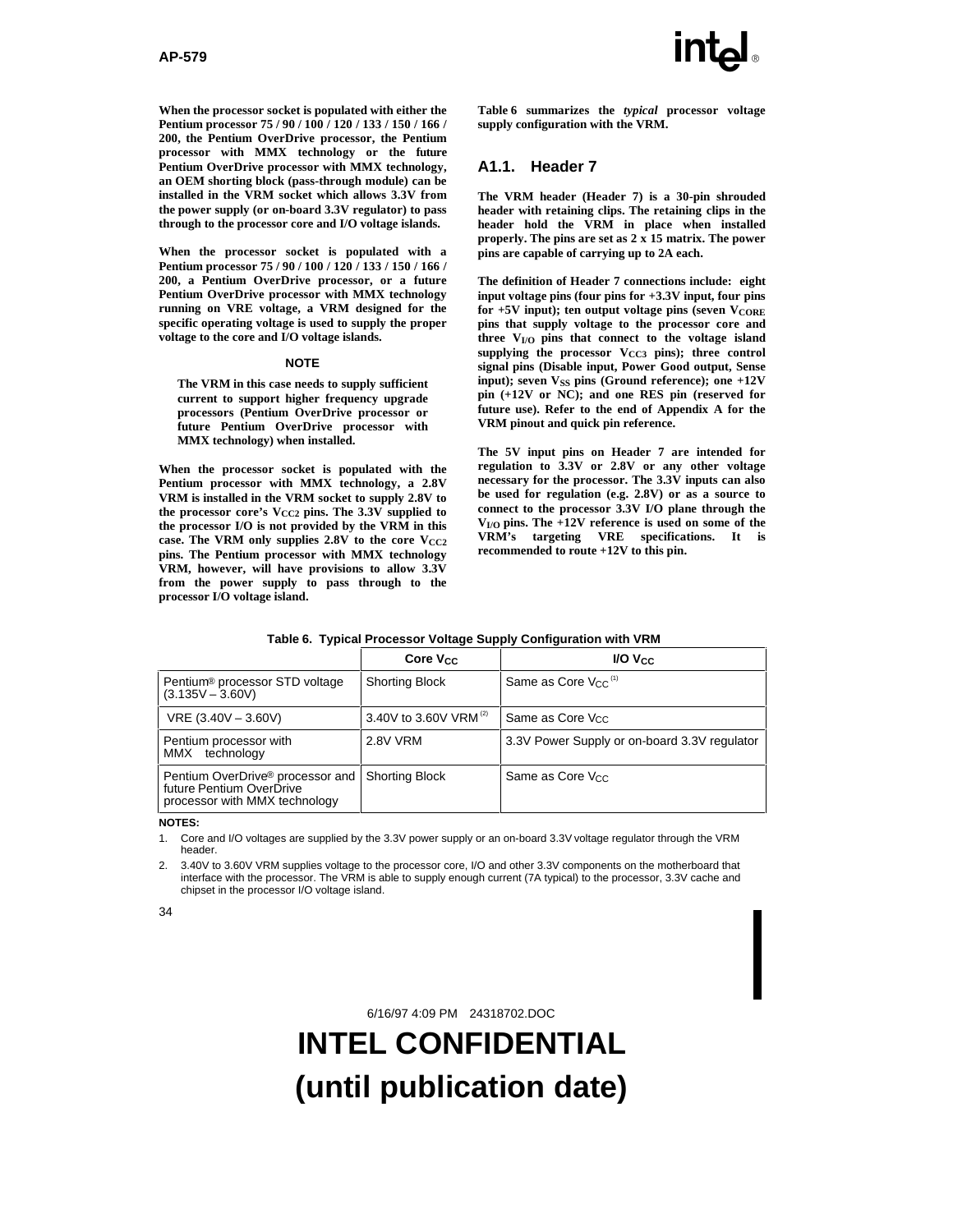The primary output of the VRM is through the V<sub>CORE</sub> **pins. These pins supply the voltage necessary for the processor core. The VI/O output pins are connected to the processor power plane supplying the processor** V<sub>CC3</sub> pins. These V<sub>I/O</sub> pins are connected to the V<sub>CORE</sub> **pins on VRMs that need to power both the processor core and I/O from a single source (e.g. VRE VRMs.)**

**The control signals DISABLE and PWRGOOD on the VRM header are optional control signals provided for system use. It is up to the discretion of the OEM to decide whether to implement circuitry to use these features. The SENSE input, however, allows voltage regulators on the modules to adjust their output voltage to correct for a voltage drop through the connectors and power plane. SENSE should be routed to a point in the center of the processor core voltage island. The sense line can make contact to the power plane through a via supporting one of the decoupling capacitors.**

**If the flexible motherboard is designed with a VRM header, the +3.3V inputs on the VRM header are** connected directly to the V<sub>I/O</sub> pins through the module **(Pentium processor with MMX technology VRM) to supply the processor I/O voltage island. In the case where a VRE VRM is used, the module connects the VCORE output pins to the VI/O pins to allow both islands to obtain the same voltage. The best solution for connecting the output of the 3.3V or VRE supply to both the voltage planes, when a unified plane processor is used, is through the VRM header. A shorting block in the VRM header to connect the 3.3V** supply inputs on the VRM to the  $V_{\text{CORE}}$  and  $V_{\text{I/O}}$ **outputs will provide the best electrical performance.**

### **A1.2. Shorting Block or Pass-Through Module**

**The shorting block or Pass-Through Module is nothing more than a connector which shorts the 3.3V input pins to** the V<sub>CORE</sub> and V<sub>I/O</sub> pins on the VRM header. This is used **with the Pentium processor 75 / 90 / 100 / 120 / 133 / 150 / 166 / 200, the Pentium OverDrive processor, and the future Pentium OverDrive processor with MMX technology. The shorting block allows voltage from the 3.3V power supply or on-board 3.3V voltage regulator to pass through to the processor core and I/O voltage islands.**

### **A1.3. VRM for Processors Running at VRE**

**The Voltage Regulator Module concept allows VRE (3.40V to 3.60V) processors to be easily supported on** **the flexible motherboard. A VRM designed for the VRE voltage range is used in Header 7 to supply the VRE processors. The VRM in this case supplies voltage to the processor core, I/O and other 3.3V components on the motherboard that interface with the processor. The VRM provides adequate current for all these components.**

### **A1.4. VRM for Pentium® Processor with MMX™ Technology**

**The VRM for the Pentium processor with MMX technology supplies 5.7A at 2.8V (200 MHz) for the processor core. The VRM will regulate down to 2.8V from either 5V or 3.3V. The 3.3V supplied to the processor I/O will come from the 3.3V system power supply or on-board 3.3V regulator. The Pentium processor with MMX technology VRM will have the +3.3V inputs shunted to the VI/O outputs to allow 3.3V inputs to the VRM header to pass through to the 3.3V processor I/O voltage island.**

### **NOTE**

**The Voltage Regulator Module for 2.8V processors will not generate the 3.3 volts for the processor I/O supply. This is necessary due to space constraints of the module and the potential power limitations for 3.3V components. The modules for 2.8V processors can connect the VI/O pins to the 3.3V input for ease of implementation. The system provides adequate current for the 3.3V components on the VI/O plane.**

### **A1.5. VRM Header Placement**

**The VRM header should be located close to the processor socket. This is to prevent an excessive voltage drop across the power plane and allow the header to be easily located. It is recommended that the VRM header be located no further than 1 inch from the processor socket.**

### **NOTE**

**The VRM specifications allow for a maximum of 7 mOhms resistance and a maximum of 3.4**  $nH$  inductance from VRM to processor  $V_{CC2}$ **pins.**

**The VRM header should be placed such that it provides easy routing of the core and I/O voltage islands from processor to VRM. The header may be located on the handle side of Socket 7 or any of the**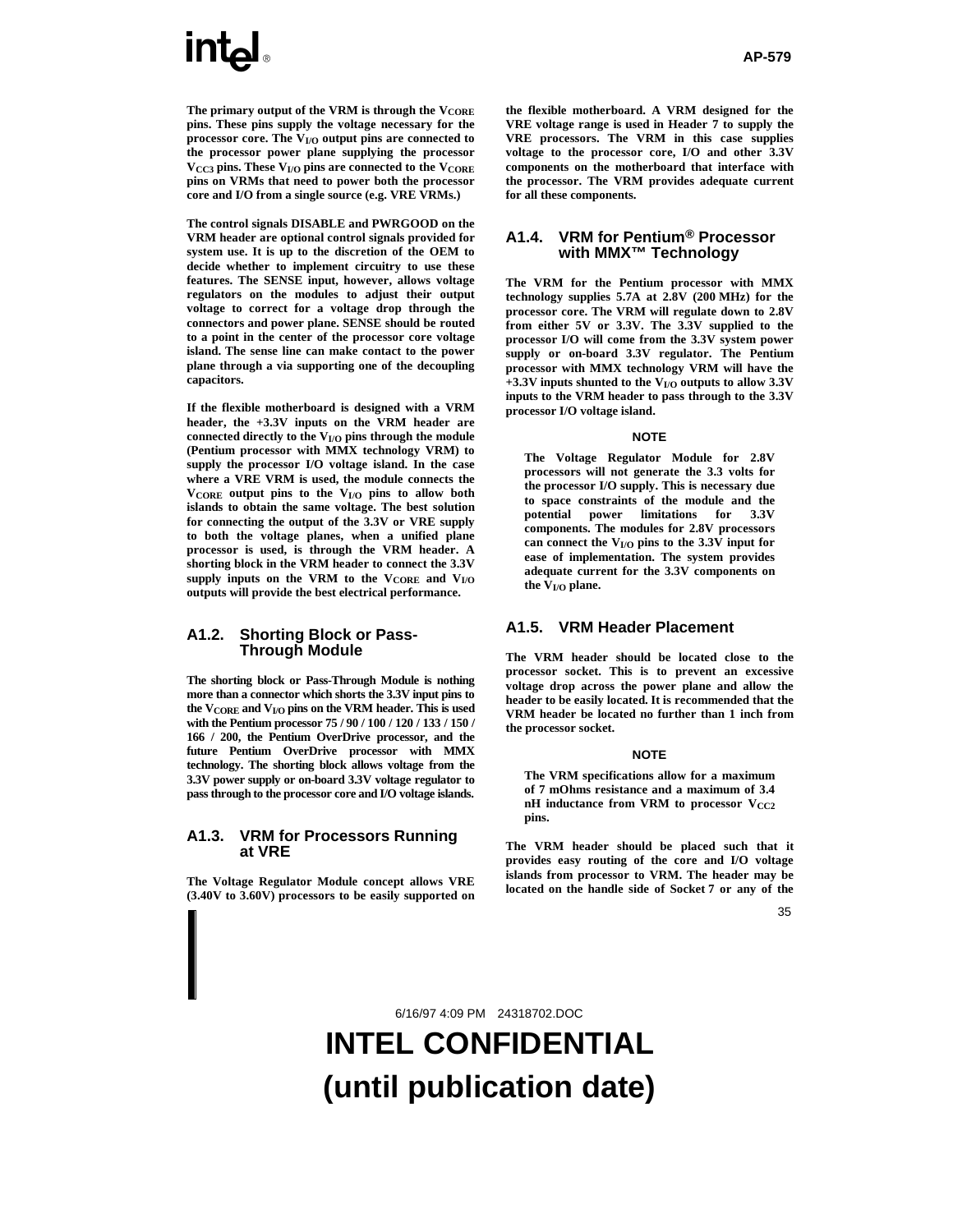

**two sides that are closest to the handle side. Placing the header on the side that is opposite to the handle side is not recommended as it increases the distance from VRM to the processor, thereby increasing the voltage drop across the power plane. It also makes routing to the core island more difficult. If the VRM header is placed on the handle side of Socket 7, it should be located no closer than 0.5 inch to the ZIF handle. This clearance allows easy access to the socket handle.**

**Location of the VRM header with respect to the processor socket should also take into consideration the following:**

• **The distance from motherboard surface to VRM component overhang should be kept at a minimum vertical distance of 0.55".**

- **Ease of routing the 3.3V voltage island from the 3.3V power supply to the +3.3V inputs on the VRM header.**
- **The VRM does not impede the installation of full size add-in cards in the I/O slots.**
- **The VRM is located such that it receives adequate airflow to ensure proper cooling. The airflow is parallel to the surface of the VRM to ensure that the heatsink on the VRM receives adequate airflow.**
- **Use of logic analyzer probes The VRM header is placed such that is does not impede the installation of probes into the processor socket.**

### **VRM PCB B**  $\circ$  $\circ$  $\bigcirc$  $\circ$  $\bigcirc$  $\circ$  $\circ$  $\circ$  $\circ$  $\circ$  $\circ$  $\circ$  $\circ$  $\circ$  $\circ$ **B VI/O +3.3V DISABLE VSS VSS +5V +5V VI/O RES +3.3v VCORE VCORE VCORE VSS VCORE DISABLE**  $\circ$  $\circ$  $\circ$  $\circ$  $\circlearrowright$  $\circ$  $\circ$  $\circ$  $\circ$  $\circ$  $\circ$  $\circ$  $\circ$  $\circ$ **A**  $\circ$ **A VSS +5V VSS** +12V **V/IO** +3.3v +3.3V **VCORE VCORE** VSS **VCORE** PWRGOOD SENSE VSS +5V **1 2 3 4 5 6 7 8 9 10 11 12 13 14 15** 318718

### **A2.0. VOLTAGE REGULATOR MODULE HEADER PIN DIAGRAM**

**VRM Pinout Top Side View**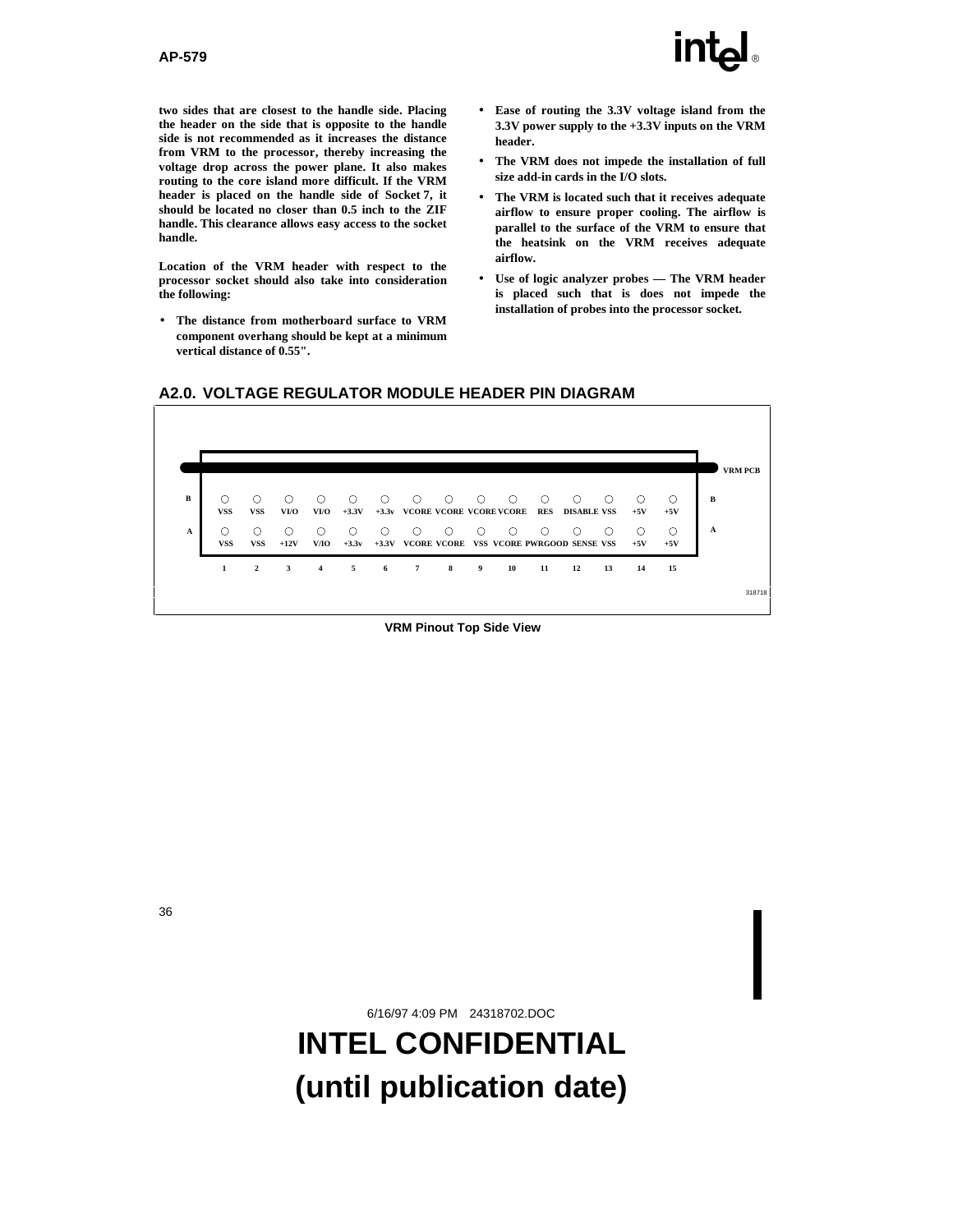### **A3.0. VOLTAGE REGULATOR MODULE QUICK PIN REFERENCE**

| <b>Pin Name</b>         | <b>Type</b> | <b>Function</b>                                                                                                                                                                                                                                                       |
|-------------------------|-------------|-----------------------------------------------------------------------------------------------------------------------------------------------------------------------------------------------------------------------------------------------------------------------|
| $+3.3V$                 | Input       | +3.3V Supply, may be used for OEM processor regulation supply, a control signal<br>pull-up or as a supply to the $V_{1/2}$ plane. The +3.3V input is connect to the $V_{1/2}$<br>output on the Pentium® OverDrive® processor with MMX <sup>™</sup> technology module. |
| $+5V$                   | Input       | +5V Supply may be used for Pentium processor family regulation to 3.3V/VRE                                                                                                                                                                                            |
| $+12V$                  | Input       | +12V Reference Supply, may be necessary for some Voltage Regulator Modules<br>targeting VRE specifications.                                                                                                                                                           |
| <b>DISABLE</b>          | Input       | When driven high, this input will disable the Voltage Regulator Module output and<br>the output of the module will float.                                                                                                                                             |
| <b>PWRGOOD</b>          | Output      | Power Good is an open collector output driven low when the VRM output is not<br>within valid levels.                                                                                                                                                                  |
| <b>SENSE</b>            | Input       | Sense is provided for the regulator to correct for voltage drops across the<br>connector and motherboard power plane. This signal should be connected to the<br>center of the V <sub>CORE</sub> plane.                                                                |
| <b>RES</b>              | N/A         | <b>RESERVED</b>                                                                                                                                                                                                                                                       |
| <b>V<sub>CORE</sub></b> | Output      | Voltage Regulator Module Output.                                                                                                                                                                                                                                      |
| V <sub>1/2</sub>        | Output      | Processor I/O power connection. Allows for VRM to specify I/O voltage.                                                                                                                                                                                                |
| V <sub>SS</sub>         | Input       | Ground Reference.                                                                                                                                                                                                                                                     |

**The pin definitions of the Voltage Regulator Module socket are as follows.**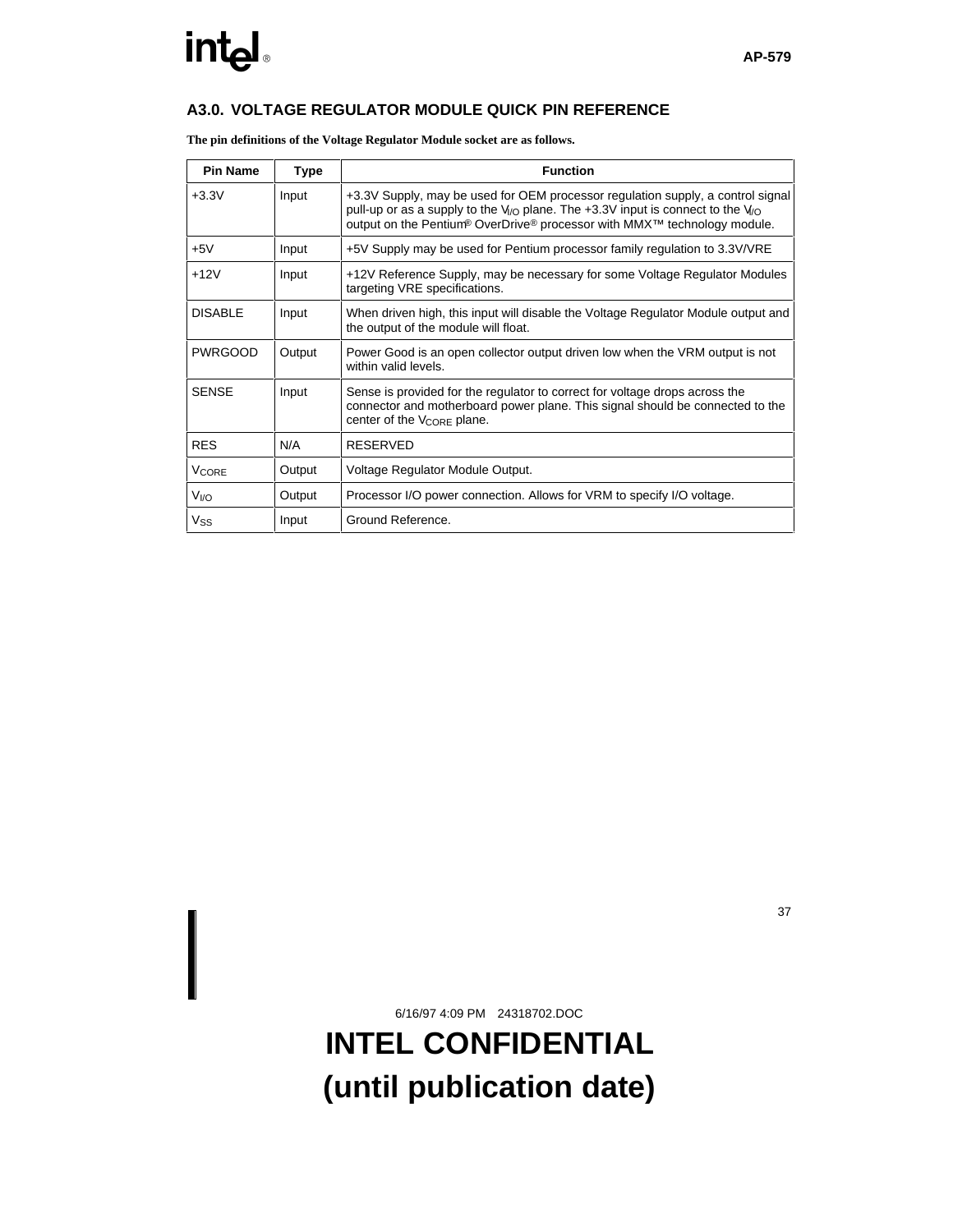I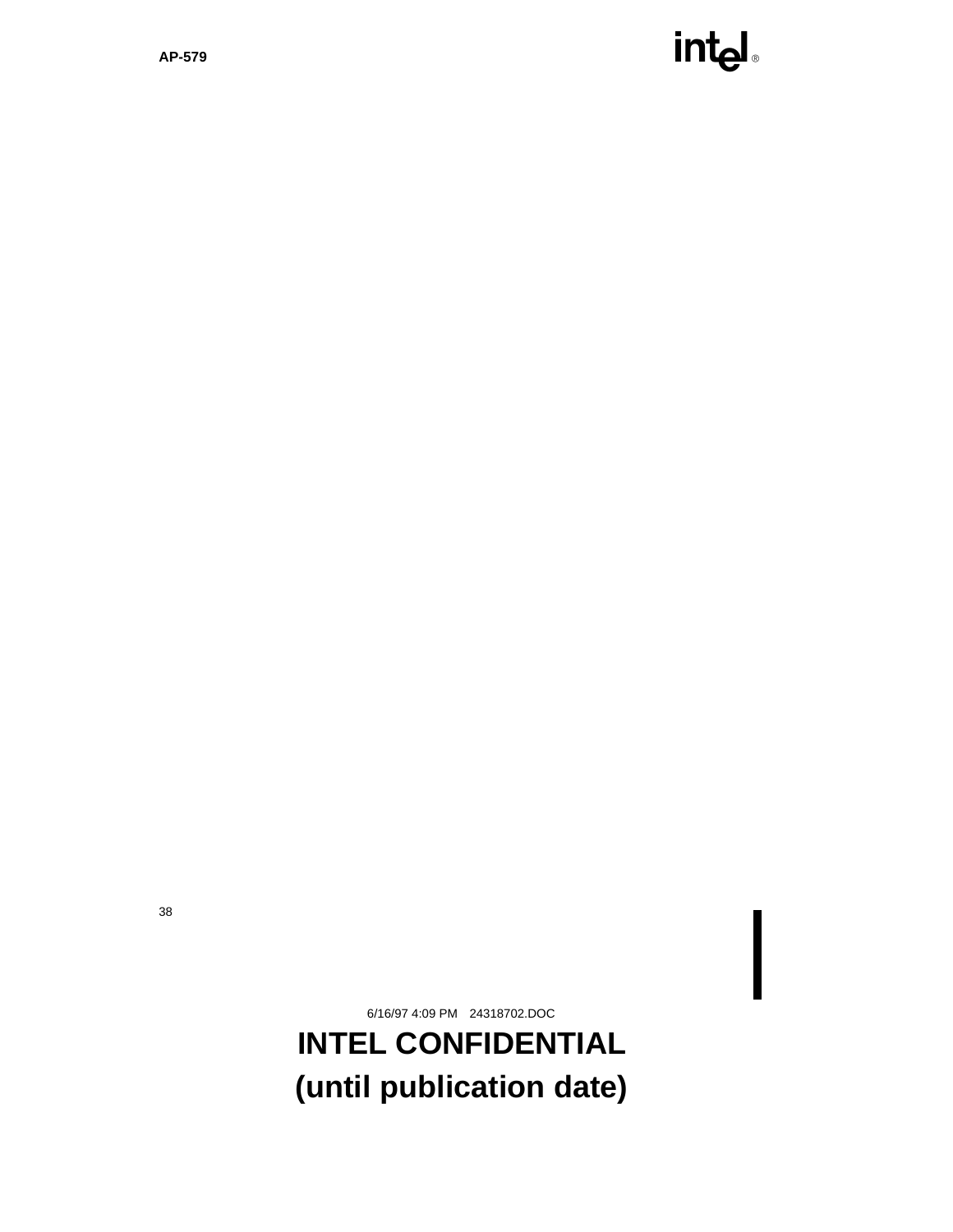$\Gamma$ 

### **APPENDIX B**

### **B1.0. SOCKET 7 PIN DIAGRAM**

| 1 2 3 4 5 6 7 8 9 10 11 12 13 14 15 16 17 18 19 20 21 22 23 24 25 26 27 28 29 30 31 32 33 34 |  |  |  |  |  |  |  |  |  |  |  |  |  |  |  |  |  |
|----------------------------------------------------------------------------------------------|--|--|--|--|--|--|--|--|--|--|--|--|--|--|--|--|--|





**12 3 4 5 6 7 8 9**

 $\overline{\phantom{a}}$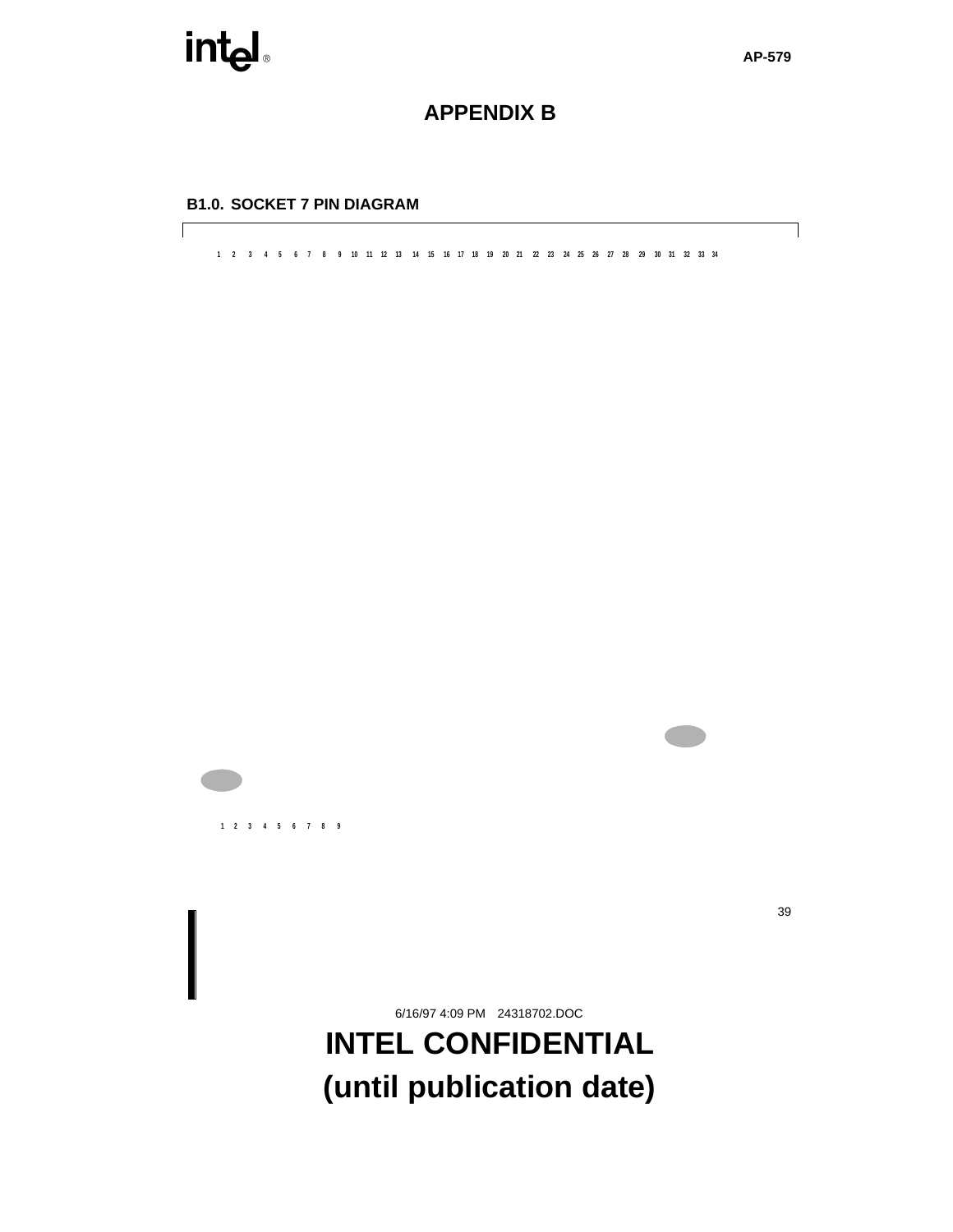|    | 37 36 35 34 33 32 31 30 29 28 27 26 25 24 23 22 21 20 19 18 17 16 15 14 13 12 11 10 9 8 7 6 5 4 3 2 1                                                                                                                                                                                                                                                                                    |              |
|----|------------------------------------------------------------------------------------------------------------------------------------------------------------------------------------------------------------------------------------------------------------------------------------------------------------------------------------------------------------------------------------------|--------------|
|    |                                                                                                                                                                                                                                                                                                                                                                                          |              |
| А  | $\circ$<br>$\Omega$<br>$\Omega$<br>$\overset{\circ}{\text{D22}}$<br>$\overline{v_{CC3}}$<br>$\rm{v}\rm{c}\rm{c}\rm{3}$<br>$\overline{v_{CC3}^{\circ}}$<br>vcc3 vcc3 vcc2 vcc2<br>$\overline{v_{CC2}}$<br>$\rm{v}\rm{c}\rm{c}\rm{c}$<br>$\Omega$<br>$\overline{v_{CC3}^{\circ}}$<br>VCC <sub>2</sub><br>D <sub>18</sub><br>VCC <sub>2</sub><br>D <sub>15</sub><br>D41<br><b>VSS</b><br>ΝC | А            |
| В  | VŠS<br>VSS<br>VŠS<br><b>VSS</b><br>VŠS<br>D11<br>D <sub>13</sub><br>D <sub>16</sub><br>D <sub>20</sub><br><b>VSS</b><br><b>VSS</b><br><b>VSS</b><br><b>VSS</b><br><b>VSS</b><br><b>VSS</b><br><b>VSS</b><br>D43<br>VCC <sub>2</sub>                                                                                                                                                      | B            |
| c  | D <sub>29</sub><br>D9                                                                                                                                                                                                                                                                                                                                                                    | C            |
| D  | D <sub>10</sub><br>D14<br>D17<br>D <sub>21</sub><br>D <sub>24</sub><br>DP <sub>2</sub><br>D <sub>25</sub><br>D <sub>27</sub><br>D31<br>D32<br>D34<br>D36<br>D38<br>DP4<br>D45<br><b>D47</b><br><b>INC</b><br>$\circ$<br>$\circ$<br>$\circ$<br>$\circ$<br>$\circ$<br>$\circ$<br>$\circ$<br>$\circ$<br>$\circ$<br>$\circ$                                                                  | D            |
| Е  | D <sub>8</sub><br>D <sub>12</sub><br>DP <sub>1</sub><br>D <sub>19</sub><br>D <sub>23</sub><br>D <sub>26</sub><br>D <sub>28</sub><br>D30<br>DP <sub>3</sub><br>D <sub>33</sub><br>D <sub>35</sub><br>D37<br>D39<br>D <sub>48</sub><br>DP <sub>0</sub><br>D40<br>D44<br><b>D50</b><br>$\circ$<br>$\circ$<br>$\circ$                                                                        | Е            |
| F  | <b>VSS</b><br><b>NC</b><br>VCC3<br>D <sub>6</sub><br>D7<br><b>VSS</b><br>VCC3<br><b>VSS</b><br>VCC3<br><b>VSS</b><br><b>NC</b><br>D46<br>D49<br><b>D52</b><br>D <sub>54</sub><br><b>D42</b><br>VCC <sub>2</sub><br><b>VSS</b><br><b>VSS</b>                                                                                                                                              | F            |
|    | D4<br>D <sub>5</sub><br>DP <sub>5</sub><br>D <sub>51</sub><br>DP <sub>6</sub>                                                                                                                                                                                                                                                                                                            |              |
| G  | $vcc3$ $vcc3$<br>D <sub>3</sub><br>VCC <sub>2</sub><br><b>D55</b><br>D <sub>53</sub>                                                                                                                                                                                                                                                                                                     | G            |
| н  | $\circ$<br>$\circ$<br>VSS PICCLK<br><b>D56</b><br><b>VSS</b>                                                                                                                                                                                                                                                                                                                             | н            |
|    | $\sim$<br>$\Omega$<br>$VCC3$ $D2$<br><b>PICD0</b><br>VCC <sub>2</sub><br><b>D58</b><br>D57                                                                                                                                                                                                                                                                                               | п            |
| K  | $\Omega$<br>$\circ$<br>$\Omega$<br>$\Omega$<br><b>VSS</b><br>D59<br><b>VSS</b><br>D <sub>0</sub>                                                                                                                                                                                                                                                                                         | ĸ            |
| L  | $\circ$<br>$\circ$<br>$\circ$<br>VCC <sub>2</sub>                                                                                                                                                                                                                                                                                                                                        | L            |
| м  | VCC3 PICD1 VCC3<br>D60 D61<br>$\circ$<br>$\circ$<br>$\circ$<br>$\Omega$                                                                                                                                                                                                                                                                                                                  | м            |
| N  | <b>VSS</b><br>TCK<br><b>D62</b><br><b>VSS</b><br>$\Omega$<br>$\circ$<br>$\Omega$<br>$\Omega$<br>$\Omega$<br>$\Omega$                                                                                                                                                                                                                                                                     | N            |
| P  | VCC3 TDI<br>DP7<br>D <sub>63</sub><br>VCC <sub>2</sub><br><b>TDO</b><br>$\circ$<br>$\Omega$                                                                                                                                                                                                                                                                                              | P            |
| Q  | IERR#<br><b>VSS</b><br>VSS TMS#                                                                                                                                                                                                                                                                                                                                                          | 0            |
|    | VCC3 CPUTYP TRST#<br>FERR# PM0BP0 VCC2                                                                                                                                                                                                                                                                                                                                                   | R            |
| R  | PM1BP1 VSS<br><b>VSS</b><br><b>NC</b>                                                                                                                                                                                                                                                                                                                                                    |              |
| s  | BP <sub>2</sub><br>VCC <sub>2</sub><br>VCC3 NC<br><b>NC</b><br>BP3                                                                                                                                                                                                                                                                                                                       | s            |
| T  | $\Omega$<br>MVO# VŠS<br>VSS VCC3                                                                                                                                                                                                                                                                                                                                                         | T            |
| U  | $\sim$<br>$\Omega$<br>$\Omega$<br>$\Omega$<br>INV CACHE# VCC2<br>VCC3 VSS<br>VCC3                                                                                                                                                                                                                                                                                                        | u            |
| v  | $\Omega$<br>$\Omega$<br>AHOLD VSS<br>VSS STPCLK#                                                                                                                                                                                                                                                                                                                                         | $\mathbf{u}$ |
| w  | $\Omega$<br>$\circ$<br>$\Omega$<br>$\Omega$<br>$\circ$<br>VCC3 NC<br>KEN# EWBE# VCC2<br>NC.                                                                                                                                                                                                                                                                                              | W            |
| x  | $\circ$<br>$\Omega$<br>$\Omega$<br>$\circ$<br>BRDY#<br><b>VSS</b>                                                                                                                                                                                                                                                                                                                        | x            |
| Y  | VSS<br>BF1<br>$\circ$<br>$\circ$<br>$\Omega$<br>$\Omega$<br>$\circ$                                                                                                                                                                                                                                                                                                                      | Υ            |
| z  | NA# BRDYC# VCC2<br>VCC3 FRCMC#<br>BF<br>$\circ$<br>vŝs                                                                                                                                                                                                                                                                                                                                   | z            |
| AA | VSS PEN#<br>BOFF#<br>$\circ$<br>$\circ$<br>$\circ$<br>$\circ$<br>$\circ$<br>$\circ$                                                                                                                                                                                                                                                                                                      | AA           |
| AB | VCC3 IGNNE# INIT<br>WB/WT# PHIT# VCC2                                                                                                                                                                                                                                                                                                                                                    | AB           |
|    | $H_{\text{QLD}}$ $V_{\text{SS}}$<br>SMI#<br>vss<br>$\circ$<br>$\sim$<br>$\Omega$                                                                                                                                                                                                                                                                                                         |              |
| AC | PRDY PHITM# VCC2<br>VCC3<br>RS#<br><b>NMI</b>                                                                                                                                                                                                                                                                                                                                            | AC           |
| AD | $\sim$<br>$\sim$<br>$\sim$<br>$\sim$<br>PBGNT# VSS<br>VSS<br><b>INTR</b>                                                                                                                                                                                                                                                                                                                 | AD           |
| AE | $\sim$<br>$\alpha$<br>$\sim$<br>VCC3<br>APCHK# PBREQ# VCC2<br>D/P#<br>A <sub>23</sub>                                                                                                                                                                                                                                                                                                    | AE           |
| AF | $\Omega$<br>$\Omega$<br>$\Omega$<br>PCHK# VSS<br><b>VSS</b><br>A21                                                                                                                                                                                                                                                                                                                       | AF           |
| AG | $\Omega$<br>VCC3<br>A24<br>PCD SMIACT# VCC2<br>A27                                                                                                                                                                                                                                                                                                                                       | AG           |
| AН | $\overline{\phantom{0}}$<br>$\circ$<br>$\circ$<br>o<br>$\circ$<br>LOCK#<br><b>VSS</b><br>A22<br>A26<br>KEY                                                                                                                                                                                                                                                                               | AH           |
| AJ | $\circ$<br>$\circ$<br>$\circ$<br>$\Omega$<br>$\Omega$<br>$\Omega$<br>$\circ$<br>$\circ$<br>$\bullet$<br>$\circ$<br>$\circ$<br>$\Omega$<br>$\Omega$<br>$\circ$<br>$\circ$<br>$\circ$<br>$\bullet$<br>A25                                                                                                                                                                                  | AJ           |
| AK | <b>VSS</b><br>A31<br>ADS# HLDA BREQ<br><b>VSS</b><br>VCC3 VSS<br>VSS<br><b>NC</b><br>VCC3<br>VSS<br><b>NC</b><br>VSS<br>VCC <sub>2</sub><br>VSS<br><b>VSS</b><br><b>VSS</b>                                                                                                                                                                                                              | AK           |
| AL | <b>RESET</b><br>A28<br>A29<br>A13<br>A15<br>A17<br>A19<br>CLK<br><b>BE7#</b><br><b>BE5#</b><br><b>BE3#</b><br><b>BE1#</b><br>A20M#<br>HIT#<br>D/C#<br>AP<br><b>A5</b><br>A9<br>$\circ$                                                                                                                                                                                                   | AL           |
| AM | A12<br>A16<br>VSS<br>A20<br><b>NC</b><br><b>SCYC</b><br><b>BE6#</b><br><b>BE4#</b><br><b>BE2#</b><br>BE0# BUSCHK# HITM#<br>PWT VCC2DE<br>A <sub>3</sub><br><b>A7</b><br>A11<br>A14<br>A18<br>$\circ$                                                                                                                                                                                     | AM           |
| AN | <b>VSS</b><br><b>VSS</b><br><b>VSS</b><br><b>VSS</b><br><b>VSS</b><br><b>VSS</b><br><b>VSS</b><br><b>VSS</b><br><b>VSS</b><br><b>VSS</b><br><b>VSS</b><br><b>VSS</b><br>W/R#<br>EADS# ADSC#<br>A30<br>A4<br>A8<br>$\Omega$                                                                                                                                                               | AN           |
|    | <b>NC</b><br>VCC <sub>2</sub><br><b>FLUSH#</b><br>A6<br>A10<br>VCC <sub>3</sub><br>VCC <sub>3</sub><br>VCC <sub>3</sub><br>VCC <sub>3</sub><br>VCC <sub>3</sub><br>VCC <sub>2</sub><br>VCC <sub>2</sub><br>VCC <sub>2</sub><br>VCC <sub>2</sub><br>VCC <sub>2</sub><br><b>INC</b><br><b>VSS</b><br>VCC5<br>VCC <sub>5</sub>                                                              |              |
|    | 37 36 35 34 33 32 31 30 29 28 27 26 25 24 23 22 21 20 19 18 17 16 15 14 13 12 11 10<br>- 9<br>8<br>$\overline{1}$<br>6<br>5<br>4<br>3 2 1                                                                                                                                                                                                                                                |              |
|    |                                                                                                                                                                                                                                                                                                                                                                                          | 318720       |
|    |                                                                                                                                                                                                                                                                                                                                                                                          |              |

**Socket 7 Pinout—Pin Side View**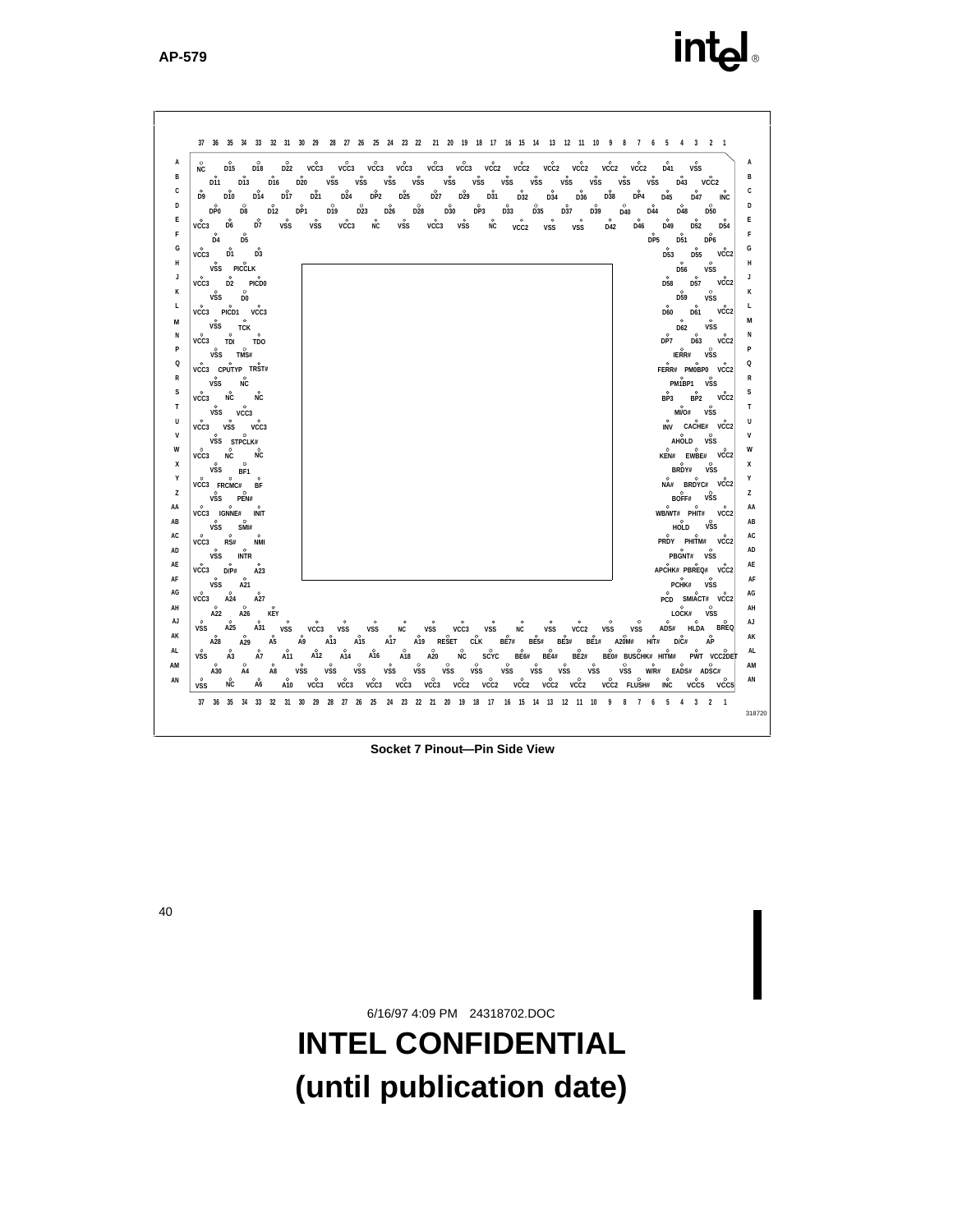### **B2.0. SOCKET 7 QUICK PIN REFERENCE**

**Socket 7 has the same pin definition as Socket 5 with the exception of the following pins.**

| Symbol           | Type | <b>Name and Function</b>                                                                                                                                                                                                                                                                                                                                                                                                                                                                                                                         |
|------------------|------|--------------------------------------------------------------------------------------------------------------------------------------------------------------------------------------------------------------------------------------------------------------------------------------------------------------------------------------------------------------------------------------------------------------------------------------------------------------------------------------------------------------------------------------------------|
| CLK, PICCLK      | (I)  | Unlike some Pentium® processors, the Clock and Programmable Interrupt<br><b>Controller Clock</b> inputs to Socket 7 are not 5V tolerant. These inputs are driven by<br>an appropriate 3.3V clock driver.                                                                                                                                                                                                                                                                                                                                         |
| <b>KEY</b>       | NA.  | The KEY pin is strictly a mechanical keying device for future Pentium OverDriv®<br>processors. The hole in the socket permits installation of the higher speed Pentiun<br>OverDrive processors. The corresponding pin on the Pentium OverDrive processors<br>is an Internal No Connect and has no electrical purpose. This pin is not populated o<br>320-pin packages.                                                                                                                                                                           |
| VCC2DET#         | (O)  | <b>V<sub>CC2</sub> Detect is defined for the Pentium processor with MMX<sup>TM</sup> technology which uses</b><br>a supply of 2.8 volts on the $V_{CC2}$ pins. The Pentium processor with MMX technology<br>with a core voltage of 2.8 volts, will always drive $V_{CC2DET}$ low. This pin may be used to<br>select the proper core voltage from a voltage regulator or system supply. This pin it<br>not driven high on 3.3 volt Pentium processors or Pentium OverDrive processors. The<br>VCC2DET# system trace has a pull-up for proper use. |
| V <sub>CC2</sub> | (I)  | Socket 7 has 28 power supply pins defined for the core voltage on processors with<br>separate power inputs. For processors with a single power supply requirement, these<br>pins can be considered the same as $V_{CC3}$ pins and should be driven with the same<br>power source.                                                                                                                                                                                                                                                                |
| V <sub>CC3</sub> | (I)  | Socket 7 has 32 power supply pins defined for the I/O voltage on processors with<br>separate power inputs. For processors with a single supply requirement, these pins<br>are used in conjunction with the $V_{CC2}$ pins to power the device.                                                                                                                                                                                                                                                                                                   |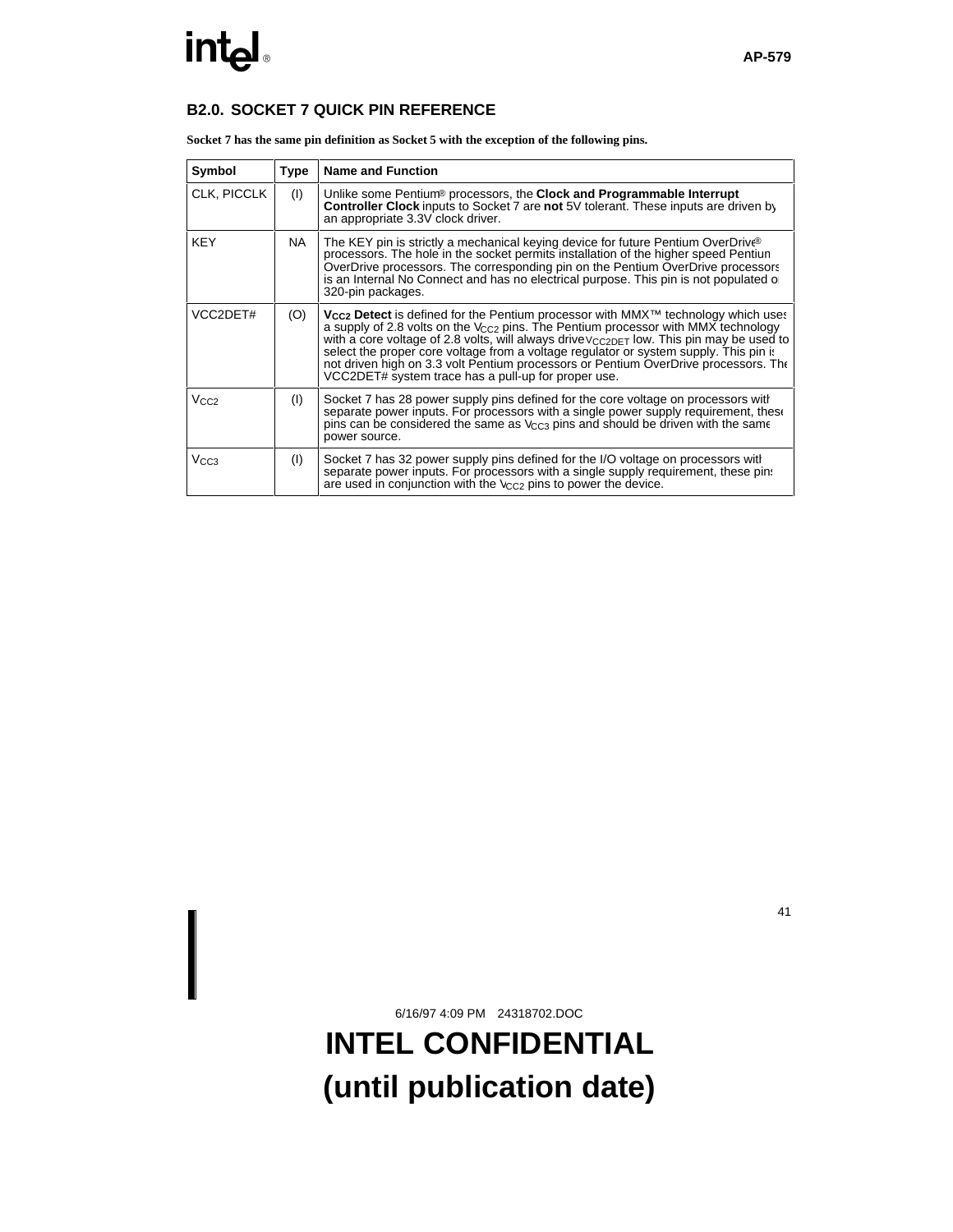I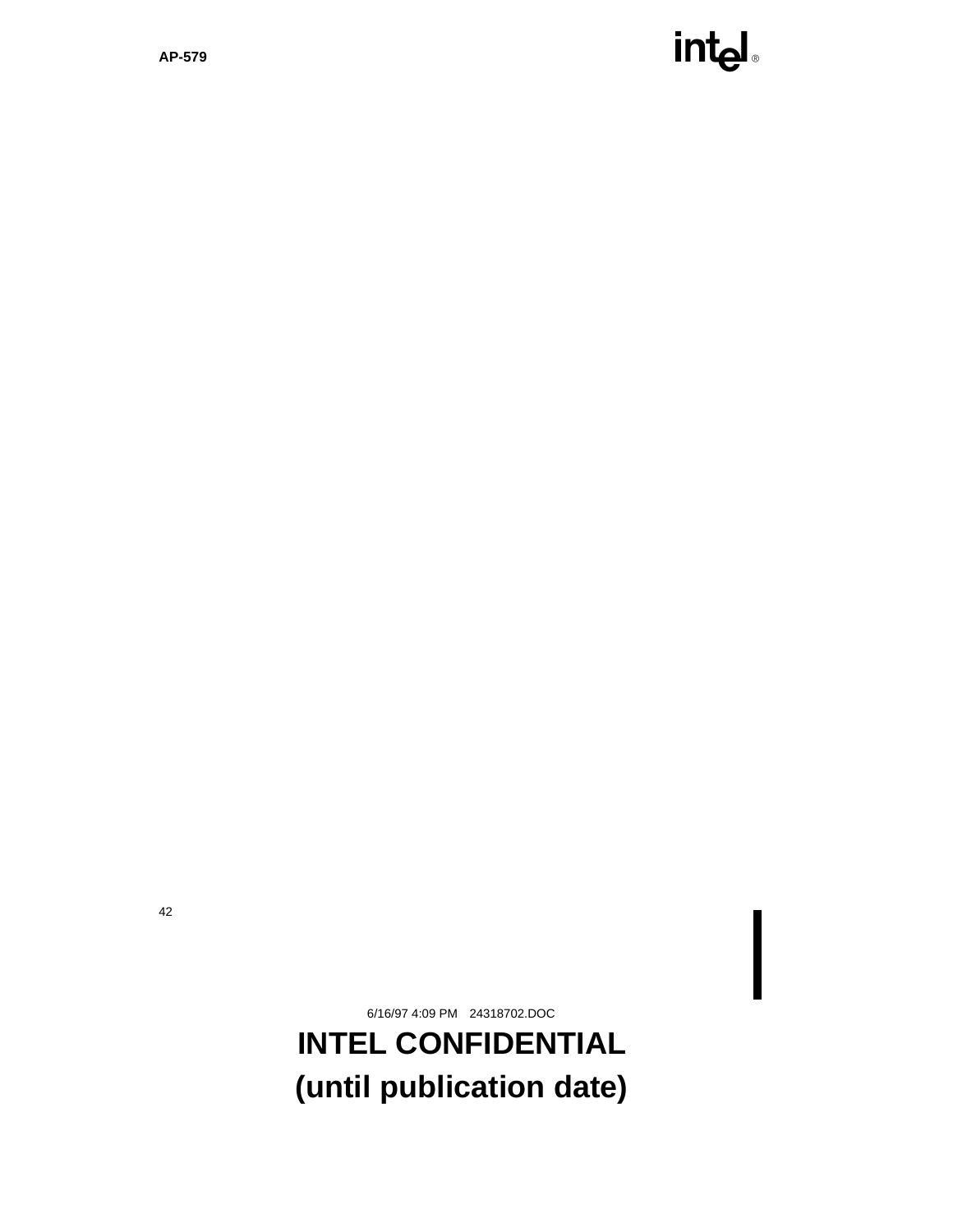### **APPENDIX C**

### **C1.0. LINEAR AND SWITCHING REGULATOR SOLUTIONS**

**Appendix C contains a list of Linear/Switching Voltage Regulator solutions. These lists may not be all inclusive**

**or accurate of all vendor solutions, but they are intended as a voltage regulator reference lists for known 2.8V/3.3V/VRE regulator solutions. Please contact your vendor for their latest product specifications.**

|                |                            |                              |                    | <b>Electrical</b>                |                       |                        |                      |            | Availability   |
|----------------|----------------------------|------------------------------|--------------------|----------------------------------|-----------------------|------------------------|----------------------|------------|----------------|
| Vendor         | Part<br><b>Number</b>      | <b>V<sub>IN</sub></b><br>(V) | <b>Vout</b><br>(V) | $I_{\text{OUT}}$<br>(Max)<br>(A) | Power<br>(Max)<br>(W) | Remote<br><b>Sense</b> | Package              | Sample     | <b>Product</b> |
|                | CS5206                     | 5                            | 2.8                | 6                                | 17                    | <b>No</b>              | TO-220/<br>$D^2$ Pak | <b>Now</b> | <b>Now</b>     |
| Cherry         |                            | 5                            | 3.3/ VRE           | 6                                | 20                    |                        |                      |            |                |
|                | <b>CS5207A</b>             | 5                            | 2.8                | $\overline{7}$                   | 20                    | Yes                    | TO-220               | Q4'96      | Q4'96          |
|                |                            | 5                            | 3.3/ VRE           | $\overline{7}$                   | 23                    |                        |                      |            |                |
|                | LT1575<br>$(+ ext$<br>FET) | 3.3                          | 2.8                | 10                               | 5                     | Yes                    | 8-pin<br>SÓIC        | <b>Now</b> | <b>Now</b>     |
|                |                            | 5                            | 2.8                | 10                               | 22                    |                        |                      |            |                |
|                |                            | 5                            | 3.3/VRE            | 10                               | 27                    |                        |                      |            |                |
| Linear<br>Tech | LT1577<br>(Dual)           | 5                            | 2.8                | 10                               | 22                    | Yes                    | 16-pin<br>SOIC       | <b>Now</b> | <b>Now</b>     |
|                |                            | 5                            | 3.3/VRE            | 10                               | 27                    |                        |                      |            |                |
|                | LT1580                     | 5                            | 2.8                | $\overline{7}$                   | 15.4                  | Yes                    | TO-220               | <b>Now</b> | <b>Now</b>     |
|                |                            | 5                            | 3.3/VRE            | $\overline{7}$                   | 11.9                  |                        |                      |            |                |
|                | LT1584                     | 5                            | 2.8                | $\overline{7}$                   | 15.4                  | <b>No</b>              | TO-220/<br>TO-263    | <b>Now</b> | <b>Now</b>     |
|                |                            | 5                            | 3.3/VRE            | $\overline{7}$                   | 11.9                  |                        |                      |            |                |
|                | LT1585A                    | 5                            | 3.3                | 5                                | 8.5                   | <b>No</b>              | TO-220/<br>TO-263    | <b>Now</b> | <b>Now</b>     |
|                | LX8384                     | 5                            | 3.3/VRE            | 5                                | 8.5                   | <b>No</b>              | TO-220/<br>TO-263    | <b>Now</b> | <b>Now</b>     |
| Linfinity      | LX8585                     | 5                            | 3.3/VRE            | 4.6                              | 7.82                  | <b>No</b>              | TO-220/<br>TO-263    | <b>Now</b> | <b>Now</b>     |
|                | LX8586                     | 5                            | 2.8                | 6                                | 13.2                  | <b>No</b>              | TO-220/<br>TO-247    | <b>Now</b> | <b>Now</b>     |
|                |                            | 5                            | 3.3/VRE            | 6                                | 10.2                  |                        |                      |            |                |

| 2.8V/3.3V/VRE Linear Regulator Solutions |  |  |
|------------------------------------------|--|--|
|                                          |  |  |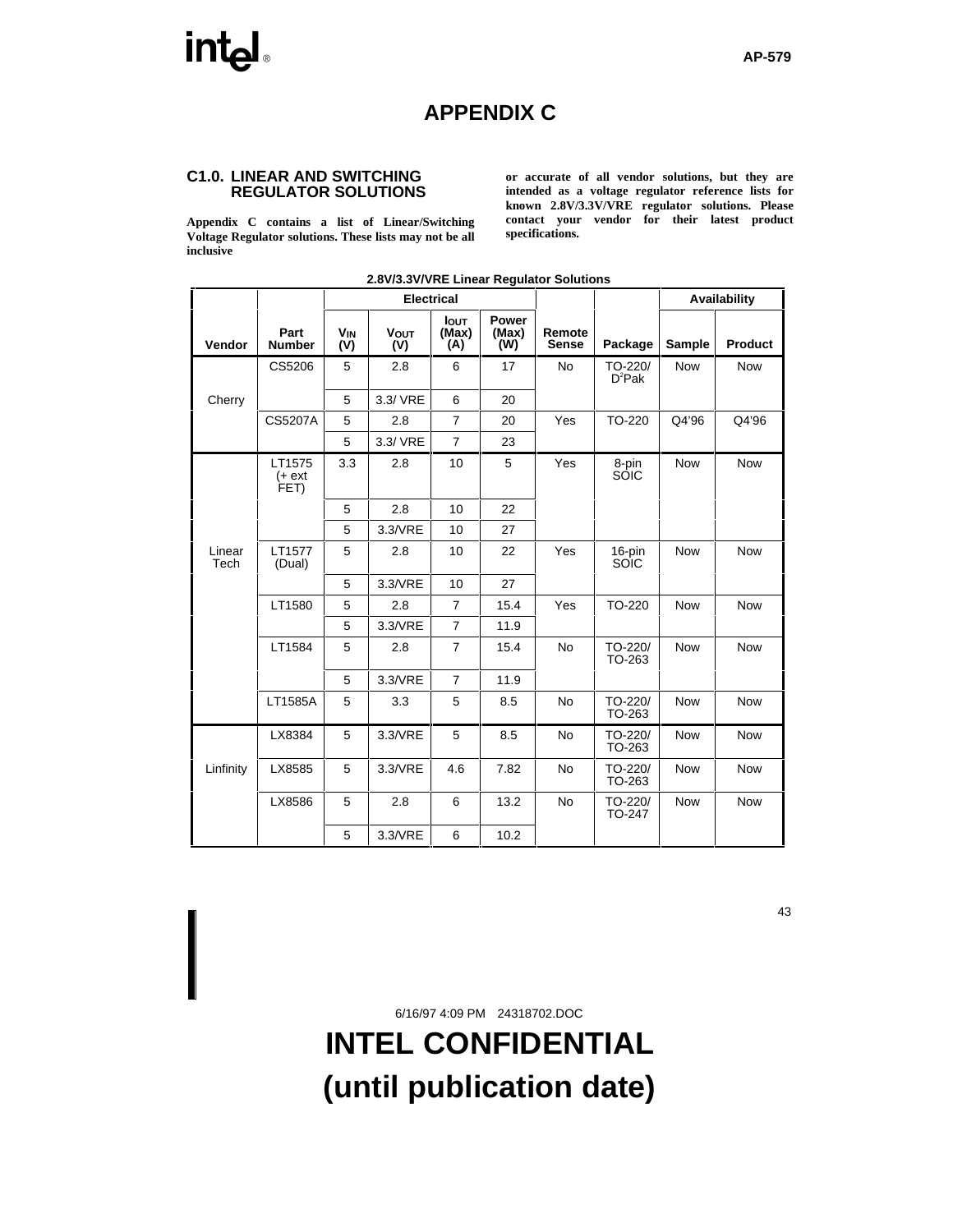|          |                       |                        |             | <b>Electrical</b>            |                       |                        |                            |            | Availability   |
|----------|-----------------------|------------------------|-------------|------------------------------|-----------------------|------------------------|----------------------------|------------|----------------|
| Vendor   | Part<br><b>Number</b> | V <sub>IN</sub><br>(V) | Vout<br>(V) | <b>I</b> OUT<br>(Max)<br>(A) | Power<br>(Max)<br>(W) | Remote<br><b>Sense</b> | Package                    | Sample     | <b>Product</b> |
|          | LM2951                | 5                      | 2.8         | $\overline{7}$               | 15.4                  | No.                    | $SO-8$                     | <b>Now</b> | <b>Now</b>     |
| National |                       | 5                      | 3.3/VRE     | $\overline{7}$               | 11.9                  |                        |                            |            |                |
|          | LM3411                | 5                      | 3.3/VRE     | $\overline{7}$               | 11.9                  | <b>No</b>              | $SO-8/$<br>5-pin SOT<br>23 | <b>Now</b> | <b>Now</b>     |
| Raytheon | RC5102<br>(Dual)      | 5                      | 2.8         | $\overline{7}$               | 15.4                  | Yes                    | 8-pin<br><b>SÓIC</b>       | <b>Now</b> | <b>Now</b>     |
|          |                       | 5                      | 3.3/VRE     | $\overline{7}$               | 11.9                  |                        |                            |            |                |
|          | EZ1083/A              | 5                      | 2.8         | 7.5                          | 16.5                  | No                     | TO-220 or                  | <b>Now</b> | <b>Now</b>     |
|          |                       | 5                      | 3.3/VRE     | 7.5                          | 12.75                 |                        | TO-247                     |            |                |
|          | EZ1082                | 5                      | 2.8         | 10                           | 22.0                  | No                     | TO-220 or                  | <b>Now</b> | <b>Now</b>     |
|          |                       | 5                      | 3.3/VRE     | 10                           | 17                    |                        | TO-247                     |            |                |
| Semtech  | EZ1584A               | 5                      | 2.8         | $\overline{7}$               | 15.4                  | <b>No</b>              | TO-220                     | <b>Now</b> | <b>Now</b>     |
|          |                       | 5                      | 3.3/VRE     | $\overline{7}$               | 11.9                  |                        |                            |            |                |
|          | EZ1900                | 5                      | 2.8         | $\overline{7}$               | 15.4                  | <b>No</b>              | 8-pin                      |            |                |

**2.8V/3.3V/VRE Linear Regulator Solutions (Contd)**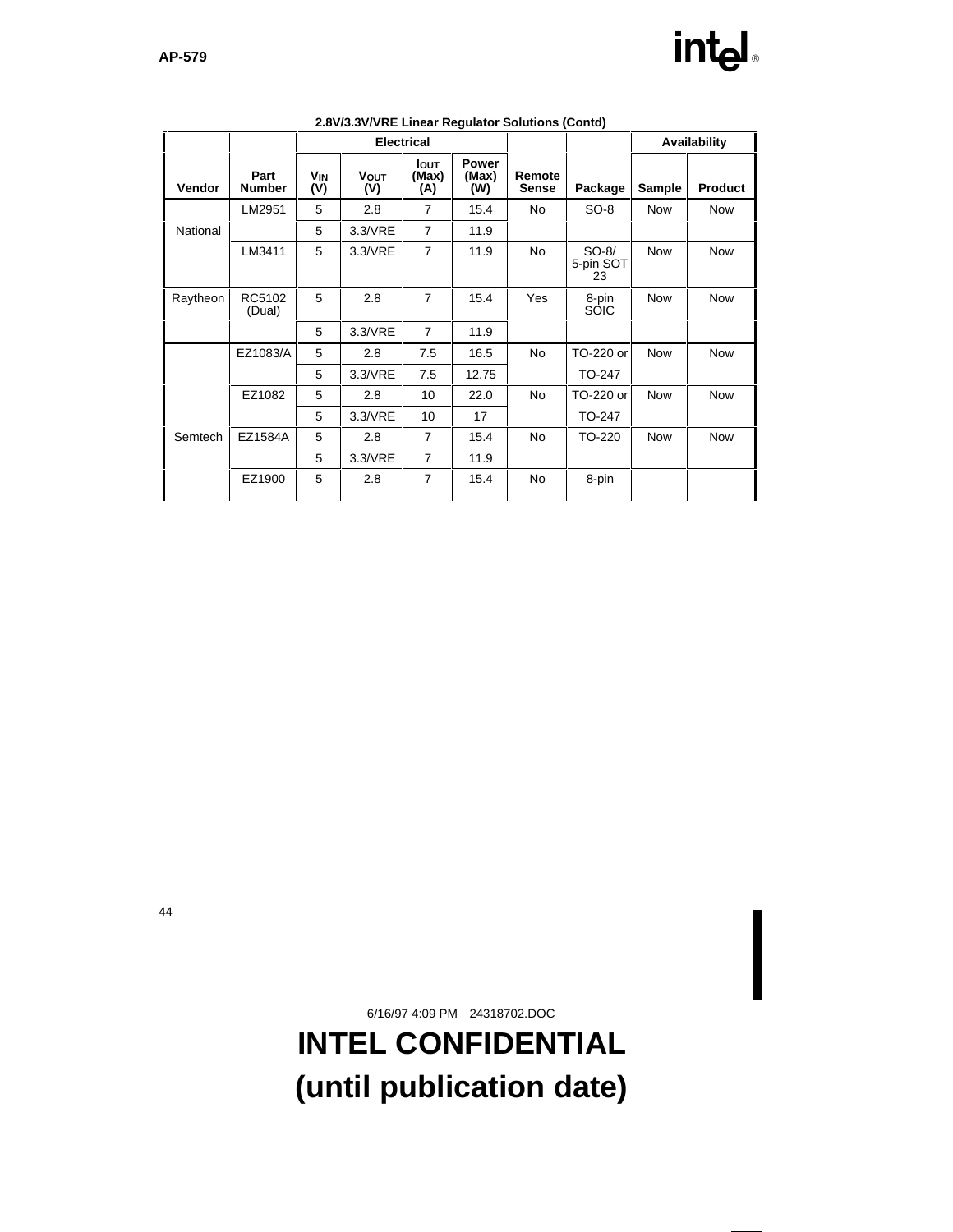|                |                       |                              |                    | <b>Electrical</b>                |                                                  |                                       |                                                |            | Availability |
|----------------|-----------------------|------------------------------|--------------------|----------------------------------|--------------------------------------------------|---------------------------------------|------------------------------------------------|------------|--------------|
| Vendor         | Part<br><b>Number</b> | <b>V<sub>IN</sub></b><br>(V) | <b>VOUT</b><br>(V) | I <sub>OUT</sub><br>(Max)<br>(A) | <b>Solution</b><br><b>Efficency</b><br>(typical) | <b>Number</b><br>of<br><b>MOSFETs</b> | Package                                        | Sample     | Product      |
| Cherry         | CS5120                | 5                            | 2.8                | 5.7                              | 92%                                              | 2                                     | 14-pin PDIP                                    | Now        | <b>Now</b>   |
|                |                       | 5                            | 3.3/VRE            | 5.7                              | 92%                                              |                                       | 14-pin SOIC                                    |            |              |
|                | HIP5010               | 5                            | 2.8                | 11                               | 91%                                              | $\overline{2}$                        | 16-pin SOIC or                                 | <b>Now</b> | <b>Now</b>   |
|                |                       | 5                            | 3.3/VRE            | 11                               | 95%                                              |                                       | 7-pin TO-220<br>Ωr<br>7-pin D <sup>2</sup> Pak |            |              |
|                | HIP5011               | 5                            | 2.8                | 11                               | 91%                                              | $\overline{2}$                        | 16-pin SOIC or                                 | Now        | <b>Now</b>   |
| Harris         |                       | 5                            | 3.3/VRE            | 11                               | 95%                                              |                                       | 7-pin TO-220<br>7-pin D <sup>2</sup> Pak       |            |              |
|                | HIP5010               | 5                            | 2.8                | 6                                | 89%                                              | $\overline{2}$                        | 7-pin TO-220<br>or                             | <b>Now</b> | <b>Now</b>   |
|                |                       | 5                            | 3.3/VRE            | 6                                | 92%                                              |                                       | 7-pin D <sup>2</sup> Pak                       |            |              |
|                | HIP5016               | 5                            | 2.8                | 6                                | 89%                                              | $\overline{2}$                        | 7-pin TO-220<br>or                             | <b>Now</b> | <b>Now</b>   |
|                |                       | 5                            | 3.3/VRE            | 6                                | 92%                                              |                                       | 7-pin D <sup>2</sup> Pak                       |            |              |
|                | LTC1266               | 5                            | 2.8                | 10                               | 93%                                              | $\overline{2}$                        | 16-pin SOIC                                    | <b>Now</b> | <b>Now</b>   |
|                |                       | 5                            | 3.3/VRE            | 10                               | 95%                                              |                                       |                                                |            |              |
| Linear<br>Tech | LTC1430               | 5                            | 2.8                | 15                               | 93%                                              | 2                                     | 16-pin SOIC or                                 | <b>Now</b> | <b>Now</b>   |
|                |                       | 5                            | 3.3                | 15                               | 95%                                              |                                       | 8-pin SOIC                                     |            |              |
|                | LTC1435               | 5                            | 2.8                | 10                               | 93%                                              | 2                                     | 16-pin SOIC                                    | <b>Now</b> | <b>Now</b>   |
|                |                       | 5                            | 3.3/VRE            | 10                               | 95%                                              |                                       |                                                |            |              |
| Linfinity      | LX1660/1              | 5                            | 2.8                | 12                               | 85%                                              | 2                                     | SO-16                                          | Q4'96      | Q4'96        |
|                |                       | 5                            | 3.3/VRE            | 12                               | 85%                                              |                                       |                                                |            |              |
|                | <b>MAX797</b>         | 5                            | 2.8                | 10                               | 88%                                              | $\overline{2}$                        | 16-pin SOIC                                    | Now        | <b>Now</b>   |
| Maxim          |                       | 5                            | 3.3/VRE            | 10                               | 88%                                              |                                       |                                                |            |              |
|                | <b>MAX798</b>         | 5                            | 2.8                | 10                               | 88%                                              | 2                                     | 16-pin SOIC                                    | <b>Now</b> | <b>Now</b>   |
|                |                       | 5                            | 3.3/VRE            | 10                               | 88%                                              |                                       |                                                |            |              |

### **2.8V/3.3V/VRE Switching Regulator Solutions**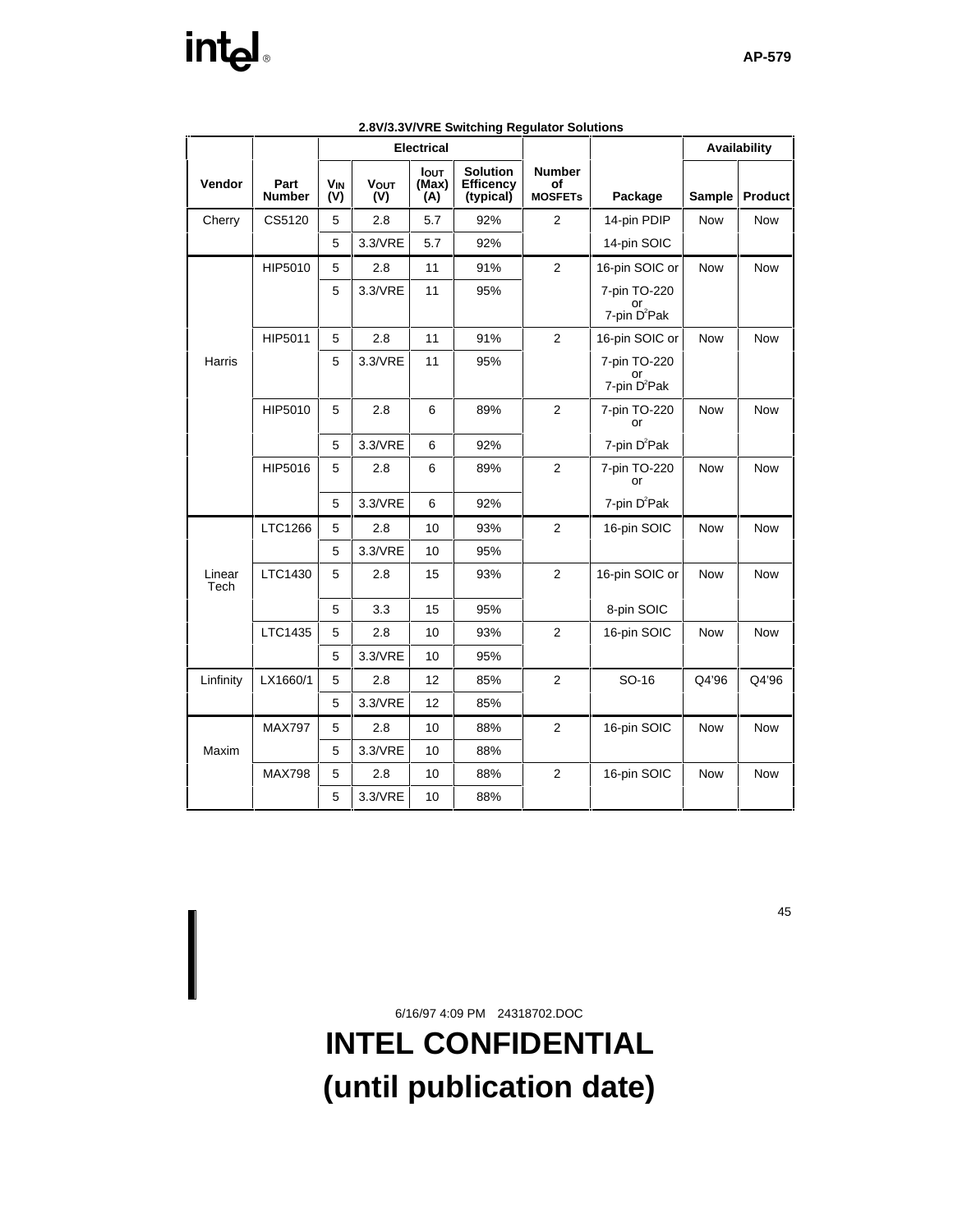|           |                       |                              |                    | <b>Electrical</b>                |                                                  |                                       |                        |            | Availability   |
|-----------|-----------------------|------------------------------|--------------------|----------------------------------|--------------------------------------------------|---------------------------------------|------------------------|------------|----------------|
| Vendor    | Part<br><b>Number</b> | <b>V<sub>IN</sub></b><br>(V) | <b>VOUT</b><br>(V) | $I_{\text{OUT}}$<br>(Max)<br>(A) | <b>Solution</b><br><b>Efficency</b><br>(typical) | <b>Number</b><br>οf<br><b>MOSFETS</b> | Package                | Sample     | <b>Product</b> |
| National  | LM3578 &<br>LM3411    | 5                            | 3.3/VRE            | 10                               | 88%                                              | 1                                     | SO-8 or<br>5-pin SOT23 | <b>Now</b> | <b>Now</b>     |
|           | RC5036<br>(Dual)      | 5                            | 2.8                | 10                               | 87%                                              | $\overline{2}$                        | 16-pin SOIC            | <b>Now</b> | <b>Now</b>     |
|           |                       | 5                            | 3.3/VRE            | 5                                | 89%                                              |                                       |                        |            |                |
| Raytheon  | RC5031                | 5                            | 2.8                | 10                               | 87%                                              | 1                                     | 14-pin SOIC            | <b>Now</b> | <b>Now</b>     |
|           |                       | 5                            | 3.3/VRE            | 5                                | 89%                                              |                                       |                        |            |                |
|           | RC5035<br>(Dual)      | 5                            | 2.8                | 10                               | 87%                                              | $\overline{2}$                        | 16-pin SOIC            | <b>Now</b> | <b>Now</b>     |
|           |                       | 5                            | 3.3/VRE            | 5                                | 89%                                              |                                       |                        |            |                |
|           | Si9140                | 5                            | 2.8                | 6                                | 90%                                              | $\overline{2}$                        | 16-pin SOIC            | <b>Now</b> | <b>Now</b>     |
| Siliconix |                       | 5                            | 3.3                | 6                                | 90.5%                                            |                                       |                        |            |                |
|           | Si9145                | 5                            | 2.8                | 6                                | 82%                                              | 1                                     | 16-pin SOIC or         | <b>Now</b> | <b>Now</b>     |
|           |                       | 5                            | 3.3/VRE            | 6                                | 83%                                              |                                       | 16-pin TSSOP           |            |                |
|           | <b>UC3886</b>         | 5                            | 2.8                | 10                               | 85%                                              | 1                                     | 16-pin SOIC or         | <b>Now</b> | <b>Now</b>     |
|           |                       | 5                            | 3.3/VRE            | 10                               | 85%                                              |                                       | 16-pin DIP             |            |                |
|           | <b>UCC3881</b>        | 5                            | 2.8                | 10                               | 85%                                              | 1                                     | 16-pin SOIC or         | <b>Now</b> | Q1'97          |
| Unitrode  |                       | 5                            | 3.3/VRE            | 10                               | 85%                                              |                                       | 16-pin DIP             |            |                |
|           | <b>UCC3880</b>        | 5                            | 2.8                | 10                               | 85%                                              | 1                                     | 20-pin SOIC or         | <b>Now</b> | <b>Now</b>     |
|           |                       | 5                            | 3.3/VRE            | 10                               | 85%                                              |                                       | 20-pin DIP             |            |                |
|           | <b>UC3874</b>         | 5                            | 2.8                | 10                               | 90%                                              | 2                                     | 18-pin SOIC or         | <b>Now</b> | <b>Now</b>     |
|           |                       | 5                            | 3.3/VRE            | 10                               | 90%                                              |                                       | 18-pin DIP             |            |                |
| Unisem    | <b>US2050</b>         | 5                            | 2.8                | 10                               | 85%                                              | 1                                     | 7-pin TO-220           | Q1'97      |                |
|           |                       | 5                            | 3.3/VRE            | 10                               | 85%                                              |                                       | or TO-263              |            |                |

**2.8V/3.3V/VRE Switching Regulator Solutions (Cond)**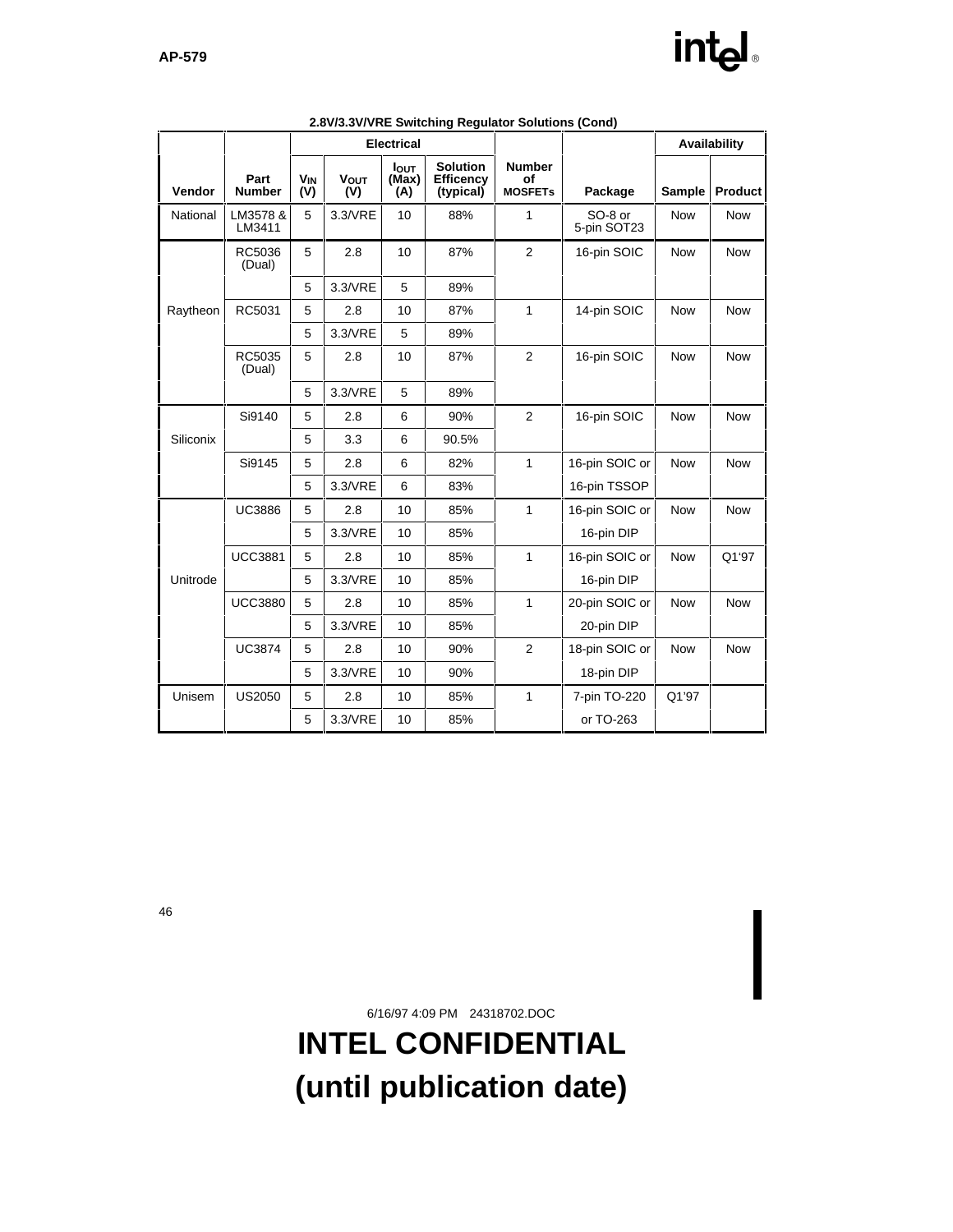### **APPENDIX D**

### **D1.0. REGULATOR VENDOR SOLUTIONS CONTACT LIST**

| <b>On-board Regulators</b> |                                                                                                                                                                                             |                                                                                                                                 |                                                              |                                                                       |  |
|----------------------------|---------------------------------------------------------------------------------------------------------------------------------------------------------------------------------------------|---------------------------------------------------------------------------------------------------------------------------------|--------------------------------------------------------------|-----------------------------------------------------------------------|--|
| Vendor                     | <b>North America</b>                                                                                                                                                                        | <b>Europe</b>                                                                                                                   | Asia                                                         | Japan                                                                 |  |
| Cherry                     |                                                                                                                                                                                             |                                                                                                                                 | Dennis Gatano<br>Tel: (401) 886-3305<br>Fax: (401) 885-5786  |                                                                       |  |
| Harris                     | Dean Henderson<br>Tel: (919) 405-3603<br>Fax: (919) 405-3651                                                                                                                                | Robert Lahaye<br>Tel: (33) 1 346 54046<br>Fax: (33) 1 394-64054                                                                 | Jason Lin<br>Tel: (886) 2 716 9310<br>Fax: (886) 2 715 3029  | Masaru Agano<br>Tel: (81) 3 3265 7571<br>Fax: (81) 3 3265 7575        |  |
| Linear<br>Tech             | <b>Bob Scott</b><br>Tel: (408) 432-1900<br>Fax: (408) 434-0507                                                                                                                              | Fred Killinger<br>Tel: (49) 89 9642550<br>Fax: (49) 89 963147                                                                   | Dave Quarrels<br>Tel: (65) 753 2692<br>Fax: (65) 754 4112    |                                                                       |  |
| Linfinity                  | <b>Andrew Stewart</b><br>Tel: (714) 898-8121<br>Fax: (714) 893-2570                                                                                                                         |                                                                                                                                 |                                                              |                                                                       |  |
| Maxim                      | David Timm<br>Tel: (408) 737-7600<br>Fax: (408) 737-7194                                                                                                                                    | David Watson<br>Tel: (44) 17 3430 3388<br>Fax: (44) 17 3430 5511                                                                | Steve Huang<br>Tel: (886) 2558 6801<br>Fax: (886) 2555 6348  | Tadi Kodairo<br>Tel: (81) 3 3232 6141<br>Fax: (81) 3 3232 6149        |  |
| National                   | Venkatesh Shan<br>Tel: (408) 721-3753<br>Fax: (408) 721-8763                                                                                                                                | Werner Obermaier<br>Tel: (49) 81 4135 1331<br>Fax: (49) 81 4135 1220                                                            | Vincent Lin<br>Tel: (852) 2737 1616<br>Fax: (852) 2736 9931  | Mark Kachmerak<br>Tel: (81) 43 299 2373                               |  |
| Raytheon                   | David McIntyre<br>Tel: (415) 9667734<br>Fax: (415) 966-7742                                                                                                                                 | Mike Wisnia<br>David Frye<br>Tel: (44) 17 0566 5555<br>Tel: (81) 3 3406 5998<br>Fax: (44) 17 0566 3355<br>Fax: (81) 3 3406 5998 |                                                              |                                                                       |  |
| Semtech                    | Gene Krzwinski<br>Julian Foster<br>Kenny Pai<br>Tel: (886) 2717 3389<br>Tel: (805) 498-2111<br>Tel: (44) 592-773520<br>Fax: (805) 498-3804<br>Fax: (44) 592-774781<br>Fax: (886) 2 713 0282 |                                                                                                                                 |                                                              |                                                                       |  |
| Siliconix                  | Erik Ogren<br>Tel: 408-970-5543<br>Fax: 408-567-8910                                                                                                                                        | Sean Montgomery<br>Tel: (44) 344 485757<br>Fax: (44) 344 427371                                                                 | Serge Jaunay<br>Tel: (852) 2378 9715<br>Fax: (852) 2375 5733 | <b>Tony Grizeli</b><br>Tel: (81) 3 5562 3321<br>Fax: (81) 3 5562 3316 |  |
| Unitrode                   | John O'Connor<br>David Wells<br>Wilkie Wong<br>Tel: (603) 429-8504<br>Tel: 8522-722-1101<br>Tel: (44) 181 318 1431<br>Fax: (603) 429-8963<br>Fax: 8522-369-7596<br>Fax: (44) 181 318 2549   |                                                                                                                                 |                                                              |                                                                       |  |
| Unisem                     | Reza Amirani<br>Tel: (714) 453-1008<br>Fax: (714) 453-8748                                                                                                                                  |                                                                                                                                 |                                                              |                                                                       |  |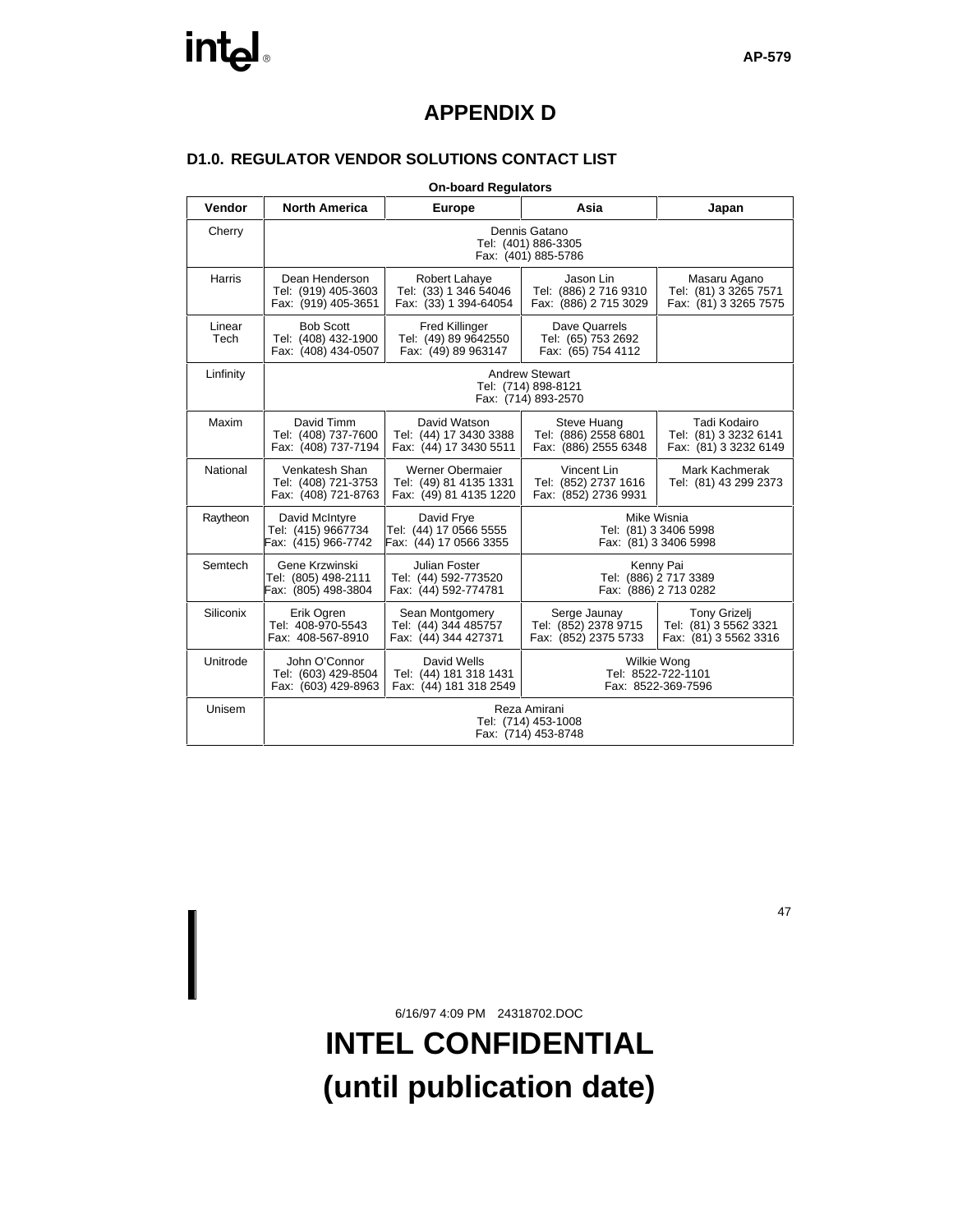| <b>Voltage Regulator Modules</b> |                                                                                                                                                                                            |                                                              |             |                                                             |  |  |
|----------------------------------|--------------------------------------------------------------------------------------------------------------------------------------------------------------------------------------------|--------------------------------------------------------------|-------------|-------------------------------------------------------------|--|--|
| Vendor                           | <b>North America</b>                                                                                                                                                                       | <b>Europe</b>                                                | <b>APAC</b> | Japan                                                       |  |  |
| Ambit                            |                                                                                                                                                                                            | Leonard Kao<br>Tel: (886) 35-7849575<br>Fax: (886) 35-782924 |             |                                                             |  |  |
| Amp                              | Rob Rix<br>Larry Freeland<br>Joe Navin<br>Tel: (717) 780-6045<br>Tel: (44) 1753-67-6800<br>Tel: (81) 44-813-8507<br>Fax: (717) 780-7027<br>Fax: (81) 44-813-8500<br>Fax: (44) 1753-67-6801 |                                                              |             |                                                             |  |  |
| C-MAC                            | Dave Holmes<br>Tel: (407) 881-2321<br>Fax: (407) 881-2342                                                                                                                                  |                                                              |             |                                                             |  |  |
| Corsair                          | John Beckley<br>Tel: (408) 559-1777<br>Fax: (408) 559-4294                                                                                                                                 |                                                              |             |                                                             |  |  |
| Semtech                          | Julian Foster<br>Gene Krzywinski<br>Tel: (805) 498-2111<br>Tel: (44) 592-773520<br>Fax: (805) 498-3804<br>Fax: (44) 592-774781                                                             |                                                              |             | Kenny Pai<br>Tel: (886) 2 717 3389<br>Fax: (886) 2 713 0282 |  |  |
| Raytheon                         | David McIntyre<br>David Frye<br>Mike Wisnia<br>Tel: 44 17 0566 5555<br>Tel: (415) 966-7734<br>Tel: 81 3 3406 5998<br>Fax: (415) 966-7742<br>Fax: 44 17 0566 3355<br>Fax: 81 3 3406 5998    |                                                              |             |                                                             |  |  |
| <b>VXI</b>                       | Joseph Chang<br>Tel: (503) 652-7300<br>Fax: (503) 786-5011                                                                                                                                 |                                                              |             |                                                             |  |  |

**Socket 7**

| Vendor           | <b>North America</b>                                                                                                                                                                               | <b>Europe</b>                                                   | <b>APAC</b>                                                  | Japan                                                                     |
|------------------|----------------------------------------------------------------------------------------------------------------------------------------------------------------------------------------------------|-----------------------------------------------------------------|--------------------------------------------------------------|---------------------------------------------------------------------------|
| Amp              | Bob Branden<br>Tel: (910) 855-2247<br>Fax: (910) 855-2224                                                                                                                                          | Rob Rix<br>Tel: (44) 753-67-6892<br>Fax: (44) 753-67-6808       | H. Itoh<br>Tel: (81) 44-844-8086<br>Fax: (81) 44-812-3203    |                                                                           |
| Appros           | Hiroshi Narita<br>Tel: (81) 45-941-4080                                                                                                                                                            |                                                                 |                                                              |                                                                           |
| Augat            | David M. Barnum<br>Arif Shahab<br>Atsushi Sasaki<br>Tel: (508) 699-9890<br>Tel: (44) 952-670-281<br>Tel: (81) 44-853-5400<br>Fax: (508) 695-8111<br>Fax: (44) 952-670-342<br>Fax: (81) 44-853-1113 |                                                                 |                                                              |                                                                           |
| Foxconn          | Julia Jang<br>Tel: (408) 749-1228<br>Fax: (408) 749-1266                                                                                                                                           |                                                                 |                                                              | Wesley Lin or Ivan Liaw<br>Tel: (886) 2-268-3466<br>Fax: (886) 2-268-3225 |
| Yamaichi         | Ann Sheperd<br>Tel: (408) 456-0797<br>Fax: (408) 456-0779                                                                                                                                          | Mr. Matsuda<br>Tel: (49) 89-451021-43<br>Fax: (49) 89-451021-10 | Alan Liu<br>Tel: (886) 02-546-0507<br>Fax: (886) 02-546-0509 | Mr. Shiwaku<br>Tel: (81) 3-3778-6161<br>Fax: (81) 3-3778-6181             |
| Berg/<br>McKenie | <b>Fred Baldwin</b><br>Tel: (510) 651-2700<br>Fax: (510) 651-1020                                                                                                                                  |                                                                 |                                                              |                                                                           |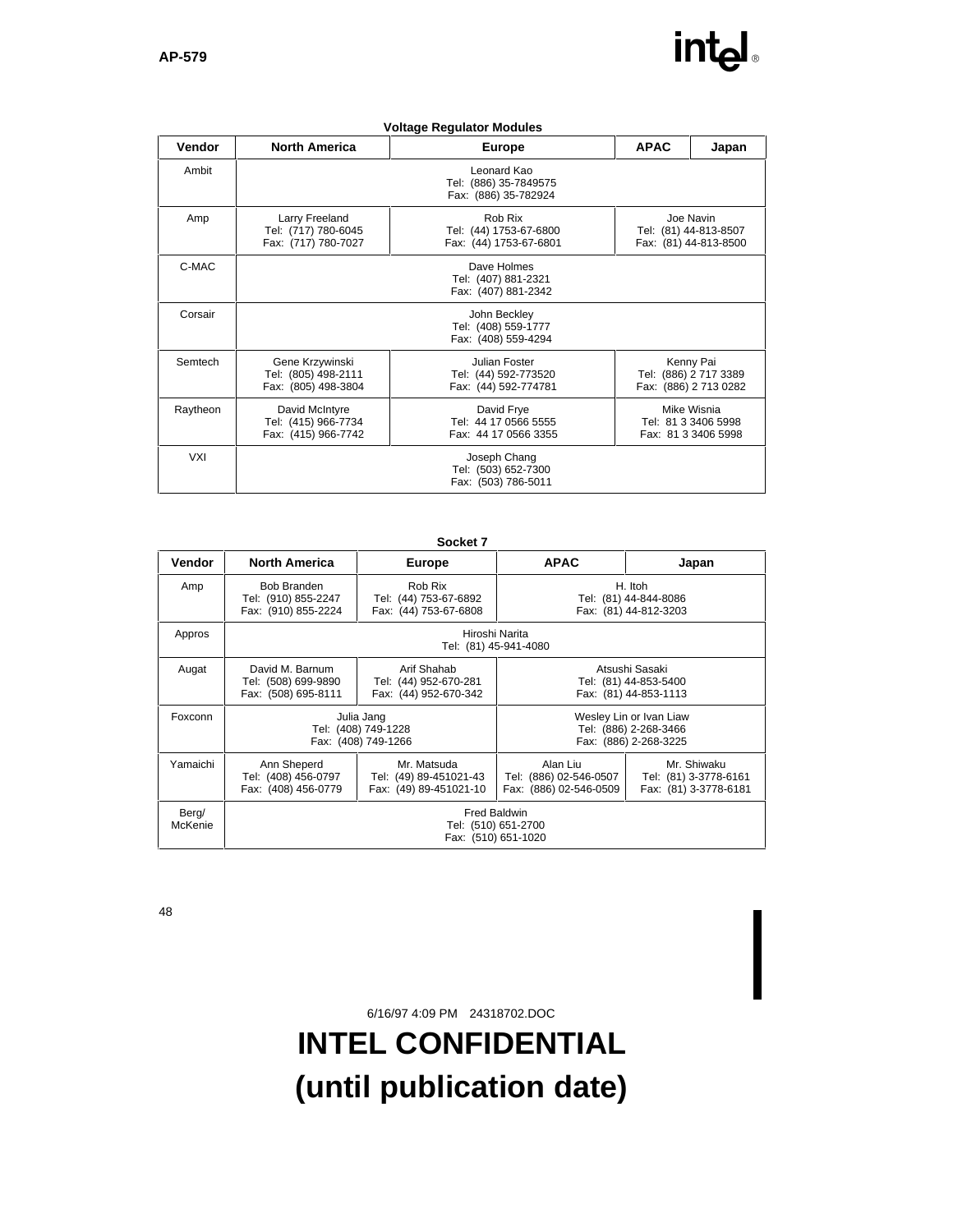

### **Header 7**

| Vendor  | <b>North America</b>                                                     | Europe                                                    | <b>APAC</b>                                                               | Japan |
|---------|--------------------------------------------------------------------------|-----------------------------------------------------------|---------------------------------------------------------------------------|-------|
| Amp     | Larry Freeland<br>Tel: (717) 780-6045<br>Fax: (717) 780-7027             | Rob Rix<br>Tel: (44) 753-67-6892<br>Fax: (44) 753-67-6808 | H. Itoh<br>Tel: (81) 44-844-8086<br>Fax: (81) 44-812-3203                 |       |
| Foxconn | Julia Jang or Paul Fitting<br>Tel: (408) 749-1228<br>Fax: (408) 749-1266 |                                                           | Wesley Lin or Ivan Liaw<br>Tel: (886) 2-268-3466<br>Fax: (886) 2-268-3225 |       |

### **Decoupling Capacitors**

| Vendor                         | Part No.         | <b>Type</b>     | <b>North America</b>                                                 | <b>APAC</b>                                                                             |
|--------------------------------|------------------|-----------------|----------------------------------------------------------------------|-----------------------------------------------------------------------------------------|
| <b>AVX</b>                     | 1206YZ105KAT1A   | $1\mu$ F, X7S   | Dennis Lienemann<br>Tel: (803) 946-0616                              | Steve Chan (Singapore)<br>Tel: (65) 258-2833<br>Fax: (65) 258-8221                      |
|                                | TPSD107K010R0100 | 100µF, Tantalum | Fax: (803) 946-6678                                                  | K.J. Kim (Korea)<br>Tel: (82) 2-785-6504<br>Fax: (82) 2-784-5411                        |
| Johanson<br><b>Dielectrics</b> | 160R18W105K4     | $1\mu$ F, X7R   | Dave Lopez<br>Tel: (818) 364-9800<br>Fax: (818) 364-6100             | Bill Yu (Taiwan)<br>Nanco Electronics<br>Tel: (886) 2-758-4650<br>Fax: (886) 2-729-4209 |
|                                |                  |                 | NCTR (California only)<br>Tel: (510) 624-8900<br>Fax: (510) 624-8905 | Sales Dept (Hong Kong)<br>Tel: (852) 765-3029<br>Fax: (852) 330-2560                    |
| <b>KEMET</b><br>Electronics    | T495X107K010AS   | 100µF, Tantalum | Richey-Cypress Elect.<br>Tel: (408) 654-9100<br>Fax: (408) 566-0160  | <b>Warren Marshall</b><br>Tel: (800) 421-7258<br>Fax: (714) 713-0129                    |
| Murata<br>Electronics          | GRM40X7R105J016  | $1\mu$ F, X7R   | Sales Department<br>Tel: (770) 436-1300<br>Fax: (770) 436-3030       | Taiwan<br>Tel: (886) 2-562-4218<br>Fax: (886) 2-536-6721<br>Hong Kong                   |
|                                |                  |                 |                                                                      | Tel: (852) 782-2618<br>Fax: (852) 782-1545                                              |
|                                |                  |                 |                                                                      | Korea<br>Tel: (82) 2-730-7605<br>Fax: (82) 2-739-5483                                   |
| <b>TDK</b>                     | CC1206HX7R105K   | 1 µF, X7R/X7S   | Sales Department<br>Tel: (847) 803-6100<br>Fax: (847) 803-6296       | Korea<br>Tel: (82) 2-554-6633<br>Fax: (82) 2-712-6631                                   |
|                                |                  |                 |                                                                      | Taiwan<br>Tel: (886) 2-712-5090<br>Fax: (886) 2-712-3090                                |
|                                |                  |                 |                                                                      | Hong Kong<br>Tel: (852) 736-2238<br>Fax: (852) 736-2108                                 |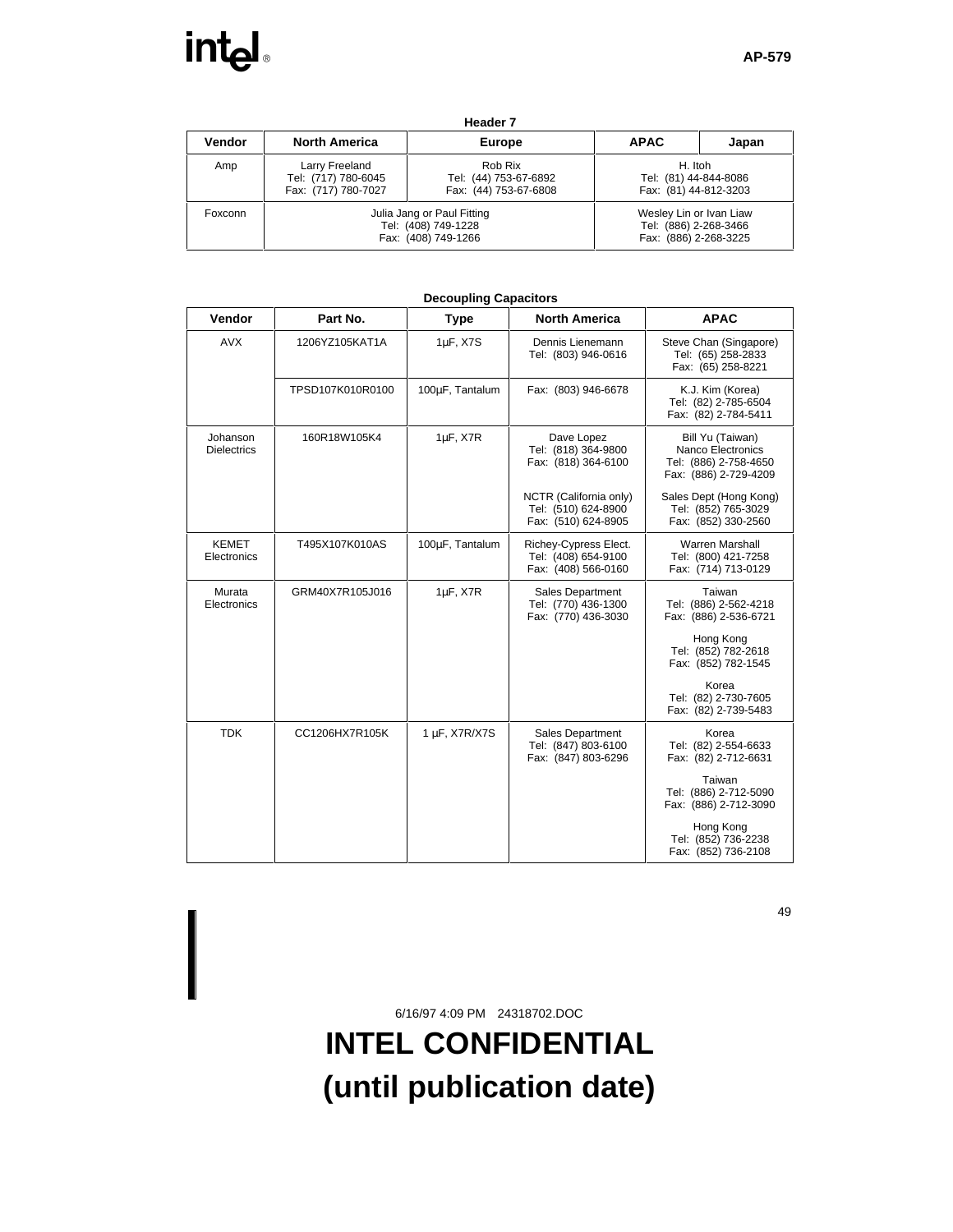### **Shorting Blocks**

| Vendor  | <b>North America</b>                                                     | Europe                                                    | <b>APAC</b>                                         | Japan                                                                     |
|---------|--------------------------------------------------------------------------|-----------------------------------------------------------|-----------------------------------------------------|---------------------------------------------------------------------------|
| Amp     | Larry Freeland<br>Tel: (717) 780-6045<br>Fax: (717) 780-7027             | Rob Rix<br>Tel: (44) 753-67-6892<br>Fax: (44) 753-67-6808 |                                                     | H. Itoh<br>Tel: (81) 44-844-8086<br>Fax: (81) 44-812-3203                 |
| Foxconn | Julia Jang or Paul Fitting<br>Tel: (408) 749-1228<br>Fax: (408) 749-1266 |                                                           |                                                     | Wesley Lin or Ivan Liaw<br>Tel: (886) 2-268-3466<br>Fax: (886) 2-268-3225 |
| Molex   | <b>Micheal Gits</b><br>Tel: (408) 946-4700<br>Fax: (408) 946-5386        | (Molex)<br>Tel: (49) 89-413092-0<br>Fax: (49) 89-401527   | (Molex)<br>Tel: (65) 268-6868<br>Fax: (65) 265-6044 | (Molex)<br>Tel: (81) 427-21-5539<br>Fax: (81) 427-21-5562                 |

### **Resistors**

| Vendor                       | <b>Size</b> | <b>Type</b> | <b>Accuracy/ Value</b>                                  | Contact                                                          |
|------------------------------|-------------|-------------|---------------------------------------------------------|------------------------------------------------------------------|
| Thin Film<br>Technology      | 1208        | thin        | $0.1\%$ , 100-250K $\Omega$<br>$0.5\%$ , 10-250KQ       | (507) 625-8445<br><b>Region Sales Mgrs</b>                       |
|                              | 0805        | thin        | $0.1\%$ , 100-100K $\Omega$<br>$0.5\%$ , 10-1M $\Omega$ | Patrick Lyons x14<br>W. of Mississippi<br>(except TX & S. Cal)   |
|                              | 0803        | thin        | $0.1\%$ , 100-33KQ<br>$0.5\%$ , 10-330KQ                | Mark Porisch x12<br>Southern US, E. of<br>Mississippi (inc. TX)  |
|                              | 0402        | thin        | $0.5\%$ , 10-100ΚΩ                                      | Tim Goertzen x13<br>Northern U.S., E. of<br>Mississippi & Canada |
|                              |             |             |                                                         | Mike Smith<br>(310) 768-8923<br>Southern California              |
| Dale Electronics             | 0603        | thin        | $0.5%$ , 10-100ΚΩ                                       | Gary Bruns<br>(402) 371-0080                                     |
|                              |             | thick       | 1%, 2%, 10-1 M $\Omega$                                 |                                                                  |
|                              | 805         | thin        | $0.1\%$ . 100-100ΚΩ                                     |                                                                  |
| Koa Spear                    | 805         | thin        | $0.1\%$ , 100-100ΚΩ                                     | T. Yogi<br>(814) 362-5536                                        |
|                              |             | thick       | $0.5 - 5\%$ , 10-1M $\Omega$                            |                                                                  |
| <b>Beckman</b><br>Industrial | 0805        | thin        | $0.1\%$ , 10Κ-100ΚΩ                                     | Cathy Whittaker<br>$(214)$ 392-7616                              |
|                              |             | thick       | 1-5%, 10-1MW                                            |                                                                  |
|                              | 0603        | thick       | 1-5%, 10-1MW                                            |                                                                  |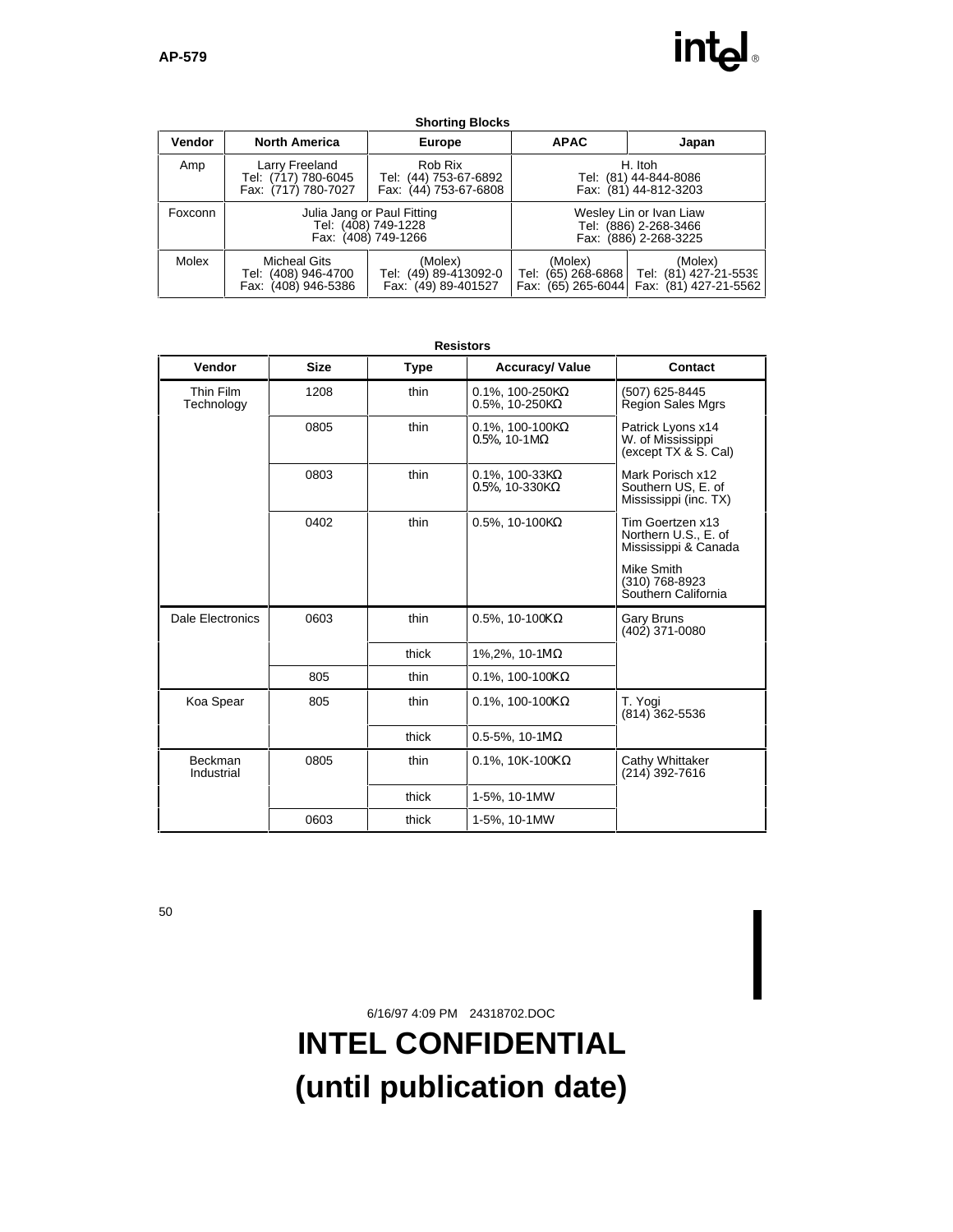$\overline{\phantom{a}}$ 

|  | 3.3V Clock Driver Suppliers |  |
|--|-----------------------------|--|
|  |                             |  |

| <b>Supplier</b>               | Contact        | <b>Phone</b>          | Fax          |
|-------------------------------|----------------|-----------------------|--------------|
| <b>ICS</b>                    | Raju Shah      | 408-925-9493          | 408-925-9460 |
| <b>ICW</b>                    | Angel Atondo   | 408-922-0202 ext 1131 | 408-922-0833 |
| National Semiconductor        | John Bergen    | 408-721-2990          | 408-732-6017 |
| <b>Cypress Semiconductor</b>  | John Wunner    | 206-821-9202 ext 325  | 206-820-8959 |
| <b>Texas Instruments</b>      | David Hoover   | 903-868-5694          | 903-868-5962 |
| IDT                           | Mark Hermsen   | 408-492-8366          | 408-492-8362 |
| <b>AMCC</b>                   | Mark Denzin    | 619-535-6526          | 619-450-9885 |
| Motorola                      | Geraldine Stih | 602-952-3046          | 602-952-3682 |
| <b>Triquint Semiconductor</b> | George Sanders | 503-644-3535          | 503-644-3198 |
| IMI                           | Elie Ayache    | 408-263-6300          | 408-263-6571 |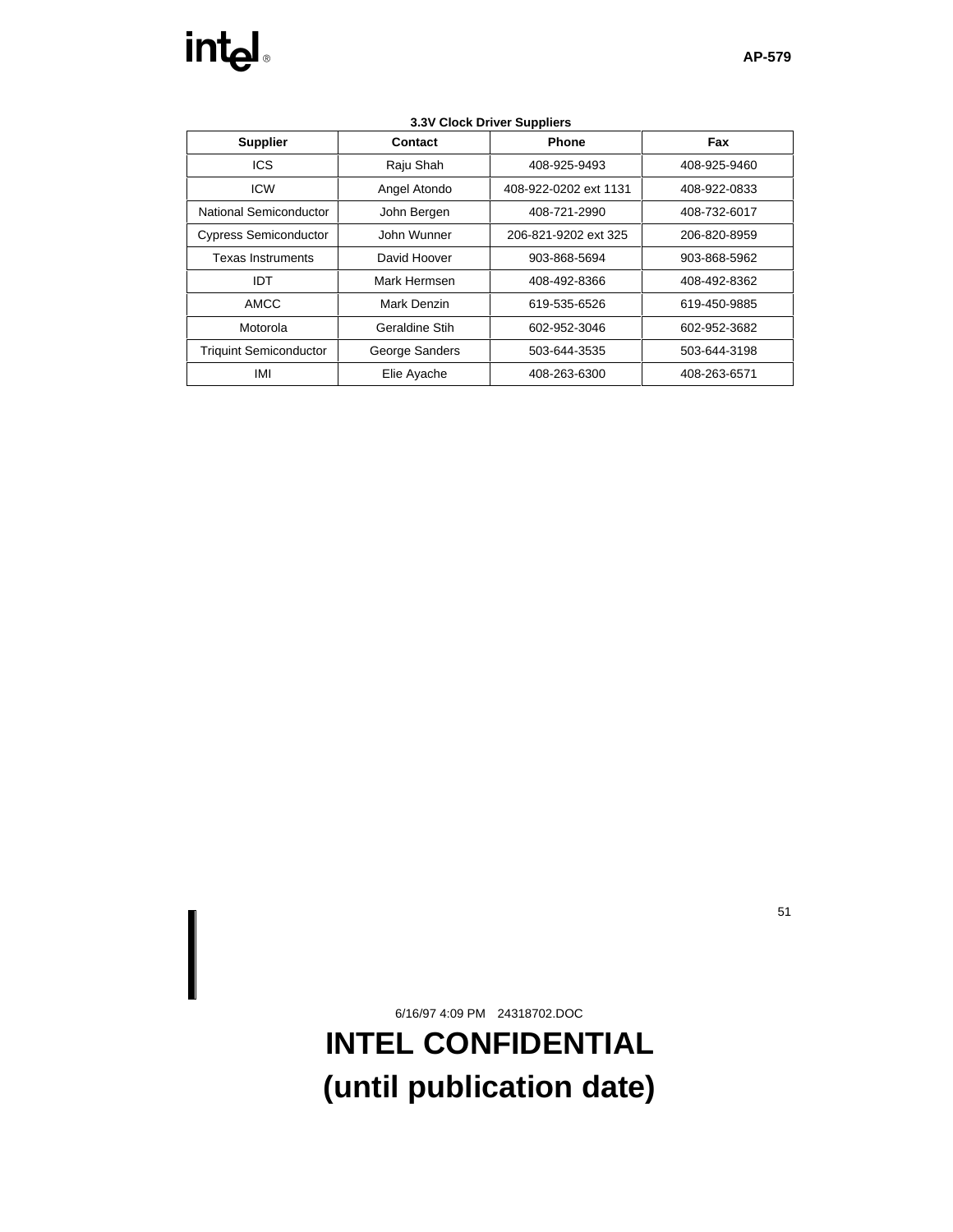I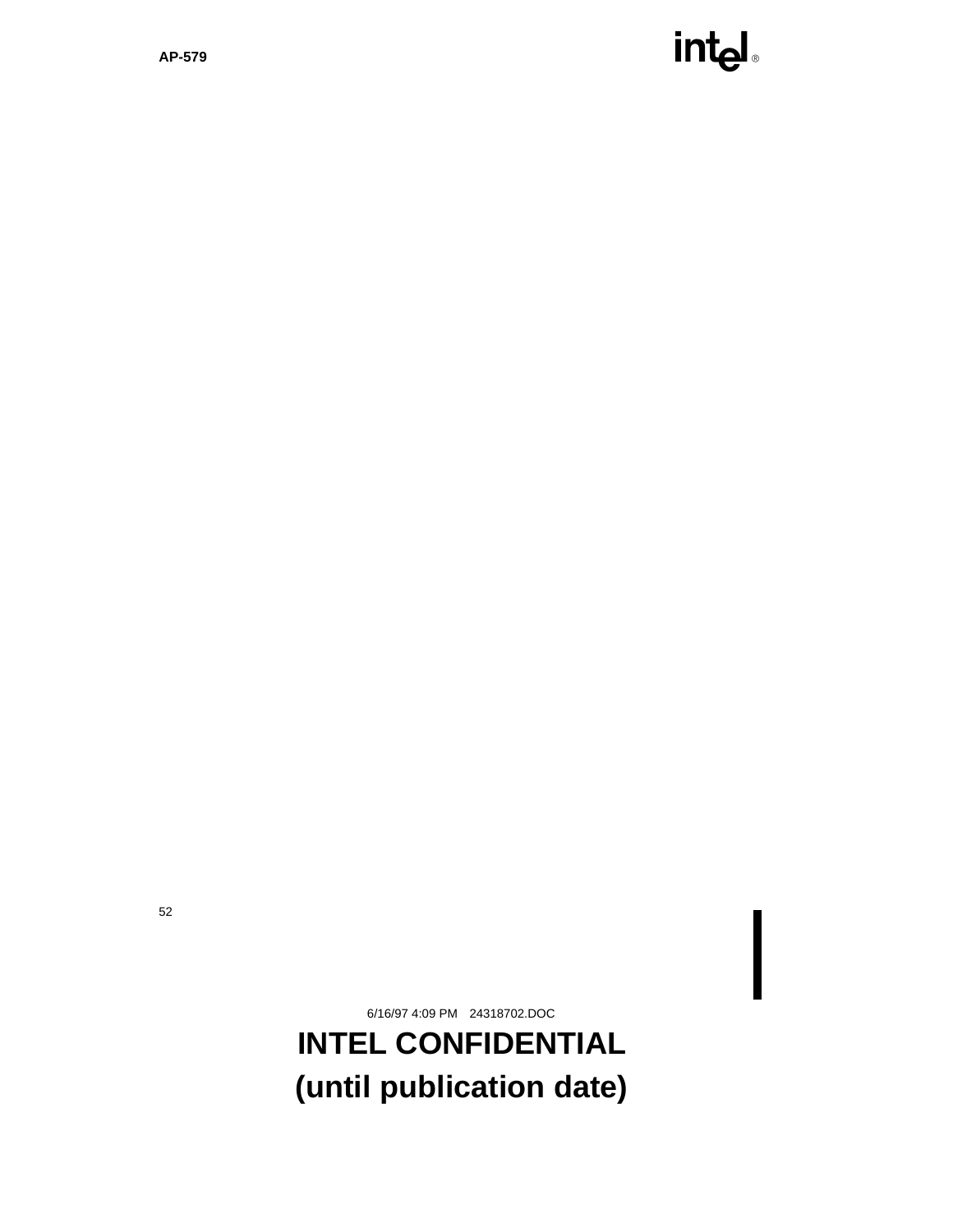### **APPENDIX E**

### **E1.0. LIST OF RELATED TOOLS & COLLATERAL**

### **E1.1. Public Documentation**

**These documents may be ordered from the Intel Literature Center by calling 800-548-4725 in the U.S. In other geographies please contact your local sales office.**

| <b>Document Title</b>                                                                                                                                                                        | <b>Order Number</b>                                            |
|----------------------------------------------------------------------------------------------------------------------------------------------------------------------------------------------|----------------------------------------------------------------|
| Pentium <sup>®</sup> Processor Family Developer's Manual (3 Volume Set)                                                                                                                      | 241563                                                         |
| - Volume 1: Pentium Processors (Databook)<br>- Volume 2: 82496/82497/82498 Cache Controller and<br>82491/82492/82493 Cache SRAM (Databook)<br>- Volume 3: Architecture and Programming Manua | 241428<br>241429<br>241430                                     |
|                                                                                                                                                                                              |                                                                |
| Pentium <sup>®</sup> Processor Datasheet (75 MHz, 90 MHz, 100 MHz,<br>120 MHz, 133 MHz, 150 MHz, 166 MHz and 200 MHz)                                                                        | 241997                                                         |
| Pentium <sup>®</sup> Processor Specification Update                                                                                                                                          | 242480                                                         |
| Pentium <sup>®</sup> Processor Family Product Briefs                                                                                                                                         | 241561                                                         |
| Pentium <sup>®</sup> Processor Performance Brief                                                                                                                                             | 241557                                                         |
| Pentium <sup>®</sup> Processor Technical Overview                                                                                                                                            | 241610                                                         |
| AP-479: Pentium® Processor Clock Design                                                                                                                                                      | 241574                                                         |
| AP-480: Pentium <sup>®</sup> Processor Thermal Design Guidelines                                                                                                                             | 241575                                                         |
| AP-485: Intel Processor Identification with the CPUID Instruction                                                                                                                            | 241618                                                         |
| AP-577: An Introduction to PPGA Packaging                                                                                                                                                    | 243103                                                         |
| AP-522: Implementation Guidelines for 3.3V Pentiun® Processors<br>with VRE Specifications                                                                                                    | 242687                                                         |
| AP-578: Software and Hardware Considerations in Handling FPL<br>Exceptions                                                                                                                   | 242415                                                         |
| Pentium <sup>®</sup> Processor 3.3V Clock Driver Specifications                                                                                                                              | Contact your local Intel Sales Office or<br><b>Distributor</b> |
| Pentium <sup>®</sup> Processor 3.3V ASIC Interface Specification                                                                                                                             | Contact your local Intel Sales Office or<br><b>Distributor</b> |
| Pentium <sup>®</sup> Processor 3.3V Pipeline BSRAM Specification                                                                                                                             | Contact your local Intel Sales Office or<br><b>Distributor</b> |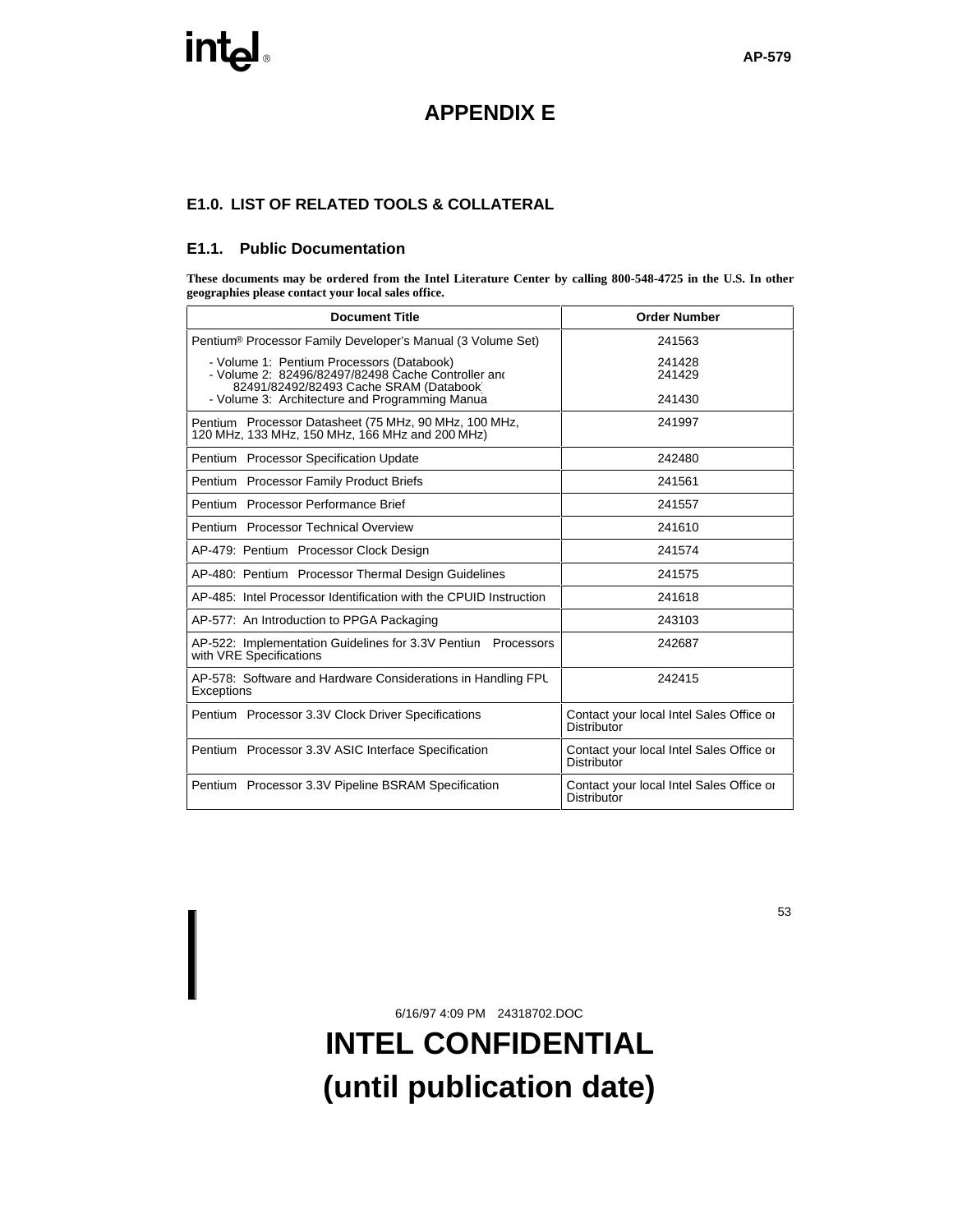### **E1.2. Collateral Available Under Non-Disclosure Agreement**

**These documents may be obtained by contacting your local Intel sales office or distributor.**

### **Product Information**

| <b>Document Title</b>                               | <b>Notes ID/PDDC Document Number</b> |
|-----------------------------------------------------|--------------------------------------|
| Pentium <sup>®</sup> Processor Specification Update | <b>FMKIHU</b>                        |
| 200 MHz P54CS-cC0 Stepping Information, Rev. 1.0    | EW3Q1T                               |
| P55C BIOS Compatibility                             | CW <sub>1</sub> QGR                  |
| P55C External Design Specification (EDS), Rev. 3.1  | SC-1294                              |
| P55C Platform Architecture Analysis, Rev. 3.0       | SC-1263                              |

### **System Design Documentation Document Title**  $\qquad$  **Notes ID/PDDC Document Number** Pentium® Processor Flexible Motherboard (FMB) Design Guidelines, Rev 2.0 RG4Y1L P55C/FMB Design Review Checklist, Rev 3.0 <br>
MCLOOO Socket 7 Specification, Rev. 3.0 FM-0632 Socket 7 Design Review Checklist, Rev. 2.0 **PC89O9** PC89O9 Pentium® Processor Input Strapping Recommendations, Rev. 2.0 MCQ3OW P55C Voltage Regulator Module Overview and Target Spec., Rev 4.0 FBKP54 Voltage Guidelines for Pentium® Processors with MMX<sup>™</sup> Technology KW1TFD

| <b>System Design Tools</b>    |                                                      |  |  |
|-------------------------------|------------------------------------------------------|--|--|
| Split-plane Platform Test Kit | Contact your local Intel Sales Office or Distributor |  |  |

### **E2.0. REFERENCES**

**Clyde F. Coombs, Jr.,** *Printed Circuits Handbook***, McGraw Hill Publishing Co., New York, 1988**